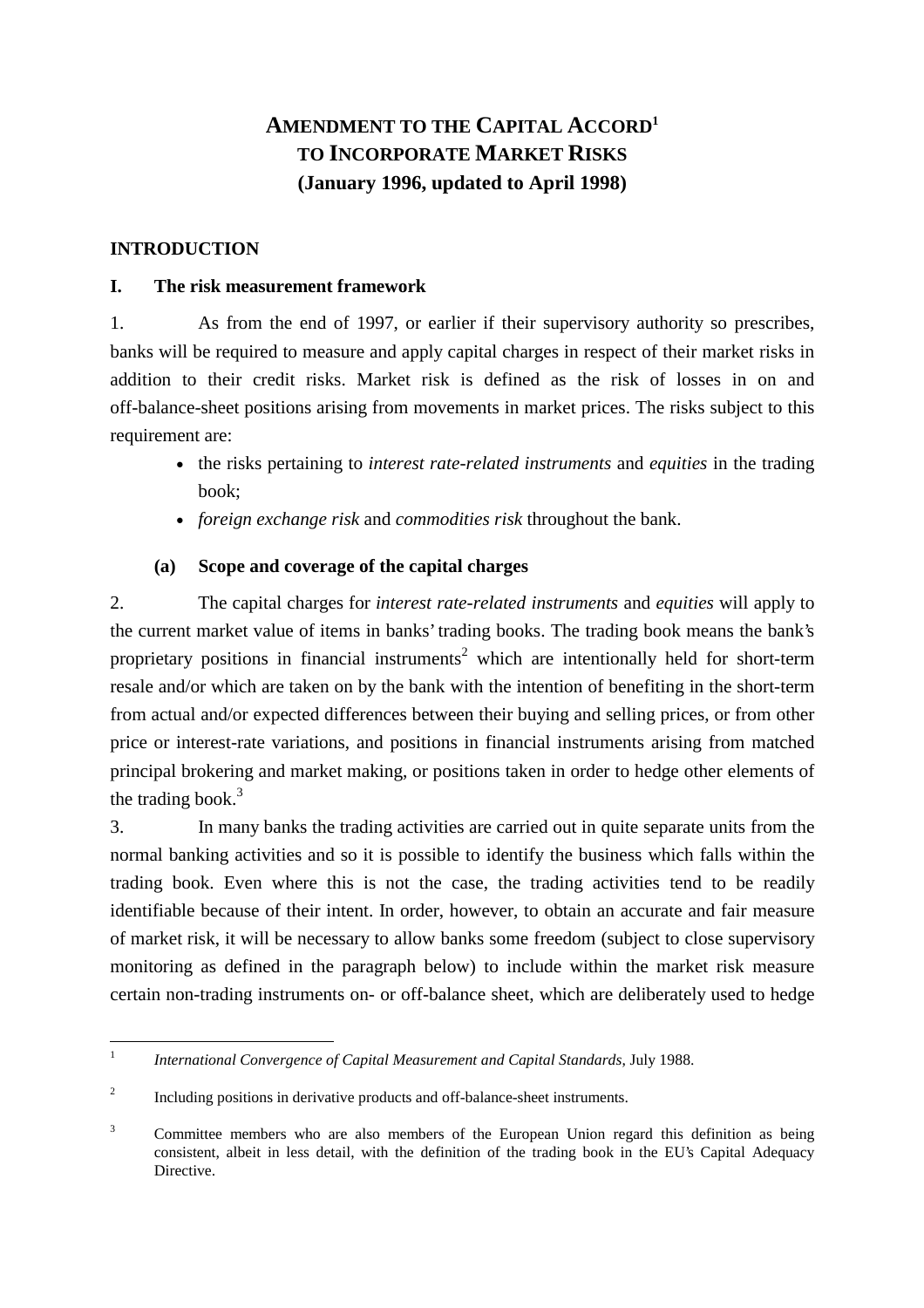the trading activities. These instruments, in the same way as any other financial instruments which are not integral to the trading book, will, however, not be subject to the specific risk capital charges as set out in Section A.1, but will remain subject to the credit risk capital requirements set out in the Capital Accord. On the other hand, there are often circumstances in which banks use, for example, derivative products such as swaps to hedge positions in their banking book. Such instruments qualifying in their own right normally to be a component of the trading book are, however, not part of the trading book and should, therefore, be excluded from the market risk measure but become subject to the credit risk capital requirements.

4. The member countries of the Committee intend to monitor carefully the way in which banks allocate financial instruments between the trading book and other accounts and will seek to ensure consistent implementation through the examination process or other means. In particular, they will seek to ensure that no abusive switching designed to minimise capital charges occurs and will be vigilant in seeking to prevent "gains trading" in respect of securities which are not marked to market. This will also apply to the allocation of hedging instruments referred to in the previous paragraph, which may be either with external counterparties or as the result of internal transactions between the banking and trading books. In both cases, there must be a clear audit trail created at the time such transactions were entered into to enable supervisory authorities to monitor the bank's compliance with its established criteria by which items are allocated to the trading or banking book.

5. To establish a relevant base for measuring the market risk in the trading book, all items should first be marked to market. In many countries, marking to market will be synonymous with the trading book; in these countries, therefore, the trading book may be defined as comprising all securities and associated derivatives that are marked to market. In some countries, however, accepted accounting procedures oblige banks to value at market prices some instruments that do not fall within the trading book. In others, even trading activities may be accounted for at book value or lower of cost and market, although for the purposes of measuring market risk they would be evaluated at market value.

6. The capital charges for *foreign exchange risk* and for *commodities risk* will apply to banks' total currency and commodity positions, subject to some discretion to exclude structural foreign exchange positions. It is understood that some of these positions will be reported and hence evaluated at market value, but some may be reported and evaluated at book value.

7. For the time being, the Committee does not believe that it is necessary to allow any de minimis exemptions from the capital requirements for market risk, except for those for foreign exchange risk set out in paragraph 13 of A.3, because the Capital Accord applies only to internationally active banks, and then essentially on a consolidated basis; all of these are likely to be involved in trading to some extent.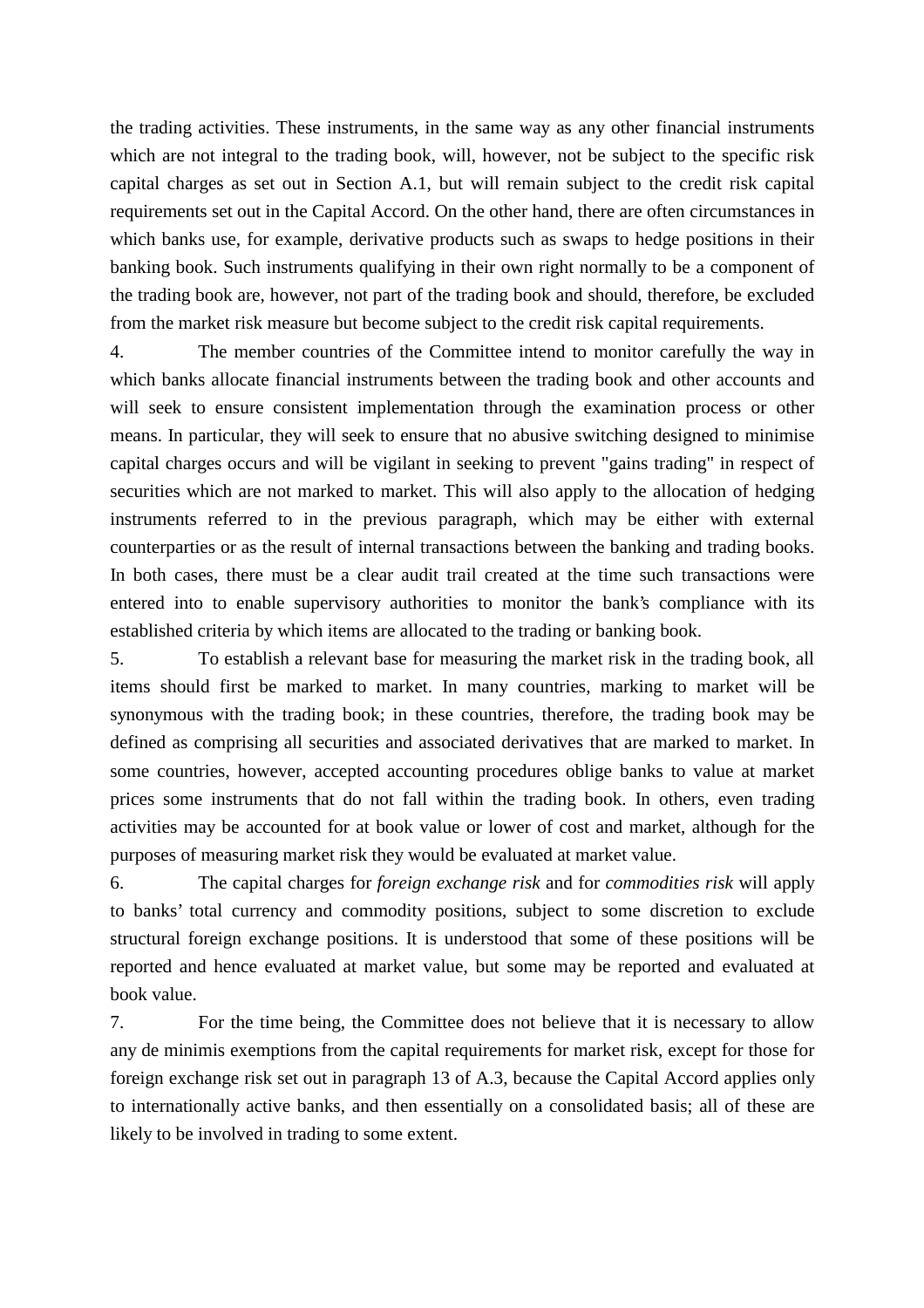8. In the same way as for credit risk, the capital requirements for market risk are to apply on a worldwide consolidated basis. Where appropriate, national authorities may permit banking and financial entities in a group which is running a global consolidated book and whose capital is being assessed on a global basis to report short and long positions in exactly the same instrument (e.g. currencies, commodities, equities or bonds), on a net basis, no matter where they are booked.<sup>4</sup> Moreover, the offsetting rules as set out in the remainder of this Amendment may also be applied on a consolidated basis. Nonetheless, there will be circumstances in which supervisory authorities demand that the individual positions be taken into the measurement system *without* any offsetting or netting against positions in the remainder of the group. This may be needed, for example, where there are obstacles to the quick repatriation of profits from a foreign subsidiary or where there are legal and procedural difficulties in carrying out the timely management of risks on a consolidated basis. Moreover, all national authorities will retain the right to continue to monitor the market risks of individual entities on a non-consolidated basis to ensure that significant imbalances within a group do not escape supervision. Supervisory authorities will be especially vigilant in ensuring that banks do not pass positions on reporting dates in such a way as to escape measurement.

#### **(b) Methods of measuring market risks**

9. In measuring their market risks, a choice between two broad methodologies (described in Parts A and B) will be permitted, subject to the approval of the national authorities. One alternative will be to measure the risks in a standardised manner, using the measurement frameworks described in Part A. The first four sections of Part A (A.1-4) deal with the four risks addressed by this Amendment, i.e. interest rate, equity position, foreign exchange and commodities risk. A fifth section (A.5) sets out a number of possible methods for measuring the price risk in options of all kinds. The capital charge under the standardised measurement method will be the measures of risk obtained from A.1-5, summed arithmetically.

10. The alternative methodology, which is subject to the fulfilment of certain conditions and the use of which is therefore conditional upon the explicit approval of the bank's supervisory authority, is set out in Part B. This method allows banks to use risk measures derived from their own internal risk management models, subject to seven sets of conditions, namely:

• certain general criteria concerning the adequacy of the risk management system;

 $\overline{a}$ The positions of less than wholly-owned subsidiaries would be subject to the generally accepted accounting principles in the country where the parent company is supervised.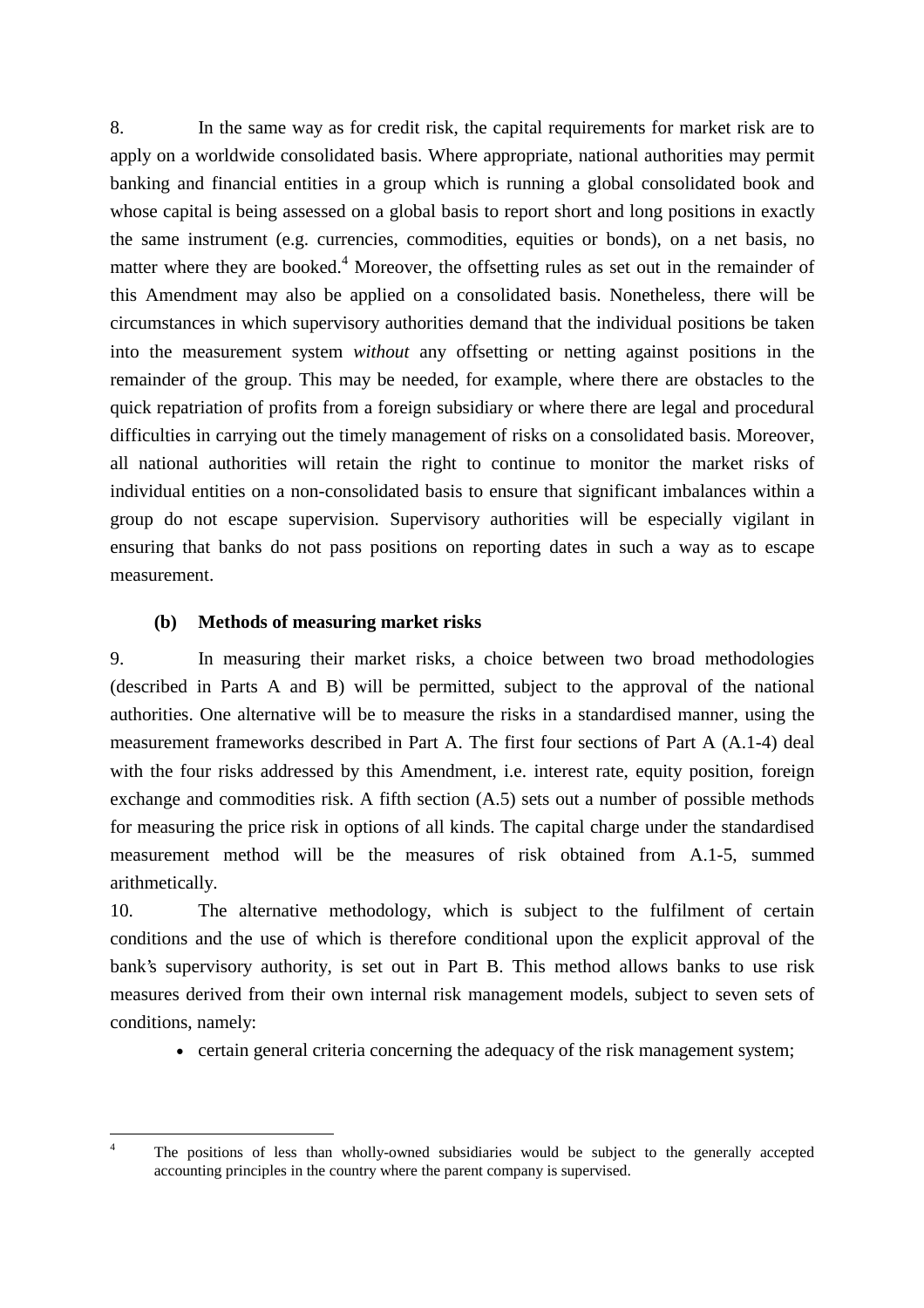- qualitative standards for internal oversight of the use of models, notably by management;
- guidelines for specifying an appropriate set of market risk factors (i.e. the market rates and prices that affect the value of banks' positions);
- quantitative standards setting out the use of common minimum statistical parameters for measuring risk;
- guidelines for stress testing;
- validation procedures for external oversight of the use of models;
- rules for banks which use a mixture of models and the standardised approach.

11. The standardised methodology uses a "building-block" approach in which specific risk and the general market risk arising from debt and equity positions are calculated separately. The focus of most internal models is a bank's general market risk exposure, typically leaving specific risk (i.e. exposures to specific issuers of debt securities or equities<sup>5</sup>) to be measured largely through separate credit risk measurement systems. Banks using models should be subject to capital charges for the specific risk not captured by their models. Accordingly, a separate capital charge for specific risk will apply to each bank using a model to the extent that the model does not capture specific risk. The capital charge for banks which are modelling specific risk is set out in Section B.8.

12. In measuring the price risk in options under the standardised approach, where a number of alternatives with varying degrees of sophistication are provided (see A.5), supervisory authorities will apply the rule that the more a bank is engaged in writing options, the more sophisticated its measurement method needs to be. In the longer term, banks which are significant traders in options will be expected to move to comprehensive value-at-risk models and become subject to the full range of quantitative and qualitative standards set out in Part B.

13. Each bank subject to this Amendment will be expected to monitor and report the level of risk against which a capital requirement is to be applied. The bank's overall minimum capital requirement will be:

(a) the credit risk requirements laid down in the present Accord, **excluding** debt and equity securities in the trading book and all positions in commodities, but **including** the credit counterparty risk on all over-the-counter derivatives, whether in the trading or the banking books; **plus**

 $\overline{\phantom{0}}$ <sup>5</sup> Specific risk includes the risk that an individual debt or equity security moves by more or less than the general market in day-to-day trading (including periods when the whole market is volatile) and event risk (where the price of an individual debt or equity security moves precipitously relative to the general market, e.g. on a take-over bid or some other shock event; such events would also include the risk of "default").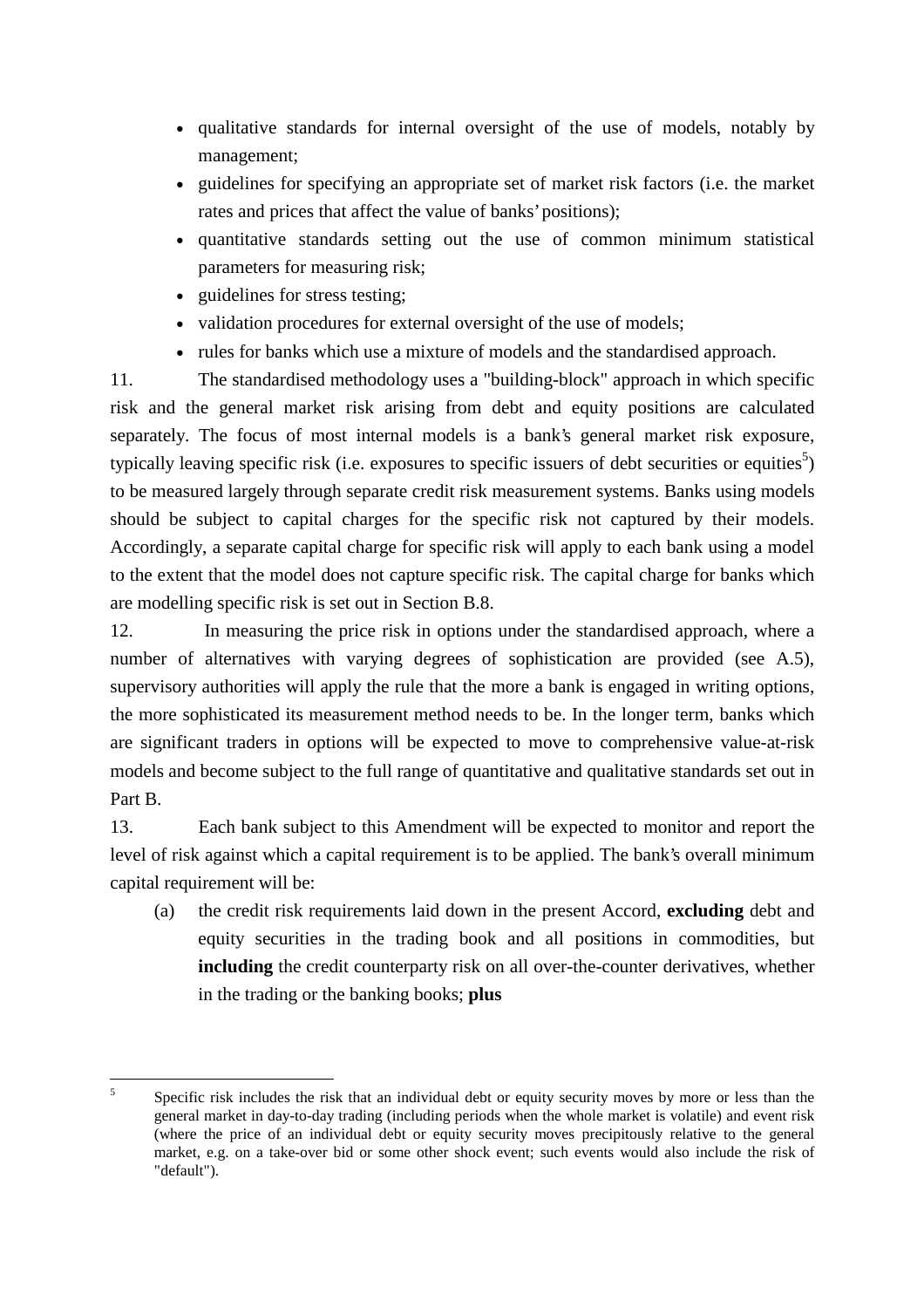- (b) **either** the capital charges for market risks described in A.1-5, summed arithmetically; **or**
- (c) the measure of market risk derived from the models approach set out in Part B; **or**
- (d) a mixture of (b) and (c) summed arithmetically.

14. All transactions, including forward sales and purchases, shall be included in the calculation of capital requirements as from the date on which they were entered into. Although regular reporting will in principle take place only at intervals (in most countries quarterly), banks are expected to manage the market risk in their trading book in such a way that the capital requirements are being met on a continuous basis, i.e. at the close of each business day. Supervisory authorities have at their disposal a number of effective measures to ensure that banks do not "window-dress" by showing significantly lower market risk positions on reporting dates. Banks will also, of course, be expected to maintain strict risk management systems to ensure that intra-day exposures are not excessive. If a bank fails to meet the capital requirements, the national authority shall ensure that the bank takes immediate measures to rectify the situation.

### **(c) Transitional arrangements**

15. The Committee permits a transition period until the end of 1997, starting from the final release of this Amendment, before the standardised approach and the internal models approach will become effective for calculating market risk capital. However, national authorities will have the right to implement the Amendment earlier. Banks that wish to use their internal models will be required, during the transition period, to adapt their models to incorporate the general criteria and to use the parameters specified in this Amendment when calculating their regulatory capital requirements. They should also be able to participate in a testing exercise which would provide supervisory authorities with additional information and comfort with the results produced. Until such time as the national authority chooses to implement the capital charges for market risk, the risks from positions covered by the market risk package will continue to be subject to the present capital charges laid down in the 1988 Accord.

16. Banks will on a transitional basis be free to use a combination of the standardised measurement method and the internal models approach to measure their market risks. As a general rule, any such "partial" models should cover a complete risk category (e.g. interest rate risk or foreign exchange risk), i.e. a combination of the two methods will not be permitted within the same risk category.<sup>6</sup> However, as most banks are at present still implementing or further improving their risk management models, the Committee believes that banks should

 $\overline{6}$ 

This does not, however, apply to pre-processing techniques which are used to simplify the calculation and whose results become subject to the standardised methodology.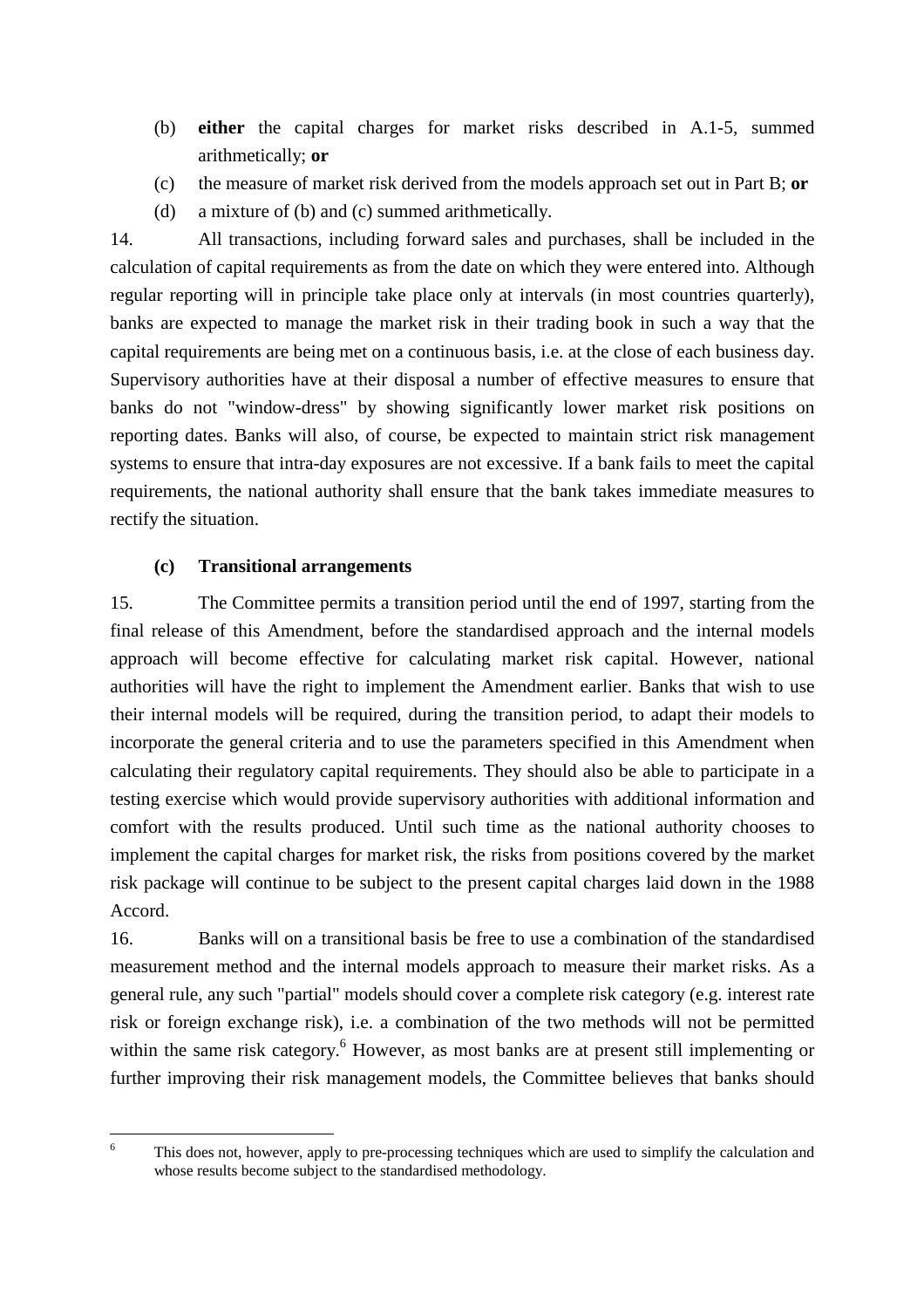be given - even within risk categories - some flexibility in including all their operations on a worldwide basis; this flexibility will be subject to approval by the national authority and reviewed by the Committee in the future (supervisory authorities will take precautions against "cherry-picking" between the standardised approach and the models approach within a risk factor category). Banks which adopt the modelling alternative for any single risk category will be expected over time to include all their operations, subject to the exceptions mentioned below, and to move towards a comprehensive model (i.e. one which captures all market risk categories). Banks which adopt a model will not be permitted, save in exceptional circumstances, to revert to the standardised approach. Notwithstanding these general principles, even banks using comprehensive models to measure their market risk may still incur risks in positions which are not captured by their internal trading risk management models,<sup>7</sup> for example, in remote locations, in minor currencies or in negligible business areas.<sup>8</sup> Any such risks that are not included in a model should be separately measured and reported using the methodologies described in A.1-5.

17. At the present juncture, at least, the Committee has not set a time limit for the transition to comprehensive models, although individual member countries may decide to do so. In the meantime, banks whose models do not capture all their market risks will be subject to the standardised measurement method for the risks not captured and the Committee will monitor the situation to prevent possible regulatory arbitrage that may arise from using a combination of the standardised and internal models approaches. Moreover, the supervisory authorities of banks moving towards the models approac,h will wish to be reassured that those banks are progressively improving their risk management practices to the extent that they will be in a position to meet all the standards once they are applying a fully-fledged model for any risk category.

 $\overline{a}$ <sup>7</sup> Banks may also incur interest rate and equity risks outside of their trading activities. However, the Committee has not, at this time, proposed explicit capital charges for the price risk in such positions.

<sup>&</sup>lt;sup>8</sup> For example, if a bank is hardly at all engaged in commodities it would not necessarily be expected to model its commodities risk.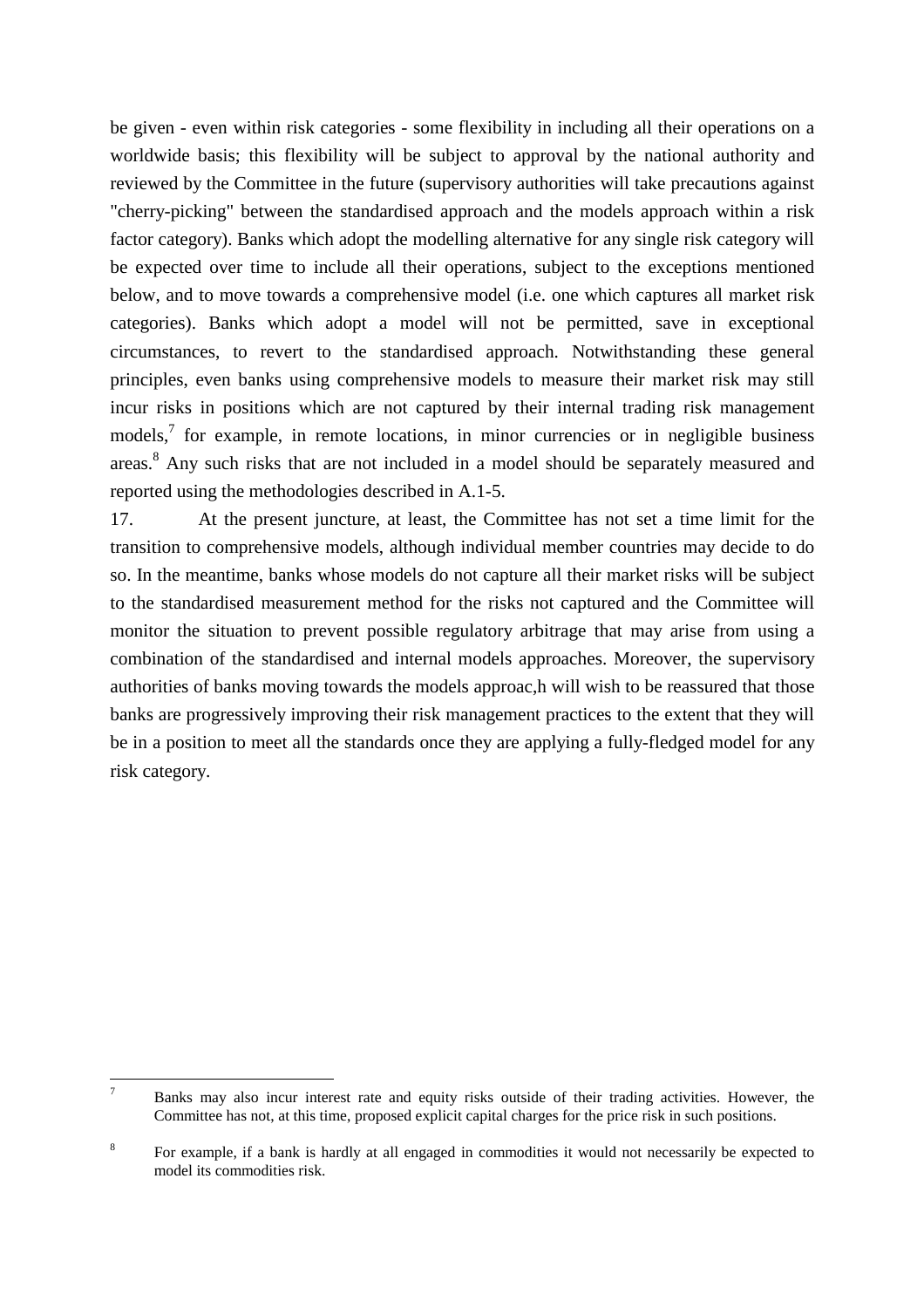## **II. The capital requirement**

#### **(a) Definition of capital**

1. The principal form of eligible capital to cover market risks consists of shareholders' equity and retained earnings (tier 1 capital) and supplementary capital (tier 2 capital) as defined in the 1988 Accord. But banks may also, at the discretion of their national authority, employ a third tier of capital ("tier 3"), consisting of short-term subordinated debt as defined in paragraph 2 below for the *sole* purpose of meeting a proportion of the capital requirements for market risks, subject to the following conditions:

- banks will be entitled to use tier 3 capital solely to support market risks as defined in Parts A and B. This means that any capital requirement arising in respect of credit and counterparty risk in the terms of the 1988 Accord, including the credit counterparty risk in respect of derivatives in both trading and banking books, needs to be met by the existing definition of capital in the 1988 Accord (i.e. tiers 1 and 2);
- tier 3 capital will be limited to 250% of a bank's tier 1 capital that is required to support market risks. This means that a minimum of about 28½% of market risks needs to be supported by tier 1 capital that is not required to support risks in the remainder of the book;
- tier 2 elements may be substituted for tier 3 up to the same limit of 250% in so far as the overall limits in the 1988 Accord are not breached, that is to say eligible tier 2 capital may not exceed total tier 1 capital, and long-term subordinated debt may not exceed 50% of tier 1 capital;
- in addition, since the Committee believes that tier 3 capital is only appropriate to meet market risk, a significant number of member countries are in favour of retaining the principle in the present Accord that tier 1 capital should represent at least half of total eligible capital, i.e. that the sum total of tier 2 plus tier 3 capital should not exceed total tier 1. However, the Committee has decided that any decision whether or not to apply such a rule should be a matter for national discretion. Some member countries may keep the constraint, except in cases where banking activities are proportionately very small. Additionally, national authorities will have discretion to refuse the use of short-term subordinated debt for individual banks or for their banking systems generally.

2. For short-term subordinated debt to be eligible as tier 3 capital, it needs, if circumstances demand, to be capable of becoming part of a bank's permanent capital and thus be available to absorb losses in the event of insolvency. It must, therefore, at a minimum:

- be unsecured, subordinated and fully paid up;
- have an original maturity of at least two years;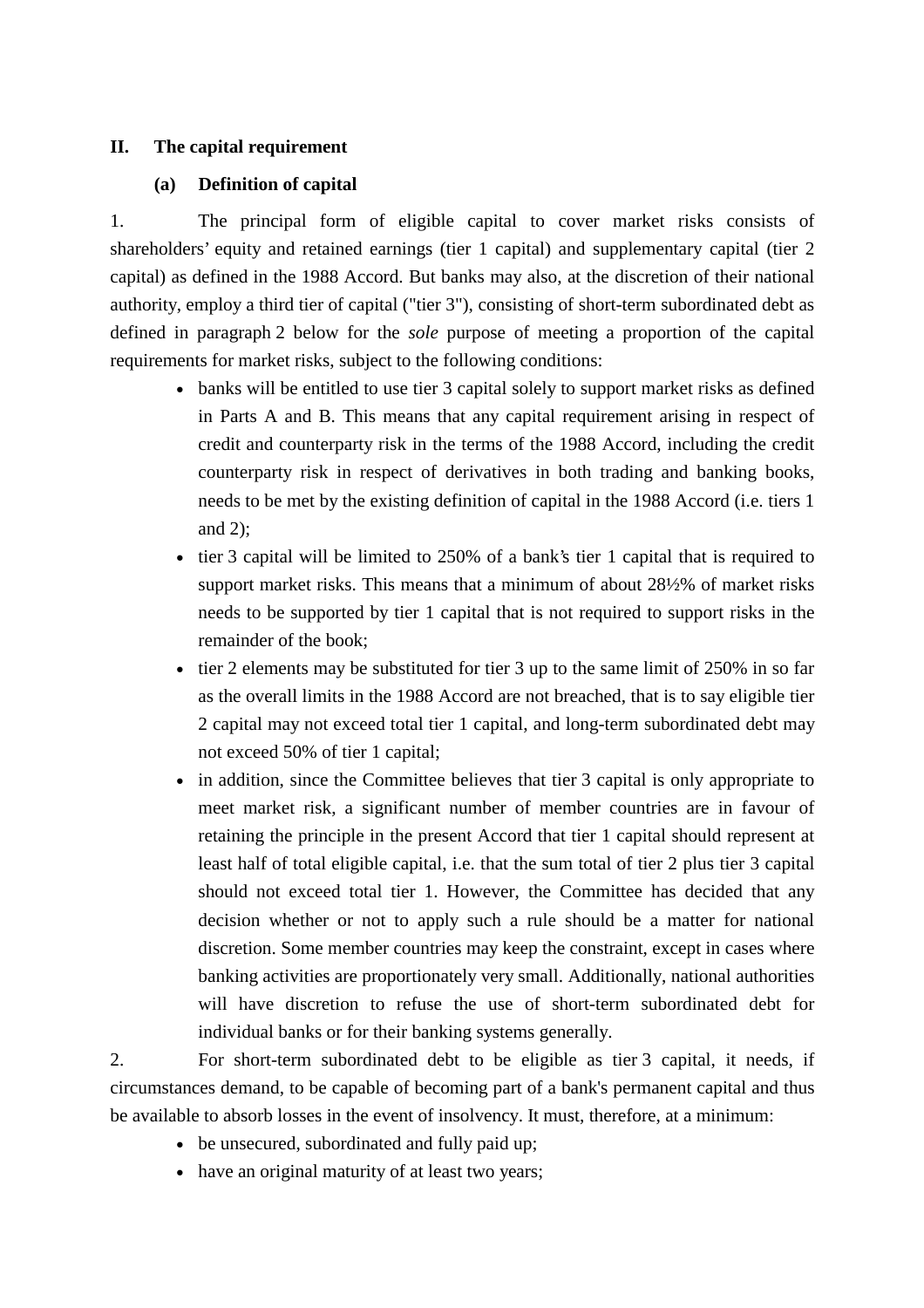- not be repayable before the agreed repayment date unless the supervisory authority agrees;
- be subject to a lock-in clause which stipulates that neither interest nor principal may be paid (even at maturity) if such payment means that the bank falls below or remains below its minimum capital requirement.

### **(b) Calculation of the capital ratio**

3. In order to ensure consistency in the calculation of the capital requirements for credit and market risks, an explicit numerical link will be created by multiplying the measure of market risk by 12.5 (i.e. the reciprocal of the minimum capital ratio of 8%) and adding the resulting figure to the sum of risk-weighted assets compiled for credit risk purposes. The ratio will then be calculated in relation to the sum of the two, using as the numerator only eligible capital.

4. In calculating eligible capital, it will be necessary first to calculate the bank's minimum capital requirement for credit risk, and only afterwards its market risk requirement, to establish how much tier 1 and tier 2 capital is available to support market risk. Eligible capital will be the sum of the whole of the bank's tier 1 capital, plus all of its tier 2 capital under the limits imposed in the 1988 Accord. Tier 3 capital will be regarded as eligible only if it can be used to support market risks under the conditions set out in paragraphs 1 and 2 above. The quoted capital ratio will thus represent capital that is available to meet both credit risk and market risk. Where a bank has tier 3 capital, within the limits set out in paragraph 1, which is not at present supporting market risks, it may report that excess as unused but eligible tier 3 alongside its standard ratio. An example of how this works is set out in Part C of the paper, together with other worked examples.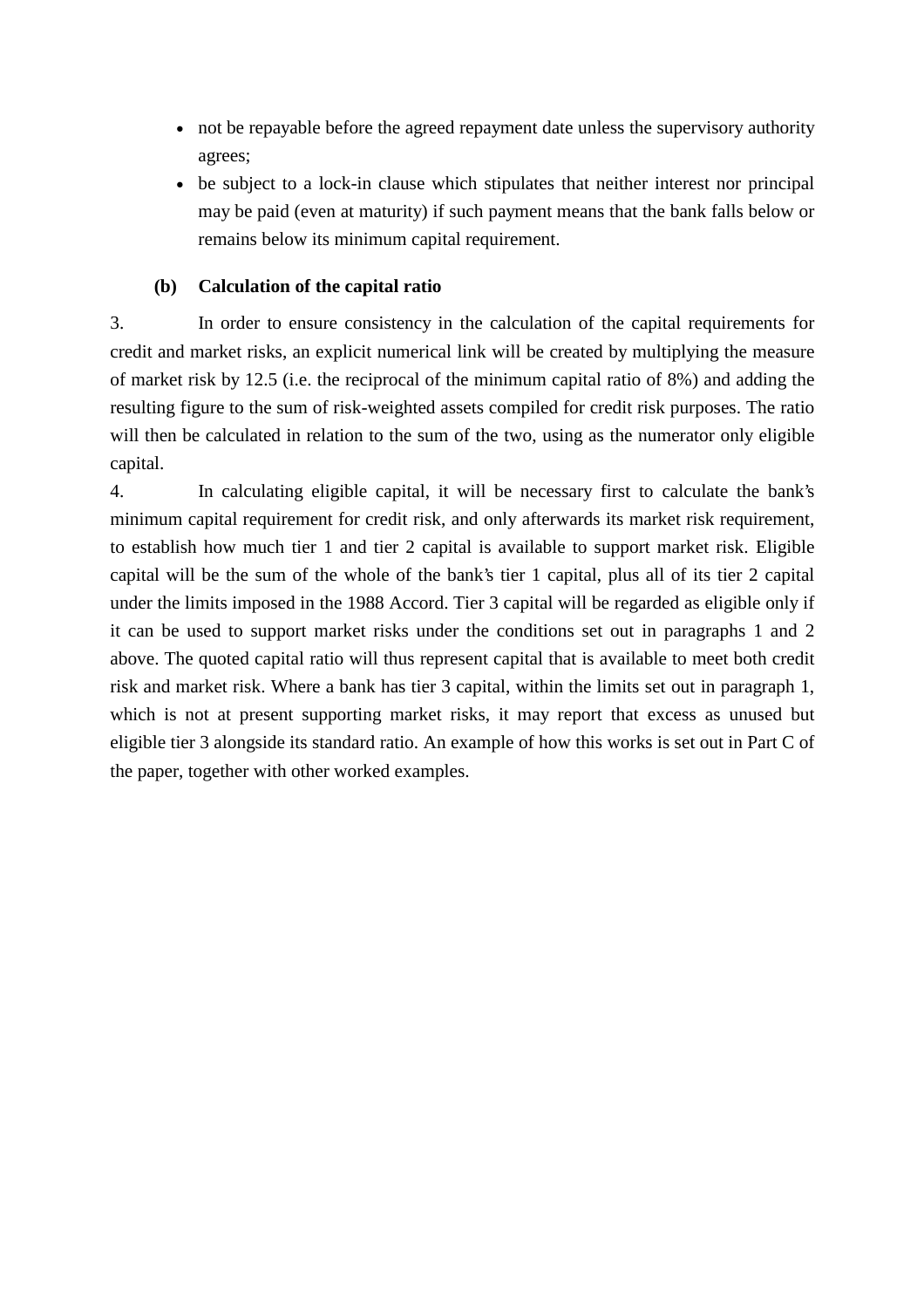# **Part A: The standardised measurement method A.1 Interest rate risk**

1. This section describes the standard framework for measuring the risk of holding or taking positions in debt securities and other interest rate-related instruments in the trading book. The instruments covered include all fixed-rate and floating-rate debt securities and instruments that behave like them, including non-convertible preference shares. Convertible bonds, i.e. debt issues or preference shares that are convertible, at a stated price, into common shares of the issuer, will be treated as debt securities if they trade like debt securities and as equities if they trade like equities. The basis for dealing with derivative products is considered in III below.

2. The minimum capital requirement is expressed in terms of two separately calculated charges, one applying to the "*specific risk*" of each security, whether it is a short or a long position, and the other to the interest rate risk in the portfolio (termed "*general market risk*") where long and short positions in different securities or instruments can be offset. An example of how general market risk is to be calculated is set out in C.2.

### **I. Specific risk**

3. The capital charge for specific risk is designed to protect against an adverse movement in the price of an individual security owing to factors related to the individual issuer. In measuring the risk, offsetting will be restricted to matched positions in the identical *issue* (including positions in derivatives). Even if the *issuer* is the same, no offsetting will be permitted between different issues since differences in coupon rates, liquidity, call features, etc. mean that prices may diverge in the short run.

4. The specific risk charge is graduated in five broad categories as follows:

government 0.00% qualifying 0.25% (residual term to final maturity 6 months or less) 1.00% (residual term to final maturity between 6 and 24 months) 1.60% (residual term to final maturity exceeding 24 months) other 8.00%.

5. The category "government" will include all forms of government<sup>10</sup> paper including bonds, Treasury bills and other short-term instruments, but national authorities

 $\alpha$ Traded mortgage securities and mortgage derivative products possess unique characteristics because of the risk of pre-payment. Accordingly, for the time being, no common treatment will apply to these securities, which will be dealt with at national discretion. A security which is the subject of a repurchase or securities lending agreement will be treated as if it were still owned by the lender of the security, i.e. it will be treated in the same manner as other securities positions.

<sup>&</sup>lt;sup>10</sup> Including, at national discretion, local and regional governments subject to a zero credit risk weight in the present Accord.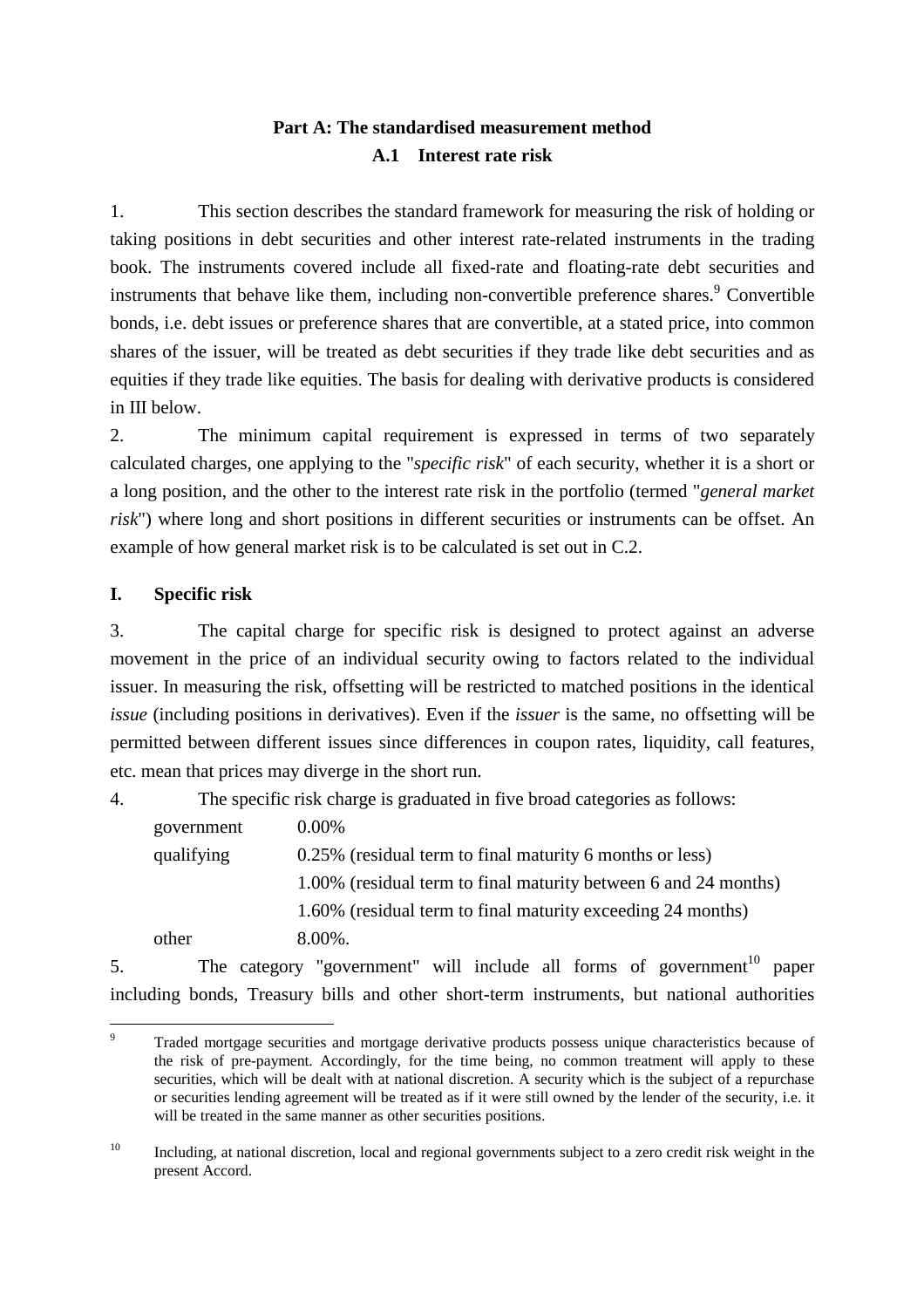reserve the right to apply a specific risk weight to securities issued by certain foreign governments, especially to securities denominated in a currency other than that of the issuing government.

6. The "*qualifying*" category includes securities issued by public sector entities and multilateral development banks, plus other securities that are:

- rated investment-grade<sup>11</sup> by at least two credit rating agencies specified by the national authority; or
- rated investment-grade by one rating agency and not less than investment-grade by any other rating agency specified by the national authority (subject to supervisory oversight); or
- subject to supervisory approval, unrated, but deemed to be of comparable investment quality by the reporting bank, *and* the issuer has securities listed on a recognised stock exchange.

Each supervisory authority will be responsible for monitoring the application of these qualifying criteria, particularly in relation to the last criterion where the initial classification is essentially left to the reporting banks. National authorities will also have discretion to include within the qualifying category debt securities issued by banks in countries which have implemented the present Accord, subject to the express understanding that supervisory authorities in such countries undertake prompt remedial action if a bank fails to meet the capital standards set forth in the Accord. Similarly, national authorities will have discretion to include within the qualifying category debt securities issued by securities firms that are subject to equivalent rules.

7. The "*other*" category will receive the same specific risk charge as a private-sector borrower under the credit risk requirements, i.e. 8%. However, since this may in certain cases considerably underestimate the specific risk for debt securities which have a high yield to redemption relative to government debt securities, each member country will have the discretion:

- to apply a specific risk charge higher than 8% to such securities; and/or
- to disallow offsetting for the purposes of defining the extent of general market risk (see paragraph 13 below) between such securities and any other debt securities.

# **II. General market risk**

8. The capital requirements for general market risk are designed to capture the risk of loss arising from changes in market interest rates. A choice between two principal methods of measuring the risk is permitted, a "maturity" method and a "duration" method. In each method, the capital charge is the sum of four components:

 $11$ e.g. rated Baa or higher by Moodys and BBB or higher by Standard & Poor's.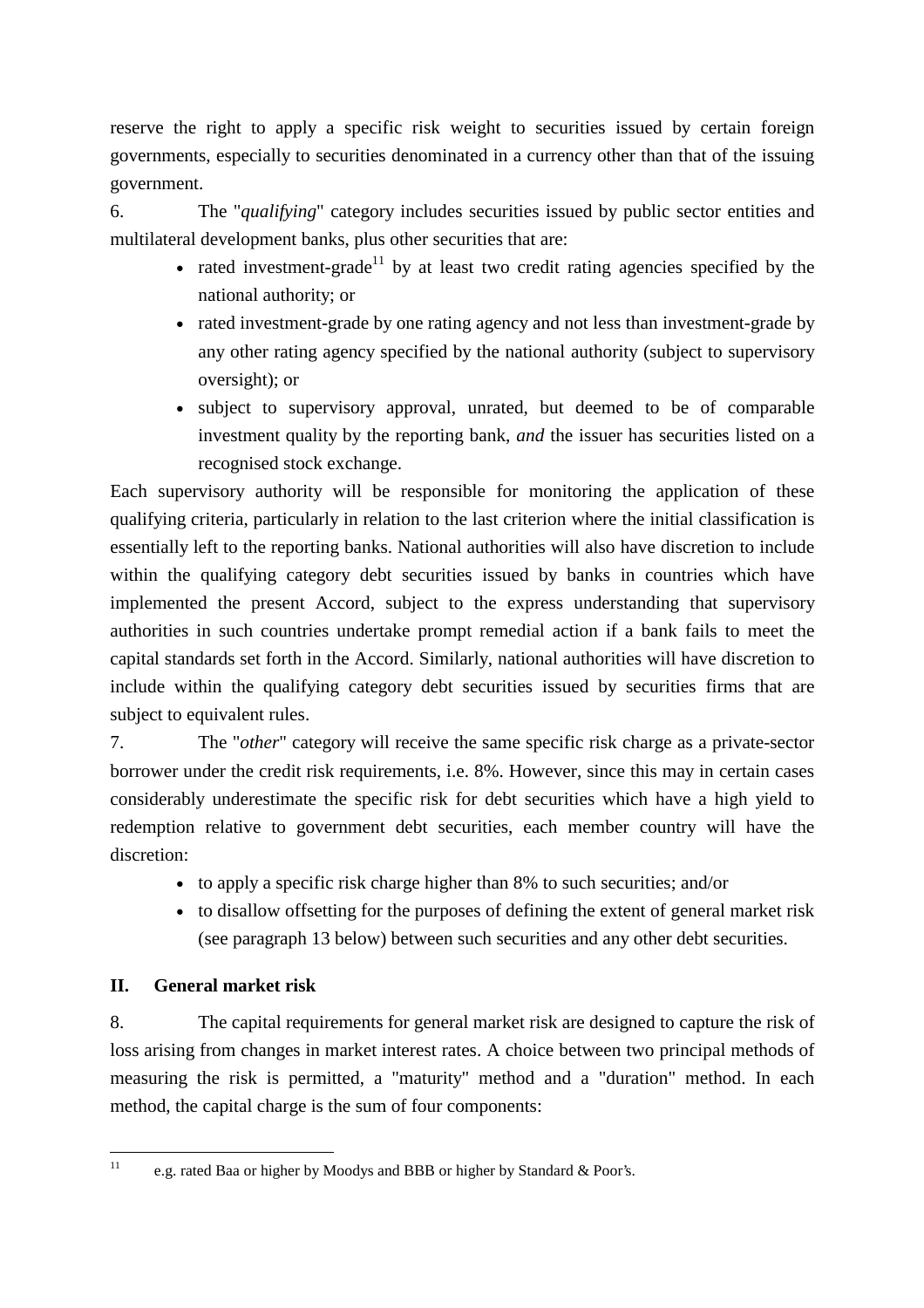- the net short or long position in the whole trading book;
- a small proportion of the matched positions in each time-band (the "*vertical disallowance*");
- a larger proportion of the matched positions across different time-bands (the "*horizontal disallowance*");
- a net charge for positions in options, where appropriate (see A.5).

9. Separate maturity ladders should be used for each currency and capital charges should be calculated for each currency separately and then summed with no offsetting between positions of opposite sign. In the case of those currencies in which business is insignificant, separate maturity ladders for each currency are not required. Rather, the bank may construct a single maturity ladder and slot, within each appropriate time-band, the net long or short position for each currency. However, these individual net positions are to be summed within each time-band, irrespective of whether they are long or short positions, to produce a gross position figure.

10. In the **maturity method** (see paragraph 14 for the duration method), long or short positions in debt securities and other sources of interest rate exposures including derivative instruments are slotted into a maturity ladder comprising thirteen time-bands (or fifteen timebands in case of low coupon instruments). Fixed rate instruments should be allocated according to the residual term to maturity and floating-rate instruments according to the residual term to the next repricing date. Opposite positions of the same amount in the same issues (but not different issues by the same issuer), whether actual or notional, can be omitted from the interest rate maturity framework, as well as closely matched swaps, forwards, futures and FRAs which meet the conditions set out in paragraphs 20 and 21 below.

11. The first step in the calculation is to weight the positions in each time-band by a factor designed to reflect the price sensitivity of those positions to assumed changes in interest rates. The weights for each time-band are set out in Table 1 below. Zero-coupon bonds and deep-discount bonds (defined as bonds with a coupon of less than 3%) should be slotted according to the time-bands set out in the second column of the table.

12. The next step in the calculation is to offset the weighted longs and shorts in each time-band, resulting in a single short or long position for each band. Since, however, each band would include different instruments and different maturities, a 10% capital charge to reflect basis risk and gap risk will be levied on the smaller of the offsetting positions, be it long or short. Thus, if the sum of the weighted longs in a time-band is \$100 million and the sum of the weighted shorts \$90 million, the so-called "vertical disallowance" for that timeband would be 10% of \$90 million (i.e. \$9.0 million).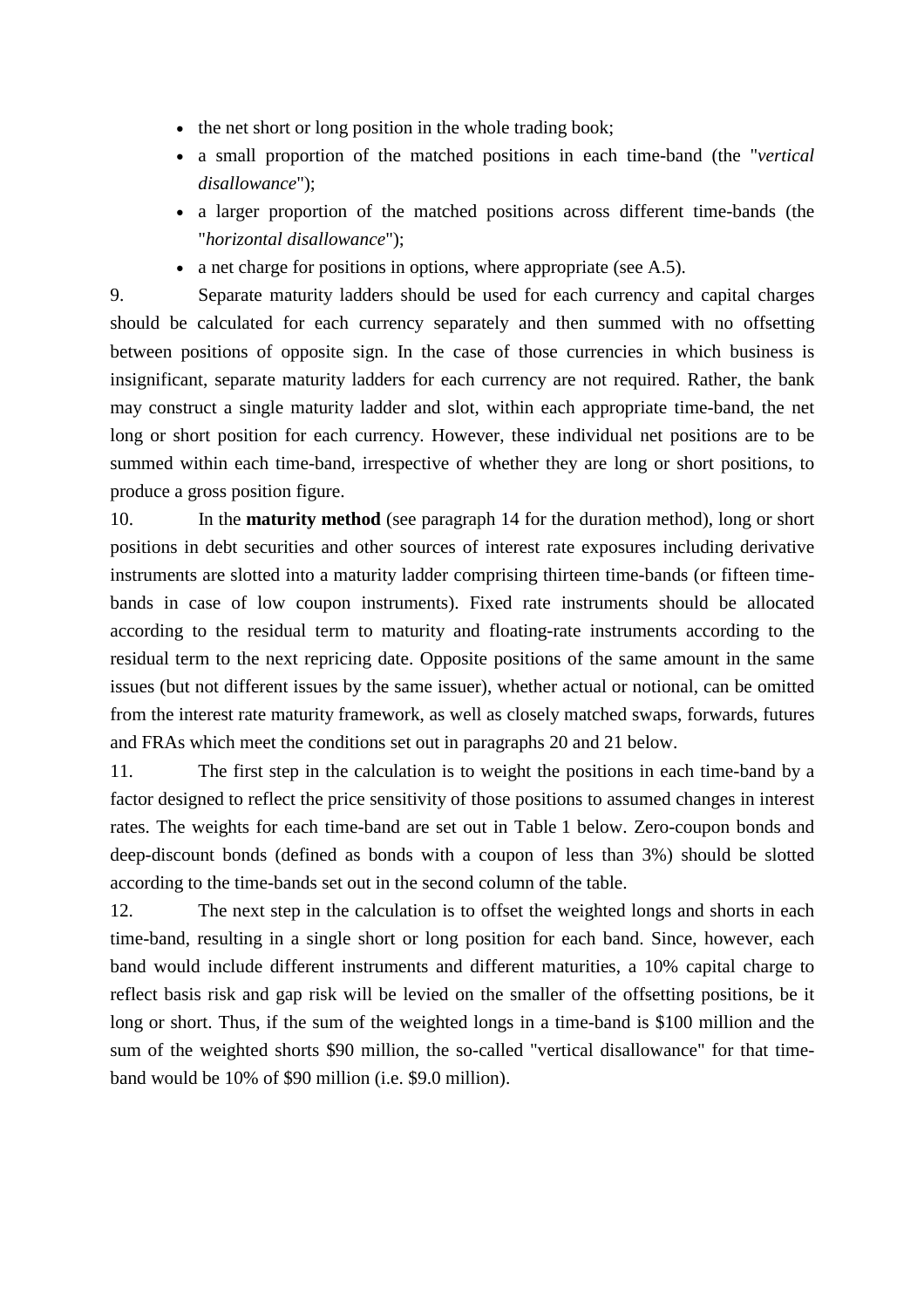| Coupon 3% or more             | Coupon less than 3%   | <b>Risk weight</b> | <b>Assumed changes</b><br>in yield |
|-------------------------------|-----------------------|--------------------|------------------------------------|
| 1 month or less               | 1 month or less       | 0.00%              | 1.00                               |
| 3 months<br>$1$ to            | 3 months<br>$1$ to    | 0.20%              | 1.00                               |
| 6 months<br>3<br>to           | 6 months<br>$3$ to    | 0.40%              | 1.00                               |
| 6 to 12 months                | 12 months<br>$6$ to   | 0.70%              | 1.00                               |
|                               |                       |                    |                                    |
| $\mathbf{1}$<br>2 years<br>to | $1.0$ to<br>1.9 years | 1.25%              | 0.90                               |
| 3 years<br>2<br>to            | 2.8 years<br>$1.9$ to | 1.75%              | 0.80                               |
| $3$ to<br>4 years             | 3.6 years<br>$2.8$ to | 2.25%              | 0.75                               |
|                               |                       |                    |                                    |
| $4$ to<br>5 years             | 3.6 to $4.3$ years    | 2.75%              | 0.75                               |
| 7 years<br>$5$ to             | 4.3 to<br>5.7 years   | 3.25%              | 0.70                               |
| to 10 years<br>$\tau$         | $5.7$ to<br>7.3 years | 3.75%              | 0.65                               |
| 10 to 15 years                | 9.3 years<br>7.3 to   | 4.50%              | 0.60                               |
| 15 to 20 years                | 9.3 to 10.6 years     | 5.25%              | 0.60                               |
| 20 years<br>over              | $10.6$ to<br>12 years | 6.00%              | 0.60                               |
|                               | 12<br>20 years<br>to  | 8.00%              | 0.60                               |
|                               | 20 years<br>over      | 12.50%             | 0.60                               |

**Table 1 Maturity method: time-bands and weights**

13. The result of the above calculations is to produce two sets of weighted positions, the net long or short positions in each time-band (\$10 million long in the example above) and the vertical disallowances, which have no sign. In addition, however, banks will be allowed to conduct two rounds of "horizontal offsetting", first between the net positions in each of three zones (zero to one year, one year to four years and four years and over), $12$  and subsequently between the net positions in the three different zones. The offsetting will be subject to a scale of disallowances expressed as a fraction of the matched positions, as set out in Table 2 below. The weighted long and short positions in each of three zones may be offset, subject to the matched portion attracting a disallowance factor that is part of the capital charge. The residual net position in each zone may be carried over and offset against opposite positions in other zones, subject to a second set of disallowance factors.

 $12$ 

The zones for coupons less than  $3\%$  are 0 to 1 year, 1 to 3.6 years, and 3.6 years and over.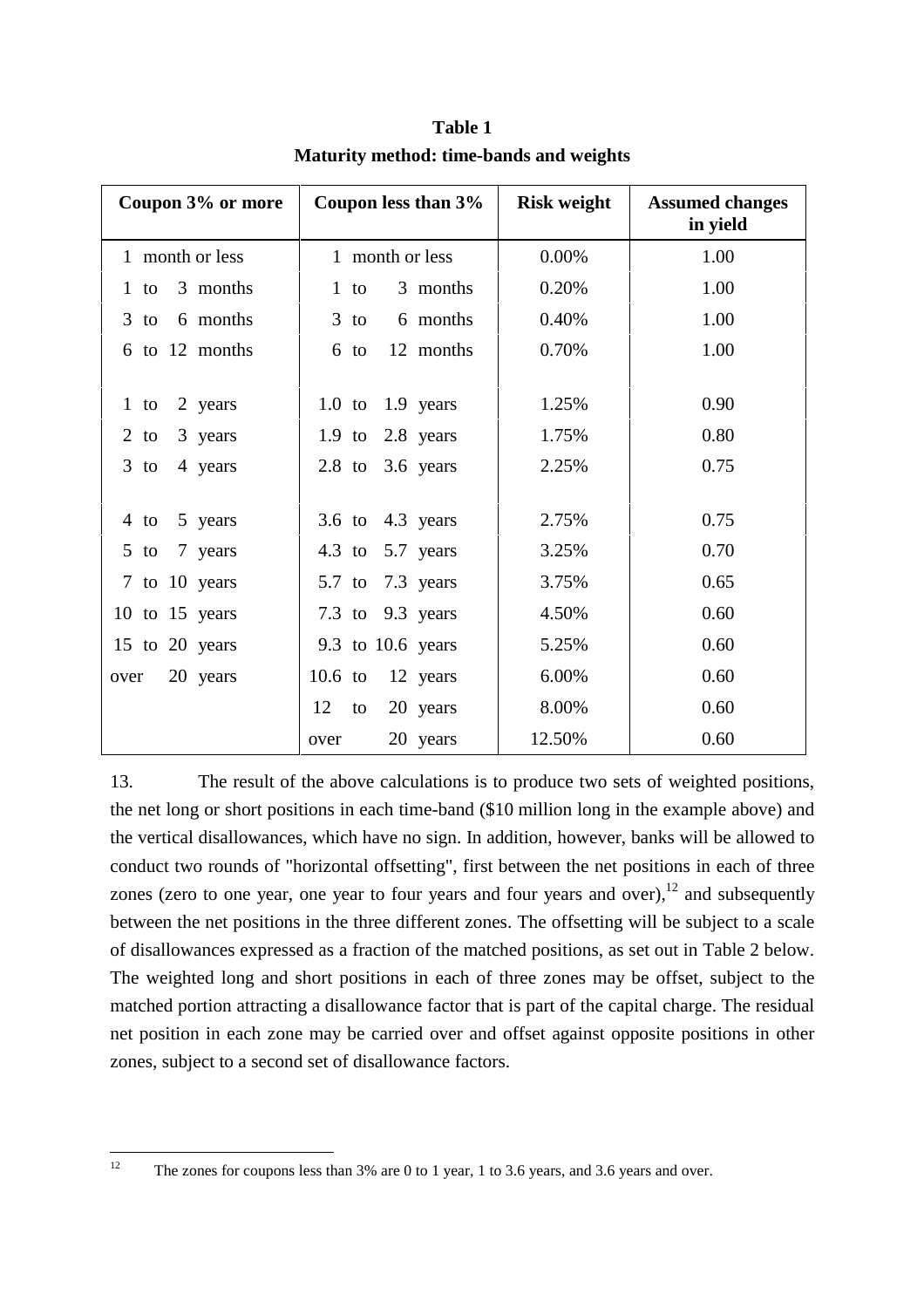| $\mathrm{Zones}^{13}$ | <b>Time-band</b> | within the<br>zone | between<br>adjacent zones | between zones 1<br>and 3 |
|-----------------------|------------------|--------------------|---------------------------|--------------------------|
|                       | $0 - 1$ month    |                    |                           |                          |
| Zone 1                | $1 - 3$ months   | 40%                |                           |                          |
|                       | $3 - 6$ months   |                    |                           |                          |
|                       | $6 - 12$ months  |                    | 40%                       |                          |
|                       | $1 - 2$ years    |                    |                           |                          |
| Zone 2                | $2 - 3$ years    | 30%                |                           | 100%                     |
|                       | $3 - 4$ years    |                    |                           |                          |
|                       | $4 - 5$ years    |                    | 40%                       |                          |
|                       | $5 - 7$ years    |                    |                           |                          |
| Zone 3                | 7 - 10 years     |                    |                           |                          |
|                       | $10 - 15$ years  | 30%                |                           |                          |
|                       | 15 - 20 years    |                    |                           |                          |
|                       | over 20 years    |                    |                           |                          |

**Table 2 Horizontal disallowances**

14. Under the alternative **duration method**, banks with the necessary capability may, with their supervisors' consent, use a more accurate method of measuring all of their general market risk by calculating the price sensitivity of each position separately. Banks must elect and use the method on a continuous basis (unless a change in method is approved by the national authority) and will be subject to supervisory monitoring of the systems used. The mechanics of this method are as follows:

- first calculate the price sensitivity of each instrument in terms of a change in interest rates of between 0.6 and 1.0 percentage points depending on the maturity of the instrument (see Table 3 below);
- slot the resulting sensitivity measures into a duration-based ladder with the fifteen time-bands set out in Table 3;
- subject long and short positions in each time-band to a 5% vertical disallowance designed to capture basis risk;
- carry forward the net positions in each time-band for horizontal offsetting subject to the disallowances set out in Table 2.

 $13$ The zones for coupons less than  $3\%$  are 0 to 1 year, 1 to 3.6 years, and 3.6 years and over.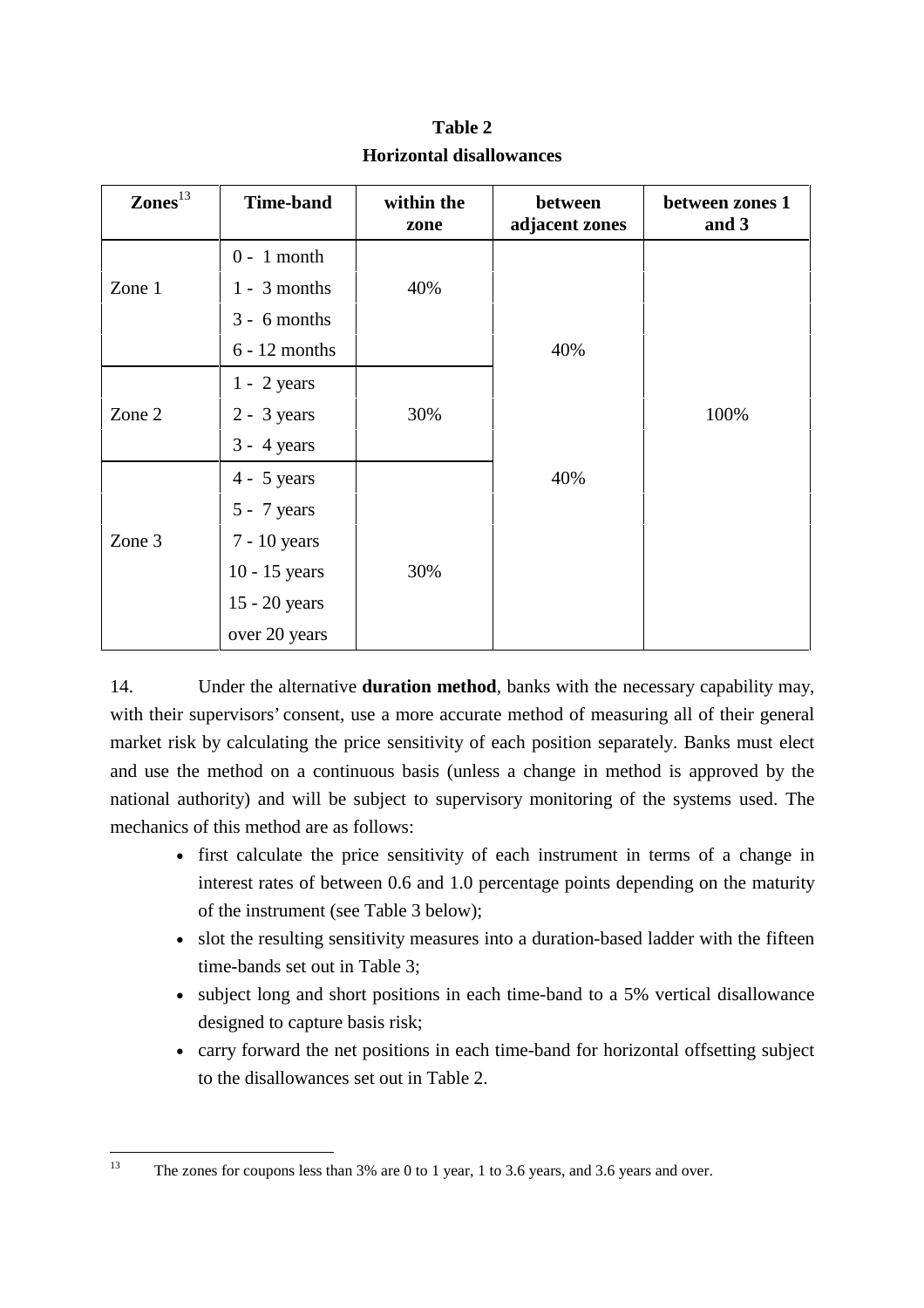|                               | <b>Assumed change</b><br>in yield |                        | <b>Assumed change</b><br>in yield |
|-------------------------------|-----------------------------------|------------------------|-----------------------------------|
| Zone 1                        |                                   | Zone 3                 |                                   |
| month or less                 | 1.00                              | 3.6 to $4.3$ years     | 0.75                              |
| 3 months<br>to                | 1.00                              | 5.7 years<br>4.3 to    | 0.70                              |
| 3<br>6 months<br>to           | 1.00                              | 5.7 to 7.3 years       | 0.65                              |
| to 12 months<br>6             | 1.00                              | 7.3 to 9.3 years       | 0.60                              |
|                               |                                   | 9.3 to 10.6 years      | 0.60                              |
| Zone 2                        |                                   | 10.6 to 12<br>years    | 0.60                              |
| 1.9 years<br>$1.0$ to         | 0.90                              | 12<br>to $20$<br>years | 0.60                              |
| 2.8 years<br>$1.9 \text{ to}$ | 0.80                              | 20<br>years<br>over    | 0.60                              |
| 3.6 years<br>$2.8 \text{ to}$ | 0.75                              |                        |                                   |

**Table 3 Duration method: time-bands and assumed changes in yield**

15. In the case of **residual currencies** (see paragraph 9 above) the gross positions in each time-band will be subject to either the risk weightings set out in Table 1, if positions are reported using the maturity method, or the assumed change in yield set out in Table 3, if positions are reported using the duration method, with no further offsets.

### **III. Interest rate derivatives**

16. The measurement system should include all interest rate derivatives and offbalance-sheet instruments in the trading book which react to changes in interest rates, (e.g. forward rate agreements (FRAs), other forward contracts, bond futures, interest rate and crosscurrency swaps and forward foreign exchange positions). Options can be treated in a variety of ways as described in A.5. A summary of the rules for dealing with interest rate derivatives is set out in Table 4 at the end of this section.

### **1. Calculation of positions**

17. The derivatives should be converted into positions in the relevant underlying and become subject to specific and general market risk charges as described above. In order to calculate the standard formula described above, the amounts reported should be the market value of the principal amount of the underlying or of the notional underlying.<sup>14</sup>

 $14$ <sup>14</sup> For instruments where the apparent notional amount differs from the effective notional amount, banks must use the effective notional amount.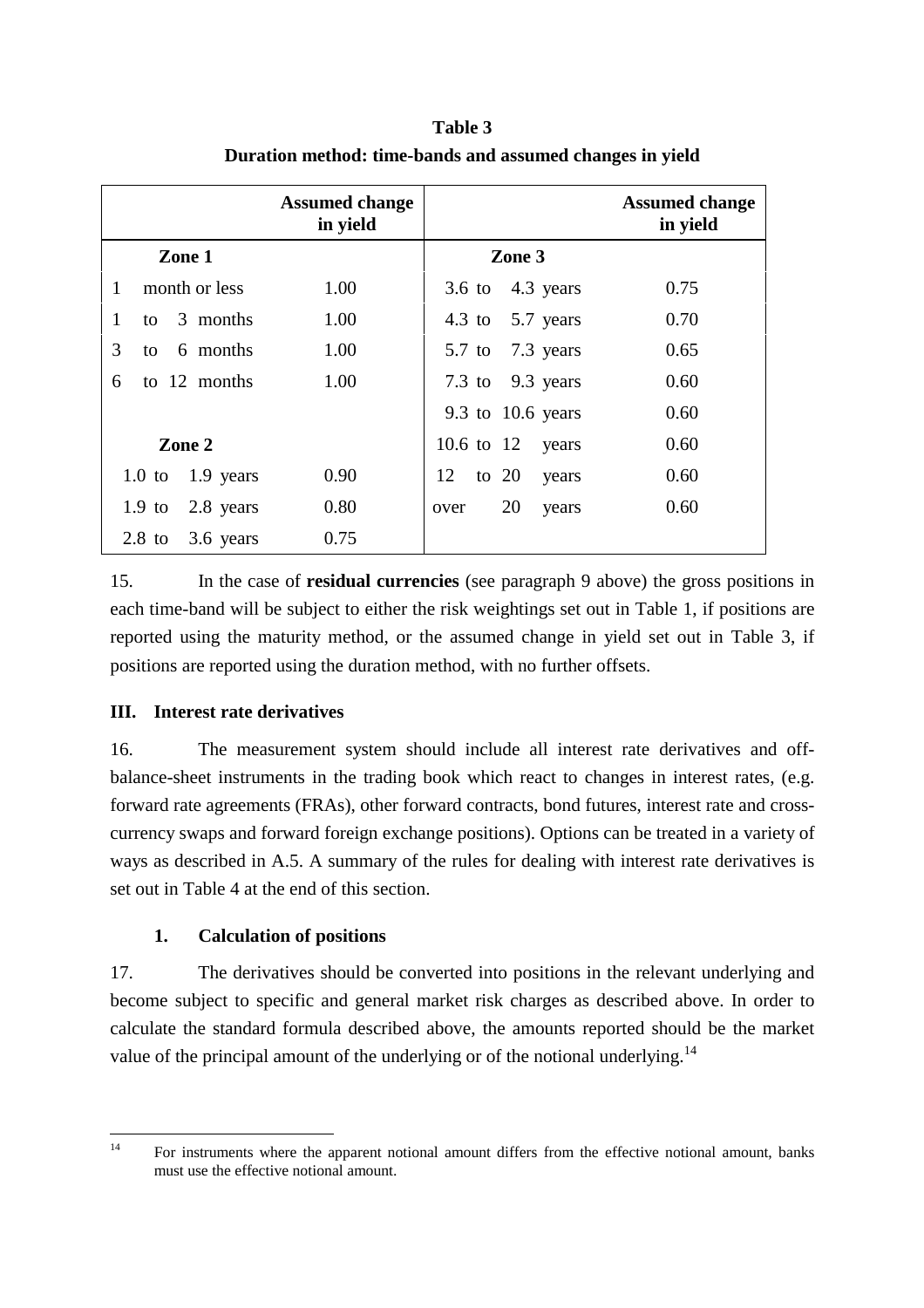### **(a) Futures and forward contracts, including forward rate agreements**

18. These instruments are treated as a combination of a long and a short position in a notional government security. The maturity of a future or a FRA will be the period until delivery or exercise of the contract, plus - where applicable - the life of the underlying instrument. For example, a long position in a June three-month interest rate future (taken in April) is to be reported as a long position in a government security with a maturity of five months and a short position in a government security with a maturity of two months. Where a range of deliverable instruments may be delivered to fulfil the contract, the bank has flexibility to elect which deliverable security goes into the maturity or duration ladder but should take account of any conversion factor defined by the exchange. In the case of a future on a corporate bond index, positions will be included at the market value of the notional underlying portfolio of securities.

### **(b) Swaps**

19. Swaps will be treated as two notional positions in government securities with relevant maturities. For example, an interest rate swap under which a bank is receiving floating rate interest and paying fixed will be treated as a long position in a floating rate instrument of maturity equivalent to the period until the next interest fixing and a short position in a fixed-rate instrument of maturity equivalent to the residual life of the swap. For swaps that pay or receive a fixed or floating interest rate against some other reference price, e.g. a stock index, the interest rate component should be slotted into the appropriate repricing maturity category, with the equity component being included in the equity framework. The separate legs of cross-currency swaps are to be reported in the relevant maturity ladders for the currencies concerned.

# **2. Calculation of capital charges for derivatives under the standardised methodology**

### **(a) Allowable offsetting of matched positions**

20. Banks may exclude from the interest rate maturity framework altogether (for both specific and general market risk) long and short positions (both actual and notional) in identical instruments with exactly the same issuer, coupon, currency and maturity. A matched position in a future or forward and its corresponding underlying may also be fully offset,<sup>15</sup> and thus excluded from the calculation. When the future or the forward comprises a range of deliverable instruments, offsetting of positions in the future or forward contract and its underlying is only permissible in cases where there is a readily identifiable underlying security which is most profitable for the trader with a short position to deliver. The price of this

 $15$ 

The leg representing the time to expiry of the future should, however, be reported.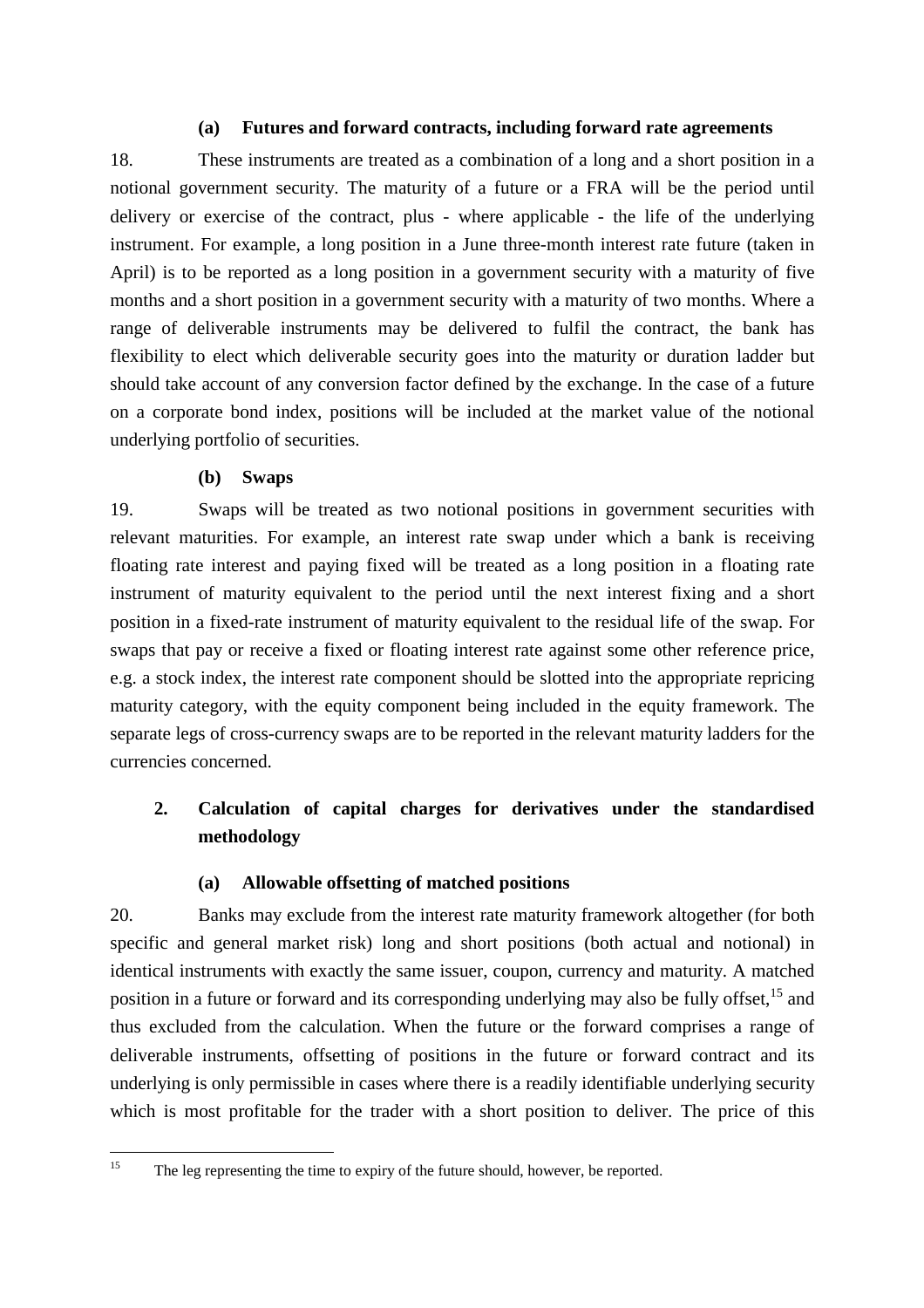security, sometimes called the "cheapest-to-deliver", and the price of the future or forward contract should in such cases move in close alignment. No offsetting will be allowed between positions in different currencies; the separate legs of cross-currency swaps or forward foreign exchange deals are to be treated as notional positions in the relevant instruments and included in the appropriate calculation for each currency.

21. In addition, opposite positions in the same category of instruments<sup>16</sup> can in certain circumstances be regarded as matched and allowed to offset fully. To qualify for this treatment the positions must relate to the same underlying instruments, be of the same nominal value and be denominated in the same currency.<sup>17</sup> In addition:

- **(i) for futures**: offsetting positions in the notional or underlying instruments to which the futures contract relates must be for identical products and mature within seven days of each other;
- **(ii) for swaps and FRAs**: the reference rate (for floating rate positions) must be identical and the coupon closely matched (i.e. within 15 basis points); and
- **(iii) for swaps, FRAs and forwards**: the next interest fixing date or, for fixed coupon positions or forwards, the residual maturity must correspond within the following limits:
	- less than one month hence: same day;
	- between one month and one year hence: within seven days;
	- over one year hence: within thirty days.

22. Banks with large swap books may use alternative formulae for these swaps to calculate the positions to be included in the maturity or duration ladder. One method would be to first convert the payments required by the swap into their present values. For that purpose, each payment should be discounted using zero coupon yields, and a single net figure for the present value of the cash flows entered into the appropriate time-band using procedures that apply to zero (or low) coupon bonds; these figures should be slotted into the general market risk framework as set out earlier. An alternative method would be to calculate the sensitivity of the net present value implied by the change in yield used in the maturity or duration method and allocate these sensitivities into the time-bands set out in Table 1 or Table 3. Other methods which produce similar results could also be used. Such alternative treatments will, however, only be allowed if:

• the supervisory authority is fully satisfied with the accuracy of the systems being used;

 $16$ <sup>16</sup> This includes the delta-equivalent value of options. The delta equivalent of the legs arising out of the treatment of caps and floors as set out in paragraph 5 of A.5 can also be offset against each other under the rules laid down in this paragraph.

<sup>&</sup>lt;sup>17</sup> The separate legs of different swaps may also be "matched" subject to the same conditions.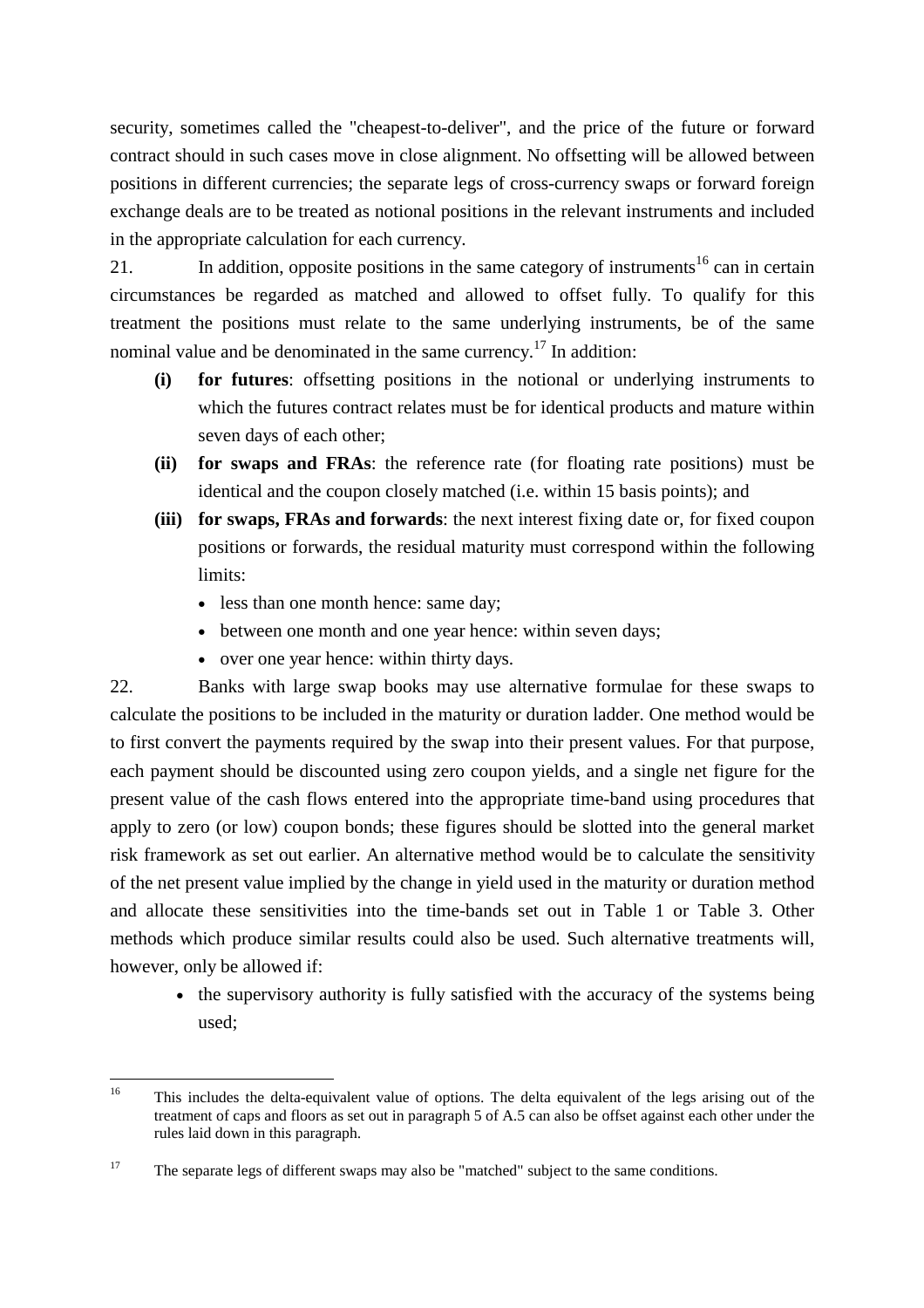- the positions calculated fully reflect the sensitivity of the cash flows to interest rate changes and are entered into the appropriate time-bands;
- the positions are denominated in the same currency.

## **(b) Specific risk**

23. Interest rate and currency swaps, FRAs, forward foreign exchange contracts and interest rate futures will not be subject to a specific risk charge. This exemption also applies to futures on an interest rate index (e.g. LIBOR). However, in the case of futures contracts where the underlying is a debt security, or an index representing a basket of debt securities, a specific risk charge will apply according to the credit risk of the issuer as set out in paragraphs 3-7 above.

## **(c) General market risk**

24. General market risk applies to positions in all derivative products in the same manner as for cash positions, subject only to an exemption for fully or very closely-matched positions in identical instruments as defined in paragraphs 20 and 21. The various categories of instruments should be slotted into the maturity ladder and treated according to the rules identified earlier.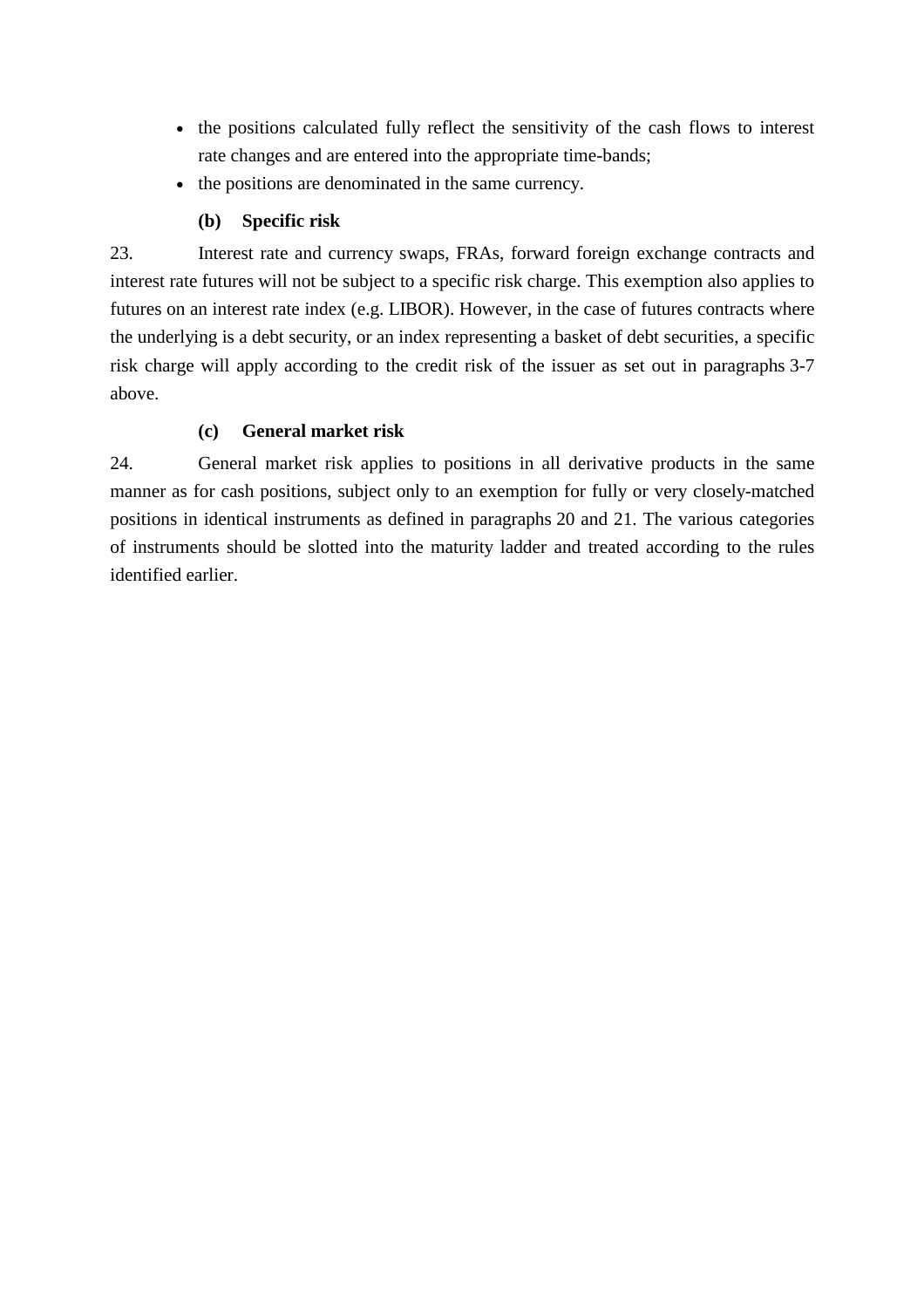#### **Table 4**

| <b>Instrument</b>                                     | <b>Specific risk</b><br>charge $^{18}$ | General market risk charge                                               |
|-------------------------------------------------------|----------------------------------------|--------------------------------------------------------------------------|
| <b>Exchange-traded future</b>                         |                                        |                                                                          |
| - Government debt security                            | N <sub>0</sub>                         | Yes, as two positions                                                    |
| - Corporate debt security                             | Yes                                    | Yes, as two positions                                                    |
| - Index<br>interest<br>on<br>rates<br>(e.g.<br>LIBOR) | No                                     | Yes, as two positions                                                    |
| <b>OTC</b> forward                                    |                                        |                                                                          |
| - Government debt security                            | N <sub>0</sub>                         | Yes, as two positions                                                    |
| - Corporate debt security                             | Yes                                    | Yes, as two positions                                                    |
| - Index on interest rates                             | N <sub>0</sub>                         | Yes, as two positions                                                    |
| <b>FRAs, Swaps</b>                                    | N <sub>o</sub>                         | Yes, as two positions                                                    |
| <b>Forward foreign exchange</b>                       | N <sub>o</sub>                         | Yes, as one position in each<br>currency                                 |
| <b>Options</b>                                        |                                        | Either                                                                   |
| - Government debt security                            | N <sub>o</sub>                         | Carve out together with the<br>(a)<br>associated<br>hedging<br>positions |
|                                                       |                                        | - simplified approach                                                    |
|                                                       |                                        | - scenario analysis                                                      |
|                                                       |                                        | - internal models (Part B)                                               |
| - Corporate debt security                             | Yes                                    | (b)<br>General market risk charge                                        |
| - Index on interest rates                             | No                                     | according to the delta-plus<br>method (gamma and vega                    |
| - FRAs, Swaps                                         | N <sub>o</sub>                         | should<br>receive<br>separate<br>capital charges)                        |

# **Summary of treatment of interest rate derivatives**

 $18\,$ <sup>18</sup> This is the specific risk charge relating to the issuer of the instrument. Under the existing credit risk rules, there remains a separate capital charge for the counterparty risk.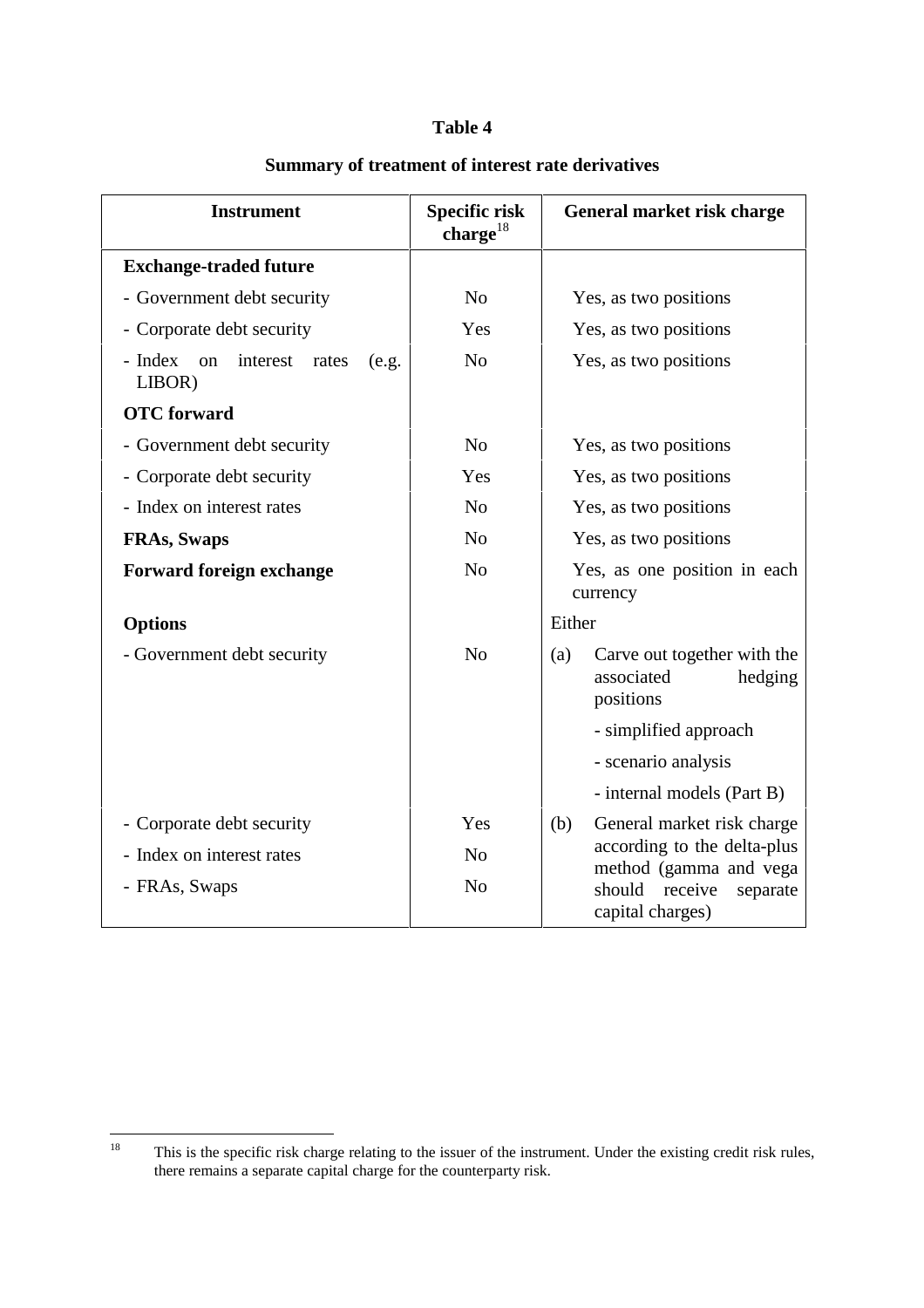#### **A.2 Equity position risk**

1. This section sets out a minimum capital standard to cover the risk of holding or taking positions in equities in the trading book. It applies to long and short positions in all instruments that exhibit market behaviour similar to equities, but not to non-convertible preference shares (which are covered by the interest rate risk requirements described in A.1). Long and short positions in the same issue may be reported on a net basis. The instruments covered include common stocks, whether voting or non-voting, convertible securities that behave like equities, and commitments to buy or sell equity securities. The treatment of derivative products, stock indices and index arbitrage is described in II below.

#### **I. Specific and general market risk**

2. As with debt securities, the minimum capital standard for equities is expressed in terms of two separately calculated charges for the "specific risk" of holding a long or short position in an individual equity and for the "general market risk" of holding a long or short position in the market as a whole. Specific risk is defined as the bank's gross equity positions (i.e. the sum of all long equity positions and of all short equity positions) and general market risk as the difference between the sum of the longs and the sum of the shorts (i.e. the overall net position in an equity market).The long or short position in the market must be calculated on a market-by-market basis, i.e. a separate calculation has to be carried out for each national market in which the bank holds equities.

3. The capital charge for *specific* risk will be 8%, unless the portfolio is both liquid and well-diversified, in which case the charge will be 4%. Given the different characteristics of national markets in terms of marketability and concentration, national authorities will have discretion to determine the criteria for liquid and diversified portfolios. The *general market risk* charge will be 8%.

#### **II. Equity derivatives**

4. Except for options, which are dealt with in A.5, equity derivatives and offbalance-sheet positions which are affected by changes in equity prices should be included in the measurement system.<sup>19</sup> This includes futures and swaps on both individual equities and on stock indices. The derivatives are to be converted into positions in the relevant underlying. The treatment of equity derivatives is summarised in Table 5 at the end of this section.

 $19$ <sup>19</sup> Where equities are part of a forward contract, a future or an option (quantity of equities to be received or to be delivered), any interest rate or foreign currency exposure from the other leg of the contract should be reported as set out in A.1 and A.3.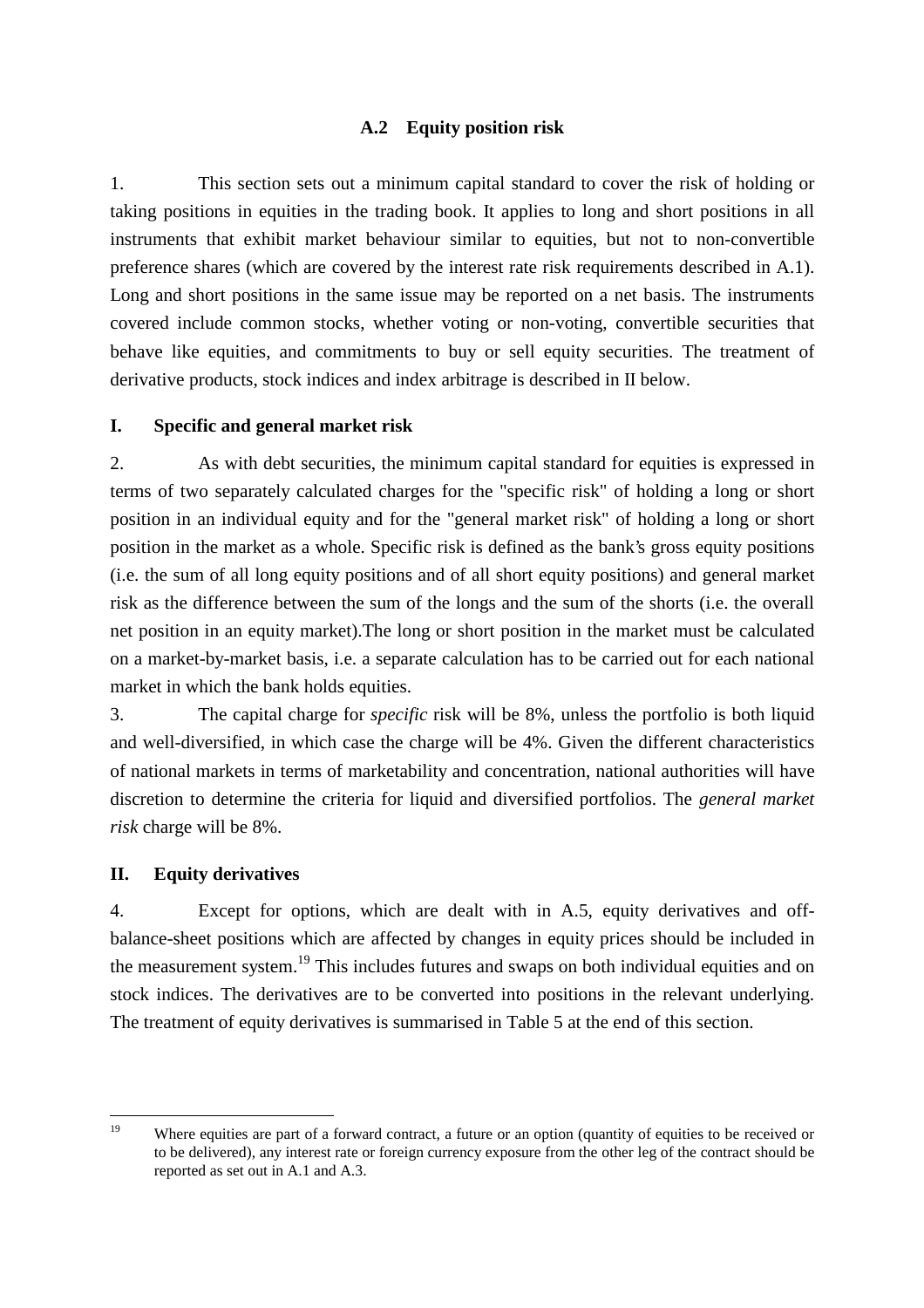## **1. Calculation of positions**

5. In order to calculate the standard formula for specific and general market risk, positions in derivatives should be converted into notional equity positions:

- futures and forward contracts relating to individual equities should in principle be reported at current market prices;
- futures relating to stock indices should be reported as the marked-to-market value of the notional underlying equity portfolio;
- equity swaps are to be treated as two notional positions;  $^{20}$
- equity options and stock index options should be either "carved out" together with the associated underlyings or be incorporated in the measure of general market risk described in this section according to the delta-plus method.

# **2. Calculation of capital charges**

# **(a) Measurement of specific and general market risk**

6. Matched positions in each identical equity or stock index in each market may be fully offset, resulting in a single net short or long position to which the specific and general market risk charges will apply. For example, a future in a given equity may be offset against an opposite cash position in the same equity. $2<sup>1</sup>$ 

## **(b) Risk in relation to an index**

7. Besides general market risk, a further capital charge of 2% will apply to the net long or short position in an index contract comprising a diversified portfolio of equities. This capital charge is intended to cover factors such as execution risk. National supervisory authorities will take care to ensure that this 2% risk weight applies only to well-diversified indices and not, for example, to sectoral indices.

## **(c) Arbitrage**

8. In the case of the futures-related arbitrage strategies described below, the additional 2% capital charge described above may be applied to only one index with the opposite position exempt from a capital charge. The strategies are:

• when the bank takes an opposite position in exactly the same index at different dates or in different market centres;

 $20$ For example, an equity swap in which a bank is receiving an amount based on the change in value of one particular equity or stock index and paying a different index will be treated as a long position in the former and a short position in the latter. Where one of the legs involves receiving/paying a fixed or floating interest rate, that exposure should be slotted into the appropriate repricing time-band for interest rate-related instruments as set out in A.1. The stock index should be covered by the equity treatment.

<sup>&</sup>lt;sup>21</sup> The interest rate risk arising out of the future, however, should be reported as set out in A.1.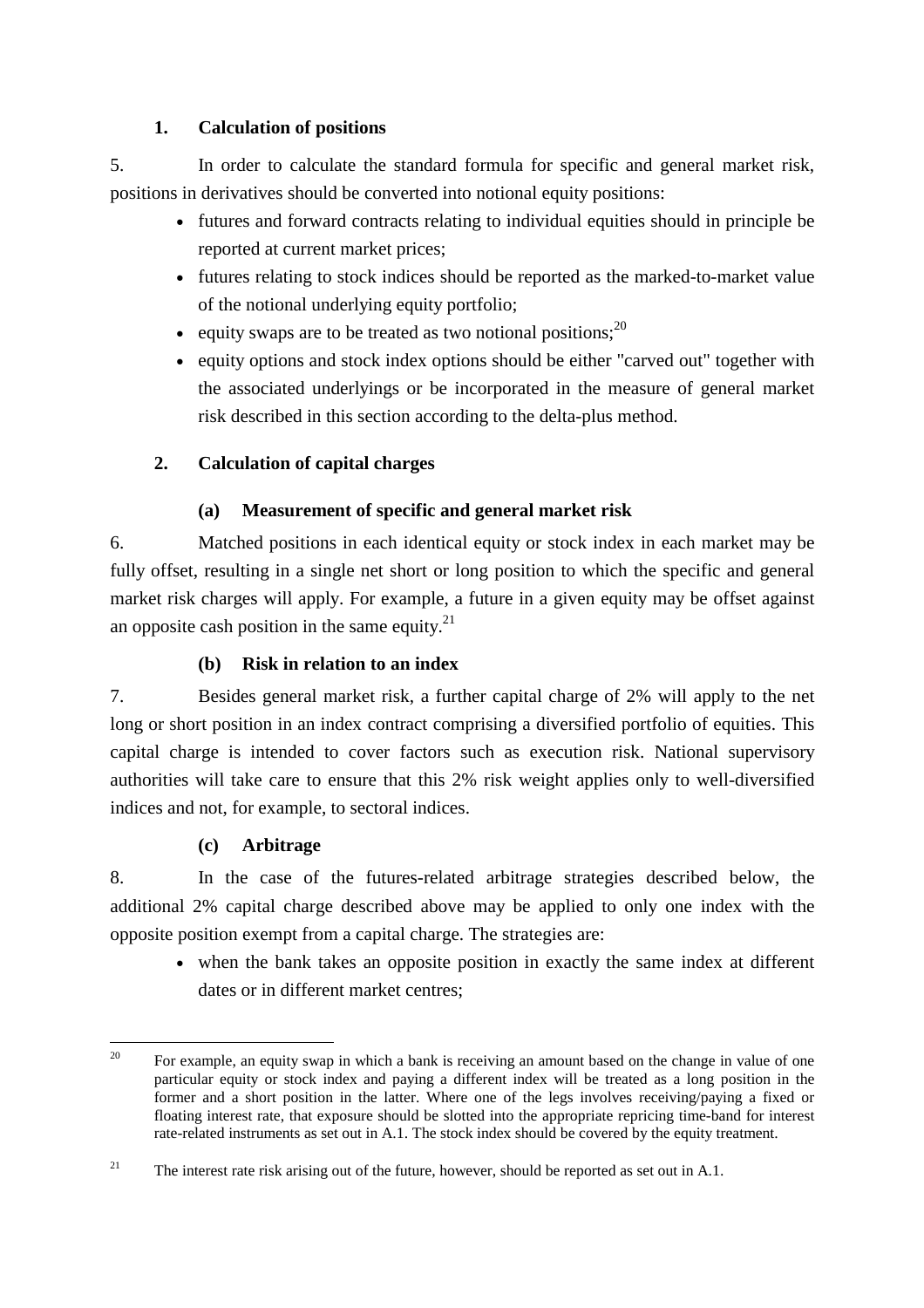• when the bank has an opposite position in contracts at the same date in different but similar indices, subject to supervisory oversight that the two indices contain sufficient common components to justify offsetting.

9. Where a bank engages in a deliberate arbitrage strategy, in which a futures contract on a broadly-based index matches a basket of stocks, it will be allowed to carve out both positions from the standardised methodology, on condition that:

- the trade has been deliberately entered into and separately controlled;
- the composition of the basket of stocks represents at least 90% of the index when broken down into its notional components.

In such a case the minimum capital requirement will be 4% (i.e. 2% of the gross value of the positions on each side) to reflect divergence and execution risks. This applies even if all of the stocks comprising the index are held in identical proportions. Any excess value of the stocks comprising the basket over the value of the futures contract or excess value of the futures contract over the value of the basket is to be treated as an open long or short position.

10. If a bank takes a position in depository receipts against an opposite position in the underlying equity or identical equities in different markets, it may offset the position (i.e. bear no capital charge), but only on condition that any costs on conversion are fully taken into account.22

 $\overline{22}$ Any foreign exchange risk arising out of these positions has to be reported as set out in A.3.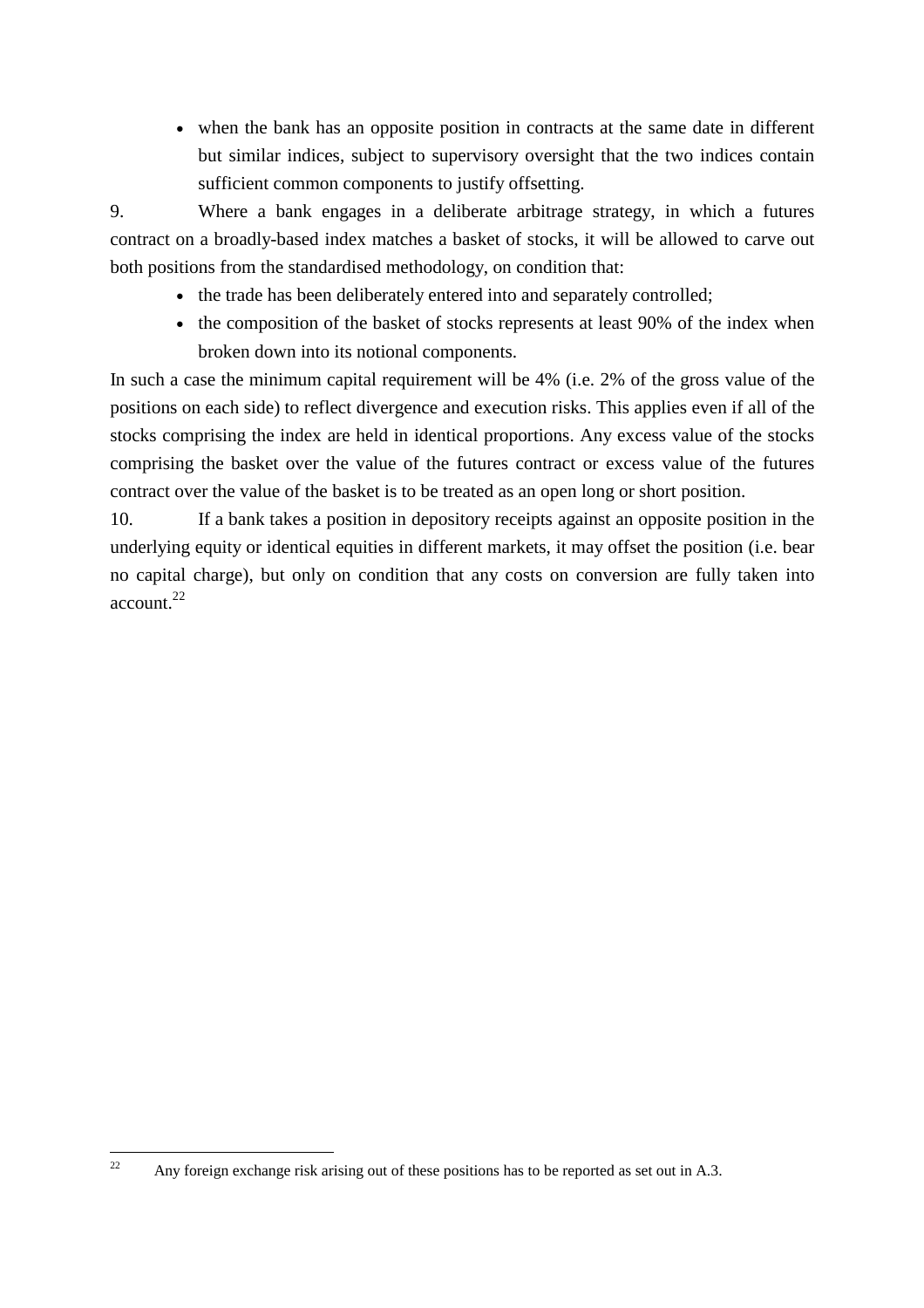| <b>Instrument</b>                              | Specific risk <sup>23</sup> | <b>General market risk</b>                                                                                                                       |
|------------------------------------------------|-----------------------------|--------------------------------------------------------------------------------------------------------------------------------------------------|
| <b>Exchange-traded or</b><br><b>OTC-Future</b> |                             |                                                                                                                                                  |
| Individual equity<br>$\qquad \qquad -$         | Yes                         | Yes, as underlying                                                                                                                               |
| Index                                          | 2%                          | Yes, as underlying                                                                                                                               |
| <b>Options</b>                                 |                             |                                                                                                                                                  |
| Individual equity<br>$\overline{\phantom{0}}$  | Yes                         | Either                                                                                                                                           |
|                                                |                             | (a) Carve out together with<br>the<br>associated hedging positions<br>- simplified approach<br>- scenario analysis<br>- internal models (Part B) |
| Index                                          | 2%                          | (b)<br>General market risk<br>charge<br>according to the delta-plus method<br>(gamma and vega should receive<br>separate capital charges)        |

**Table 5 Summary of treatment of equity derivatives**

<sup>23</sup> This is the specific risk charge relating to the issuer of the instrument. Under the existing credit risk rules, there remains a separate capital charge for the counterparty risk.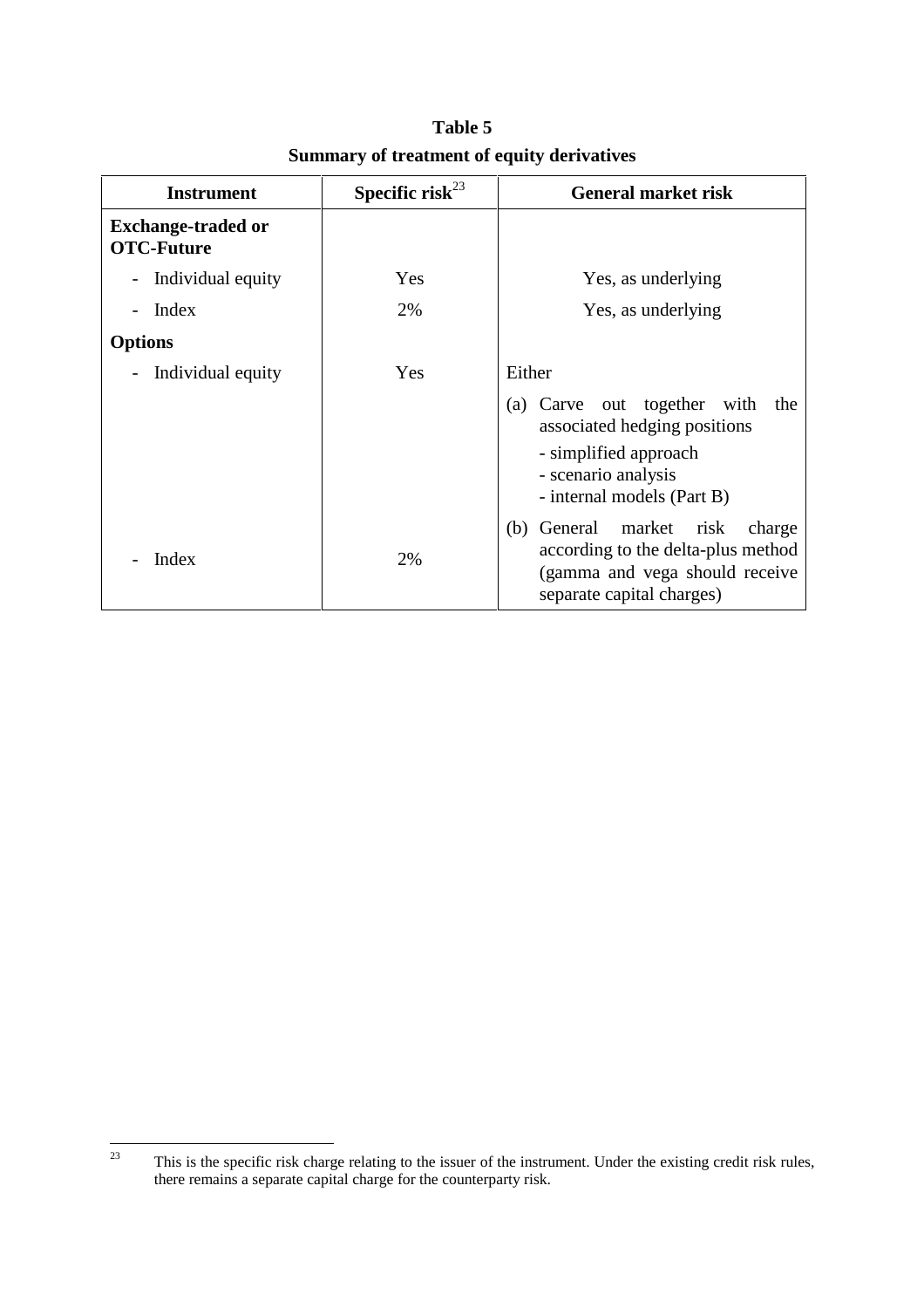## **A.3 Foreign exchange risk**

1. This section sets out a minimum capital standard to cover the risk of holding or taking positions in foreign currencies, including gold. $^{24}$ 

2. Two processes are needed to calculate the capital requirement for foreign exchange risk. The first is to measure the exposure in a single currency position. The second is to measure the risks inherent in a bank's mix of long and short positions in different currencies.

### **I. Measuring the exposure in a single currency**

3. The bank's net open position in each currency should be calculated by summing:

- the net spot position (i.e. all asset items less all liability items, including accrued interest, denominated in the currency in question);
- the net forward position (i.e. all amounts to be received less all amounts to be paid under forward foreign exchange transactions, including currency futures and the principal on currency swaps not included in the spot position);
- guarantees (and similar instruments) that are certain to be called and are likely to be irrecoverable;
- net future income/expenses not yet accrued but already fully hedged (at the discretion of the reporting bank);
- depending on particular accounting conventions in different countries, any other item representing a profit or loss in foreign currencies;
- the net delta-based equivalent of the total book of foreign currency options.<sup>25</sup>

4. Positions in composite currencies, such as the ECU, need to be separately reported but, for measuring banks' open positions, may be either treated as a currency in their own right or split into their component parts on a consistent basis. Positions in gold should be measured in the same manner as described in paragraph 7 of  $A.4^{26}$ 

5. Three aspects call for more specific comment: the treatment of interest, other income and expenses; the measurement of forward currency positions and gold; and the treatment of "structural" positions.

 $24$ Gold is to be dealt with as a foreign exchange position rather than a commodity because its volatility is more in line with foreign currencies and banks manage it in a similar manner to foreign currencies.

<sup>&</sup>lt;sup>25</sup> Subject to a separately-calculated capital charge for gamma and vega as described in Section II (a) of A.5; alternatively, options and their associated underlyings are subject to one of the other methods described in A.5.

<sup>&</sup>lt;sup>26</sup> Where gold is part of a forward contract (quantity of gold to be received or to be delivered), any interest rate or foreign currency exposure from the other leg of the contract should be reported as set out in A.1 and in paragraph 3 above.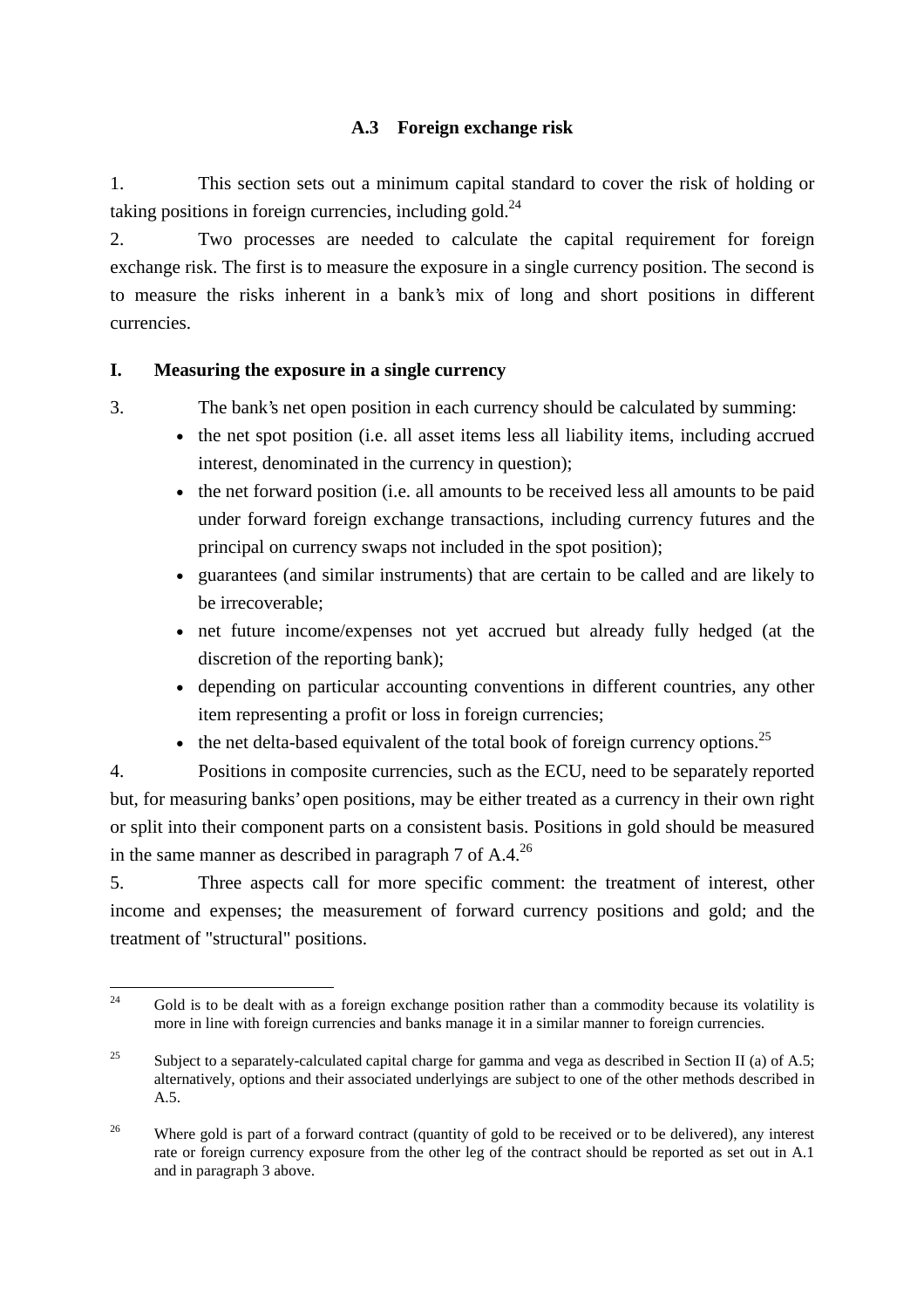### **(a) The treatment of interest, other income and expenses**

6. Interest accrued (i.e. earned but not yet received) should be included as a position. Accrued expenses should also be included. Unearned but expected future interest and anticipated expenses may be excluded unless the amounts are certain and banks have taken the opportunity to hedge them. If banks include future income/expenses, they should do so on a consistent basis, and not be permitted to select only those expected future flows which reduce their position.

### **(b) The measurement of forward currency and gold positions**

7. Forward currency and gold positions will normally be valued at current spot market exchange rates. Using forward exchange rates would be inappropriate since it would result in the measured positions reflecting current interest rate differentials to some extent. However, banks which base their normal management accounting on net present values are expected to use the net present values of each position, discounted using current interest rates and valued at current spot rates, for measuring their forward currency and gold positions.

### **(c) The treatment of structural positions**

8. A matched currency position will protect a bank against loss from movements in exchange rates, but will not necessarily protect its capital adequacy ratio. If a bank has its capital denominated in its domestic currency and has a portfolio of foreign currency assets and liabilities that is completely matched, its capital/asset ratio will fall if the domestic currency depreciates. By running a short position in the domestic currency the bank can protect its capital adequacy ratio, although the position would lead to a loss if the domestic currency were to appreciate.

9. Supervisory authorities are free to allow banks to protect their capital adequacy ratio in this way. Thus, any positions which a bank has deliberately taken in order to hedge partially or totally against the adverse effect of the exchange rate on its capital ratio may be excluded from the calculation of net open currency positions, subject to each of the following conditions being met:

- such positions need to be of a "structural", i.e. of a non-dealing, nature (the precise definition to be set by national authorities according to national accounting standards and practices);
- the national authority needs to be satisfied that the "structural" position excluded does no more than protect the bank's capital adequacy ratio;
- any exclusion of the position needs to be applied consistently, with the treatment of the hedge remaining the same for the life of the assets or other items.

10. No capital charge need apply to positions related to items that are deducted from a bank's capital when calculating its capital base, such as investments in non-consolidated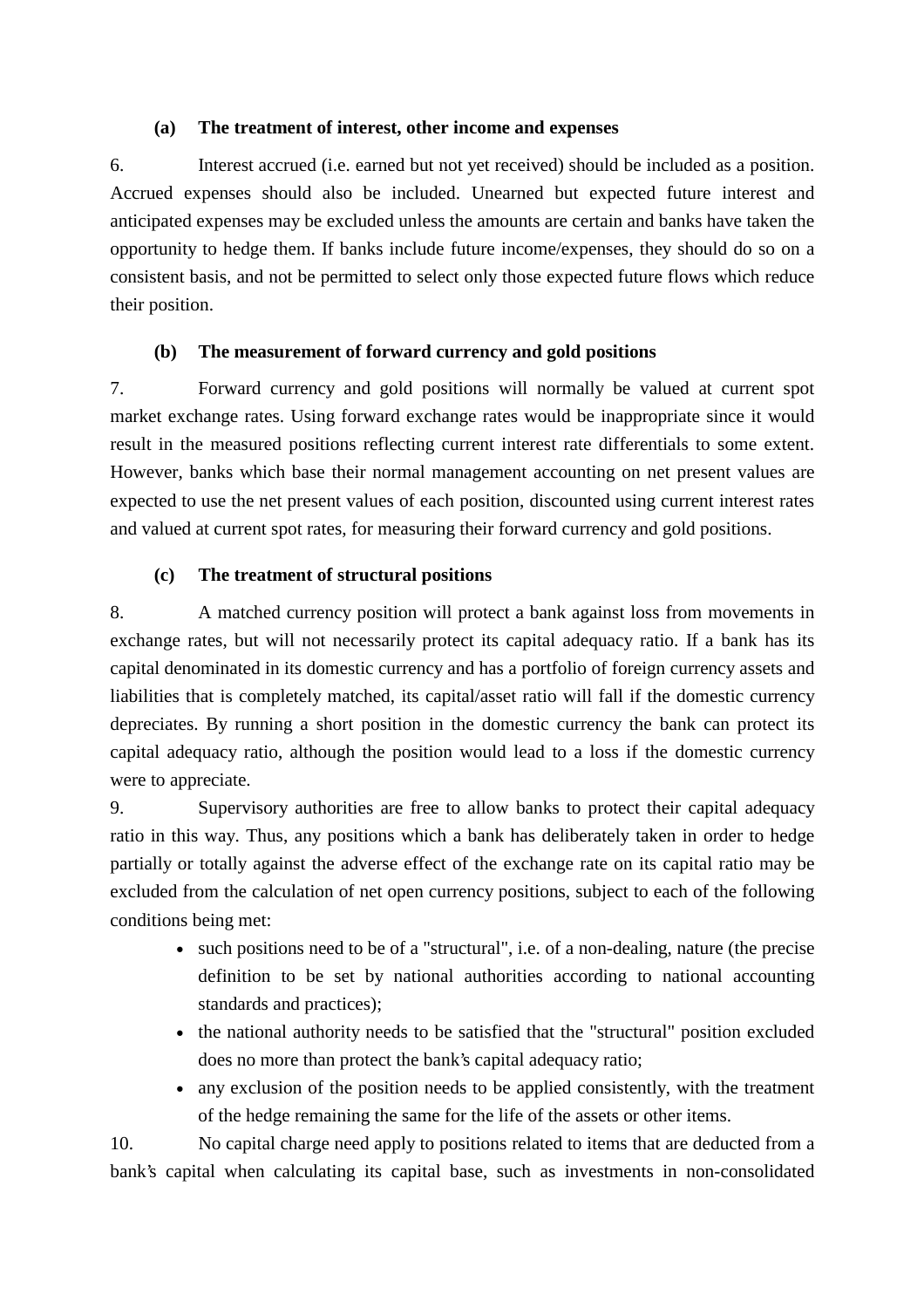subsidiaries, nor to other long-term participations denominated in foreign currencies which are reported in the published accounts at historic cost. These may also be treated as structural positions.

# **II. Measuring the foreign exchange risk in a portfolio of foreign currency positions and gold**

11. Banks will have a choice between two alternative measures at supervisory discretion: a "shorthand" method which treats all currencies equally; and the use of internal models which takes account of the actual degree of risk, dependent on the composition of the bank's portfolio. The conditions for the use of internal models are set out in Part B.

12. Under the shorthand method, the nominal amount (or net present value) of the net position in each foreign currency and in gold is converted at spot rates into the reporting currency.<sup>27</sup> The overall net open position is measured by aggregating:

- the sum of the net short positions or the sum of the net long positions, whichever is the greater; $^{28}$  plus
- the net position (short or long) in gold, regardless of sign.

The capital charge will be 8% of the overall net open position (see example below).

### **Table 6**

### **Example of the shorthand measure of foreign exchange risk**

| <b>YEN</b> | DM     | <b>GB£</b> | <b>FFR</b> | US\$   | <b>GOLD</b> |
|------------|--------|------------|------------|--------|-------------|
| $+50$      | $+100$ | $+150$     | $-20$      | $-180$ | $-35$       |
| $+300$     |        | $-200$     |            | 35     |             |

be exempted from capital requirements on these positions provided that:

The capital charge would be 8% of the higher of either the net long currency positions or the net short currency positions (i.e. 300) and of the net position in gold  $(35) = 335 \times 8\% = 26.8$ . 13. A bank doing negligible business in foreign currency and which does not take foreign exchange positions for its own account may, at the discretion of its national authority,

 $27$ <sup>27</sup> Where the bank is assessing its foreign exchange risk on a consolidated basis, it may be technically impractical in the case of some marginal operations to include the currency positions of a foreign branch or subsidiary of the bank. In such cases the internal limit in each currency may be used as a proxy for the positions. Provided there is adequate ex-post monitoring of actual positions against such limits, the limits should be added, without regard to sign, to the net open position in each currency.

<sup>&</sup>lt;sup>28</sup> An alternative calculation, which produces an identical result, is to include the reporting currency as a residual and to take the sum of all the short (or long) positions.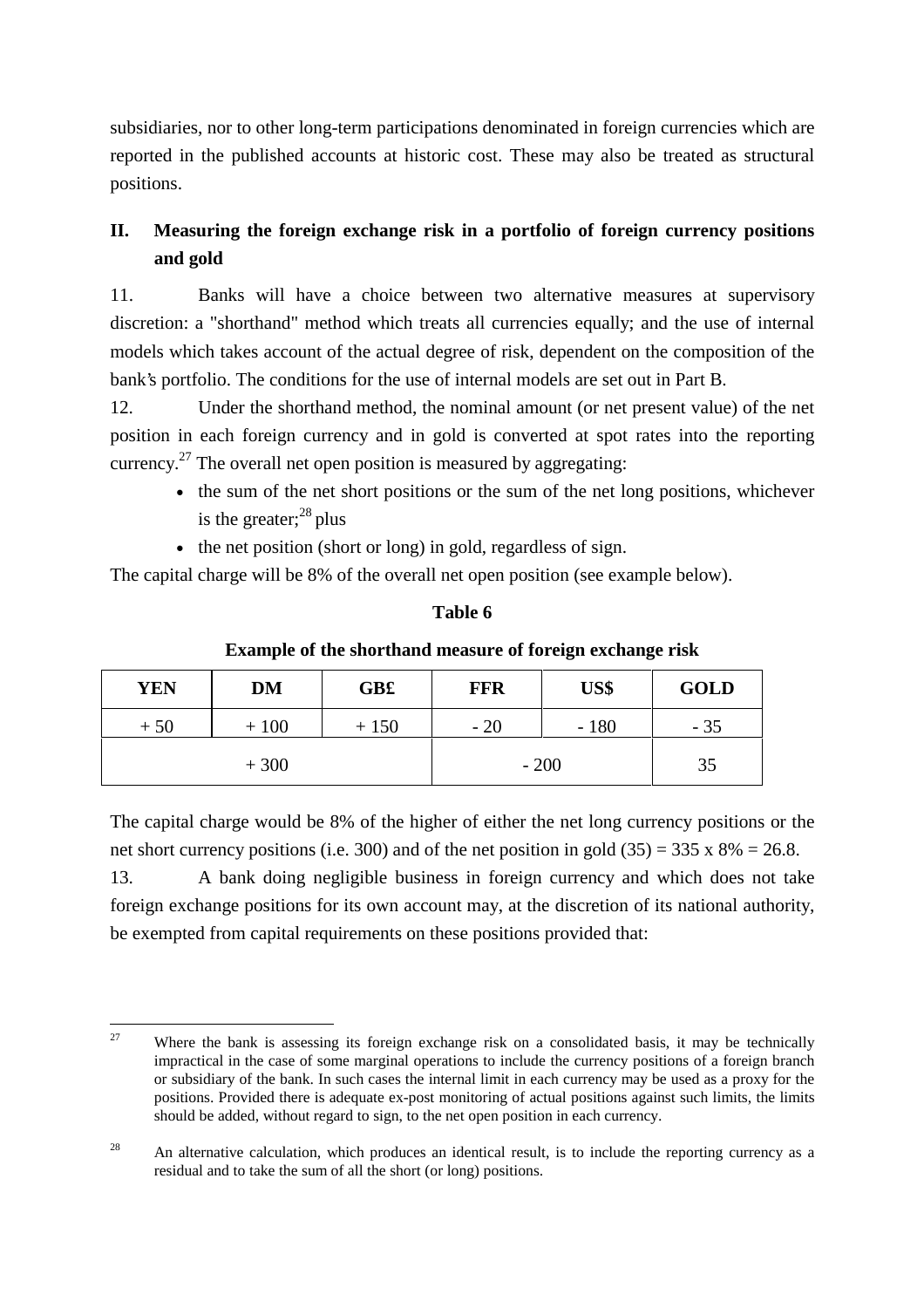- its foreign currency business, defined as the greater of the sum of its gross long positions and the sum of its gross short positions in all foreign currencies, does not exceed 100% of eligible capital as defined on pages 7 and 8; **and**
- its overall net open position as defined in the paragraph above does not exceed 2% of its eligible capital as defined on pages 7 and 8.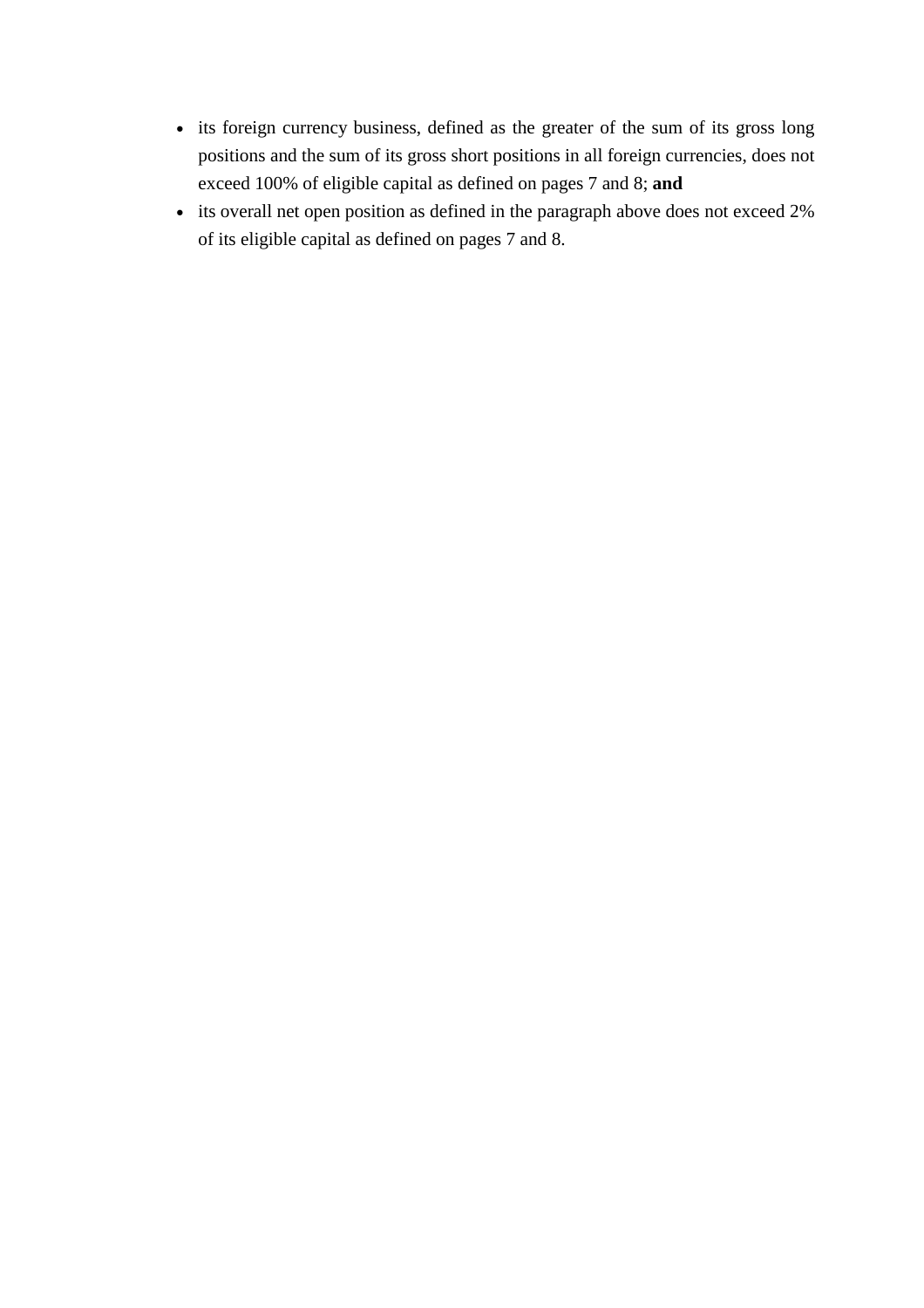### **A.4 Commodities risk**

1. This section establishes a minimum capital standard to cover the risk of holding or taking positions in commodities, including precious metals, but excluding gold (which is treated as a foreign currency according to the methodology set out in A.3). A commodity is defined as a physical product which is or can be traded on a secondary market, e.g. agricultural products, minerals (including oil) and precious metals.

2. The price risk in commodities is often more complex and volatile than that associated with currencies and interest rates. Commodity markets may also be less liquid than those for interest rates and currencies and, as a result, changes in supply and demand can have a more dramatic effect on price and volatility.<sup>29</sup> These market characteristics can make price transparency and the effective hedging of commodities risk more difficult.

3. For spot or physical trading, the directional risk arising from a change in the spot price is the most important risk. However, banks using portfolio strategies involving forward and derivative contracts are exposed to a variety of additional risks, which may well be larger than the risk of a change in spot prices. These include:

- basis risk (the risk that the relationship between the prices of similar commodities alters through time);
- interest rate risk (the risk of a change in the cost of carry for forward positions and options);
- forward gap risk (the risk that the forward price may change for reasons other than a change in interest rates).

In addition banks may face credit counterparty risk on over-the-counter derivatives, but this is captured by the 1988 Capital Accord. The funding of commodities positions may well open a bank to interest rate or foreign exchange exposure and if that is so the relevant positions should be included in the measures of interest rate and foreign exchange risk described in A.1 and A.3. $^{30}$ 

4. There are three alternatives for measuring commodities position risk which are described in Sections I to III below. As with other categories of market risk, banks may use models subject to the conditions set out in Part B. Commodities risk can also be measured in a

 $29$ <sup>29</sup> Banks need also to guard against the risk that arises when the short position falls due before the long position. Owing to a shortage of liquidity in some markets it might be difficult to close the short position and the bank might be squeezed by the market.

<sup>&</sup>lt;sup>30</sup> Where a commodity is part of a forward contract (quantity of commodities to be received or to be delivered), any interest rate or foreign currency exposure from the other leg of the contract should be reported as set out in A.1 and A.3. Positions which are purely stock financing (i.e. a physical stock has been sold forward and the cost of funding has been locked in until the date of the forward sale) may be omitted from the commodities risk calculation although they will be subject to interest rate and counterparty risk requirements.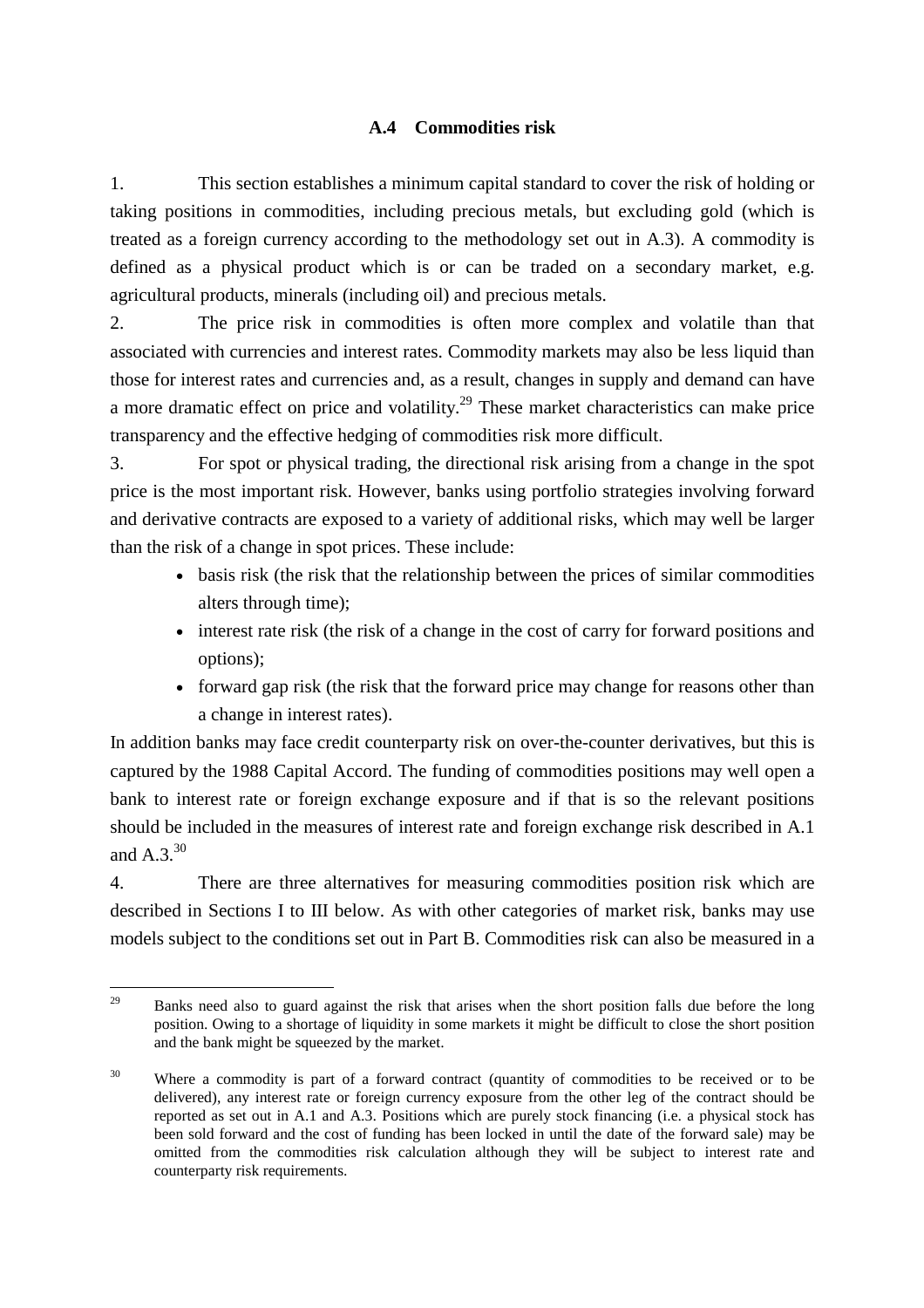standardised manner, using either a very simple framework (Section III) or a measurement system which captures forward gap and interest rate risk separately by basing the methodology on seven time-bands (Section II). Both the simplified approach and the maturity ladder approach are appropriate only for banks which, in relative terms, conduct only a limited amount of commodities business. Major traders would be expected over time to adopt a models approach subject to the safeguards set out in Part B.

5. For the maturity ladder approach and the simplified approach, long and short positions in each commodity may be reported on a net basis for the purposes of calculating open positions. However, positions in different commodities will as a general rule not be offsettable in this fashion. Nevertheless, national authorities will have discretion to permit netting between different sub-categories<sup>31</sup> of the same commodity in cases where the subcategories are deliverable against each other. They can also be considered as offsettable if they are close substitutes against each other and a minimum correlation of 0.9 between the price movements can be clearly established over a minimum period of one year. However, a bank wishing to base its calculation of capital charges for commodities on correlations would have to satisfy the relevant supervisory authority of the accuracy of the method which has been chosen and obtain its prior approval. Where banks use the models approach they can offset long and short positions in different commodities to a degree which is determined by empirical correlations, in the same way as a limited degree of offsetting is allowed, for instance, between interest rates in different currencies.

### **I. Models for measuring commodities risk**

6. Banks may choose to adopt the models approach as set out in Part B. It is essential that the methodology used encompasses:

- directional risk, to capture the exposure from changes in spot prices arising from net open positions;
- forward gap and interest rate risk, to capture the exposure to changes in forward prices arising from maturity mismatches; and
- basis risk, to capture the exposure to changes in the price relationships between two similar, but not identical, commodities.

It is also particularly important that models take proper account of market characteristics notably delivery dates and the scope provided to traders to close out positions.

 $31$ Commodities can be grouped into clans, families, sub-groups and individual commodities. For example, a clan might be Energy Commodities, within which Hydro-Carbons are a family, with Crude Oil being a sub-group, and West Texas Intermediate, Arabian Light and Brent being individual commodities.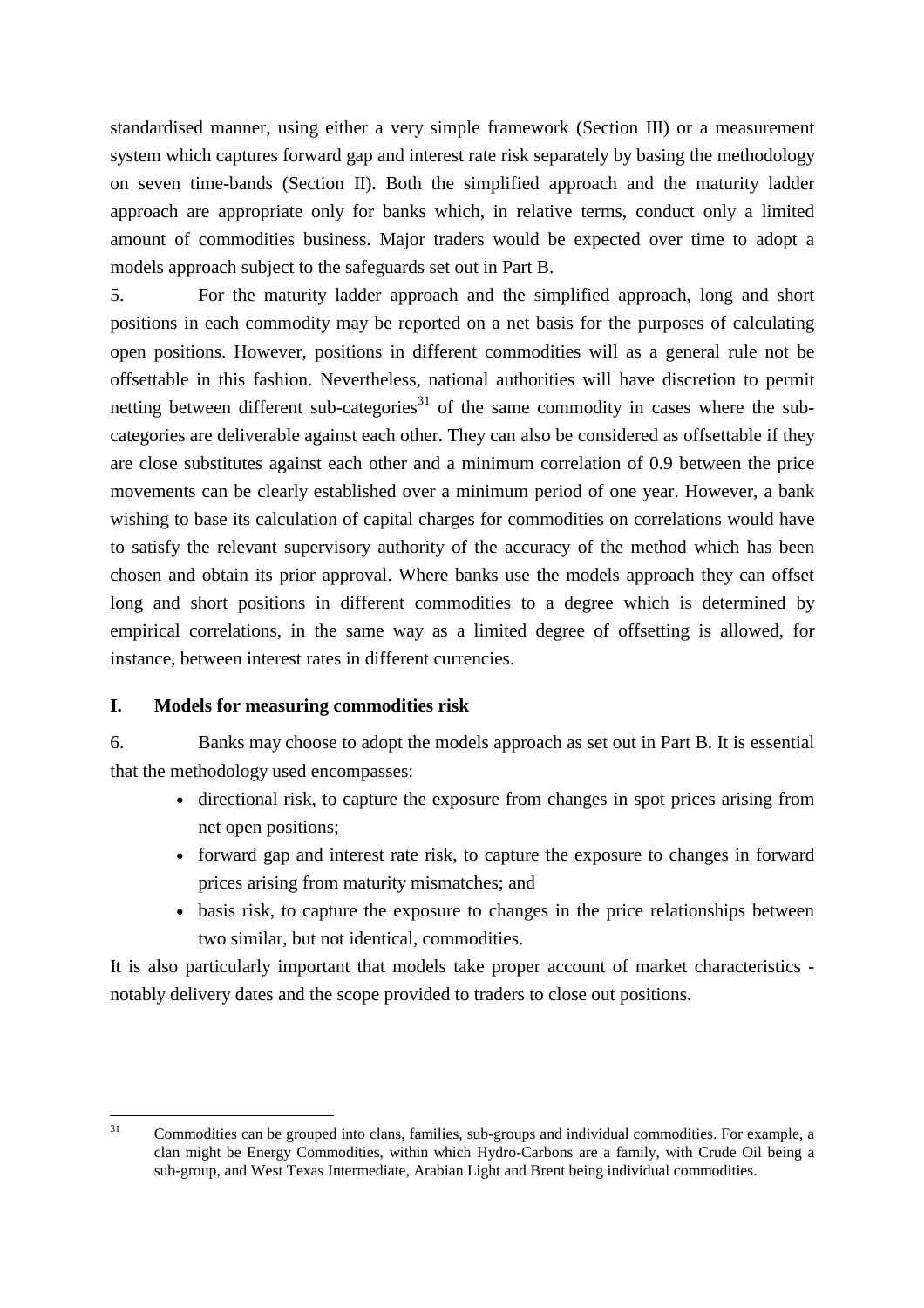#### **II. Maturity ladder approach**

7. In calculating the capital charges under this approach banks will first have to express each commodity position (spot plus forward) in terms of the standard unit of measurement (barrels, kilos, grams etc.). The net position in each commodity will then be converted at current spot rates into the national currency.

8. Secondly, in order to capture forward gap and interest rate risk within a time-band (which, together, are sometimes referred to as curvature/spread risk), matched long and short positions in each time-band will carry a capital charge. The methodology will be rather similar to that used for interest rate related instruments as set out in A.1. Positions in the separate commodities (expressed in terms of the standard unit of measurement) will first be entered into a maturity ladder while physical stocks should be allocated to the first time-band. A separate maturity ladder will be used for each commodity as defined in paragraph 5 above.<sup>32</sup> For each time-band, the sum of short and long positions which are matched will be multiplied first by the spot price for the commodity, and then by the appropriate spread rate for that band (as set out in Table 7 below).

9. The residual net positions from nearer time-bands may then be carried forward to offset exposures in time-bands that are further out. However, recognising that such hedging of positions among different time-bands is imprecise, a surcharge equal to 0.6% of the net position carried forward will be added in respect of each time-band that the net position is carried forward. The capital charge for each matched amount created by carrying net positions forward will be calculated as in paragraph 8 above. At the end of this process a bank will have either only long or only short positions, to which a capital charge of 15% will apply. An example of how the maturity ladder approach works is set out in C.3.

10. Even though the Committee is aware that there are differences in volatility between different commodities, it has decided in the interest of simplicity, and given the fact that banks normally run rather small open positions in commodities, that one uniform capital charge for open positions in all commodities should apply. Those banks which desire to be more precise in this area may choose to adopt the models approach.

11. All commodity derivatives and off-balance-sheet positions which are affected by changes in commodity prices should be included in this measurement framework. This includes commodity futures, commodity swaps, and options where the "delta plus" method<sup>33</sup>

 $32$ <sup>32</sup> For markets which have daily delivery dates, any contracts maturing within ten days of one another may be offset.

<sup>&</sup>lt;sup>33</sup> For banks using other approaches to measure options risk, all options and the associated underlyings should be excluded from both the maturity ladder approach and the simplified approach.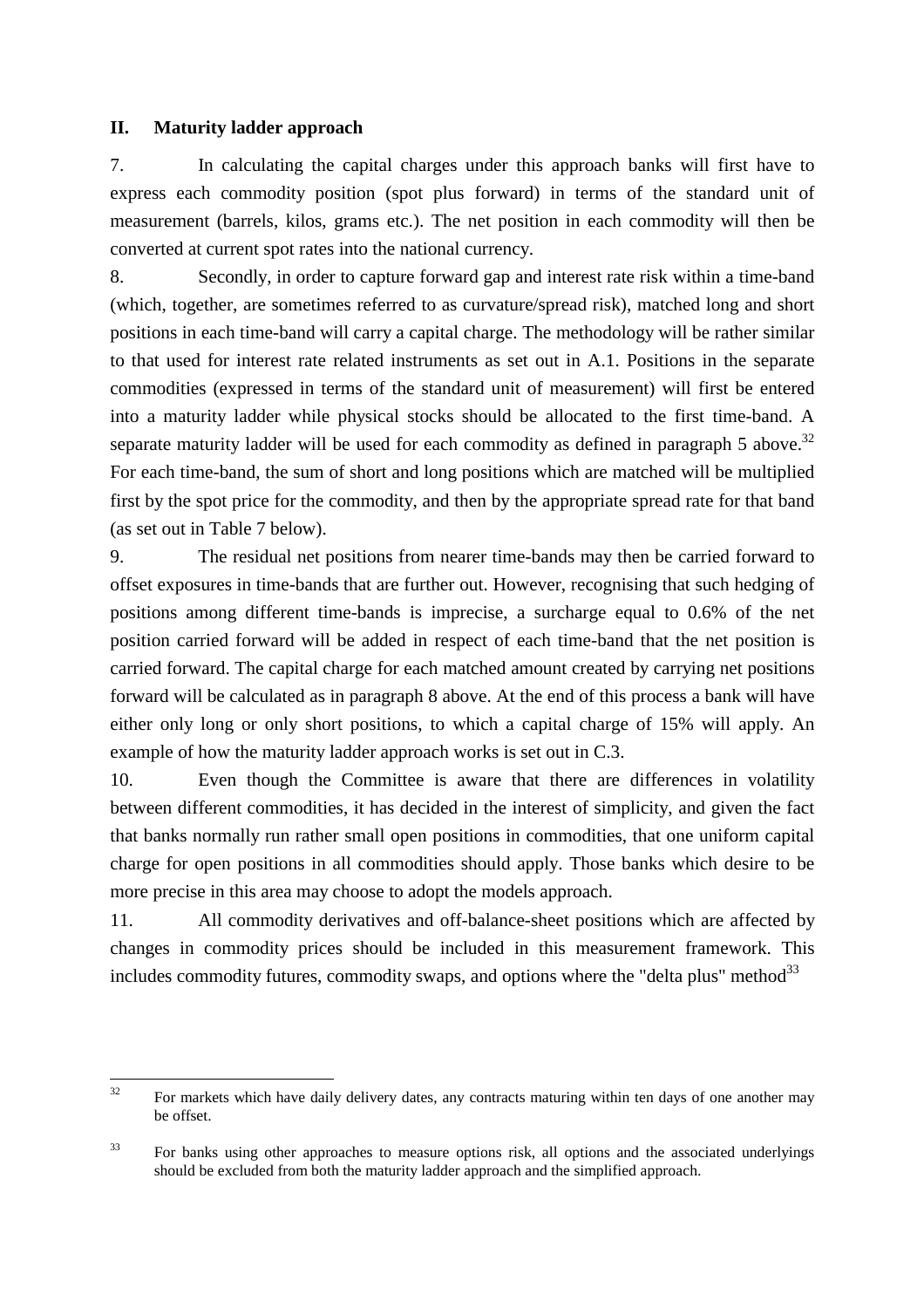| <b>Time-band</b> | <b>Spread rate</b> |
|------------------|--------------------|
| $0 - 1$ month    | 1.5%               |
| $1 - 3$ months   | 1.5%               |
| $3 - 6$ months   | 1.5%               |
| $6 - 12$ months  | 1.5%               |
| $1 - 2$ years    | 1.5%               |
| $2 - 3$ years    | 1.5%               |
| over 3 years     | 1.5%               |

**Table 7 Time-bands and spread rates**

is used (see A.5). In order to calculate the risk, commodity derivatives should be converted into notional commodities positions and assigned to maturities as follows:

- *futures and forward contracts relating to individual commodities* should be incorporated in the measurement system as notional amounts of barrels, kilos etc. and should be assigned a maturity with reference to expiry date;
- *commodity swaps* where one leg is a fixed price and the other the current market price should be incorporated as a series of positions equal to the notional amount of the contract, with one position corresponding with each payment on the swap and slotted into the maturity ladder accordingly. The positions would be long positions if the bank is paying fixed and receiving floating, and short positions if the bank is receiving fixed and paying floating;  $34$
- *commodity swaps* where the legs are in different commodities are to be incorporated in the relevant maturity ladder. No offsetting will be allowed in this regard except where the commodities belong to the same sub-category as defined in paragraph 5 above.

### **III. Simplified approach**

12. In calculating the capital charge for directional risk, the same procedure will be adopted as in the maturity ladder approach above (see paragraphs 7 and 11). Once again, all commodity derivatives and off-balance-sheet positions which are affected by changes in

 $34$ If one of the legs involves receiving/paying a fixed or floating interest rate, that exposure should be slotted into the appropriate repricing maturity band in the maturity ladder covering interest rate-related instruments.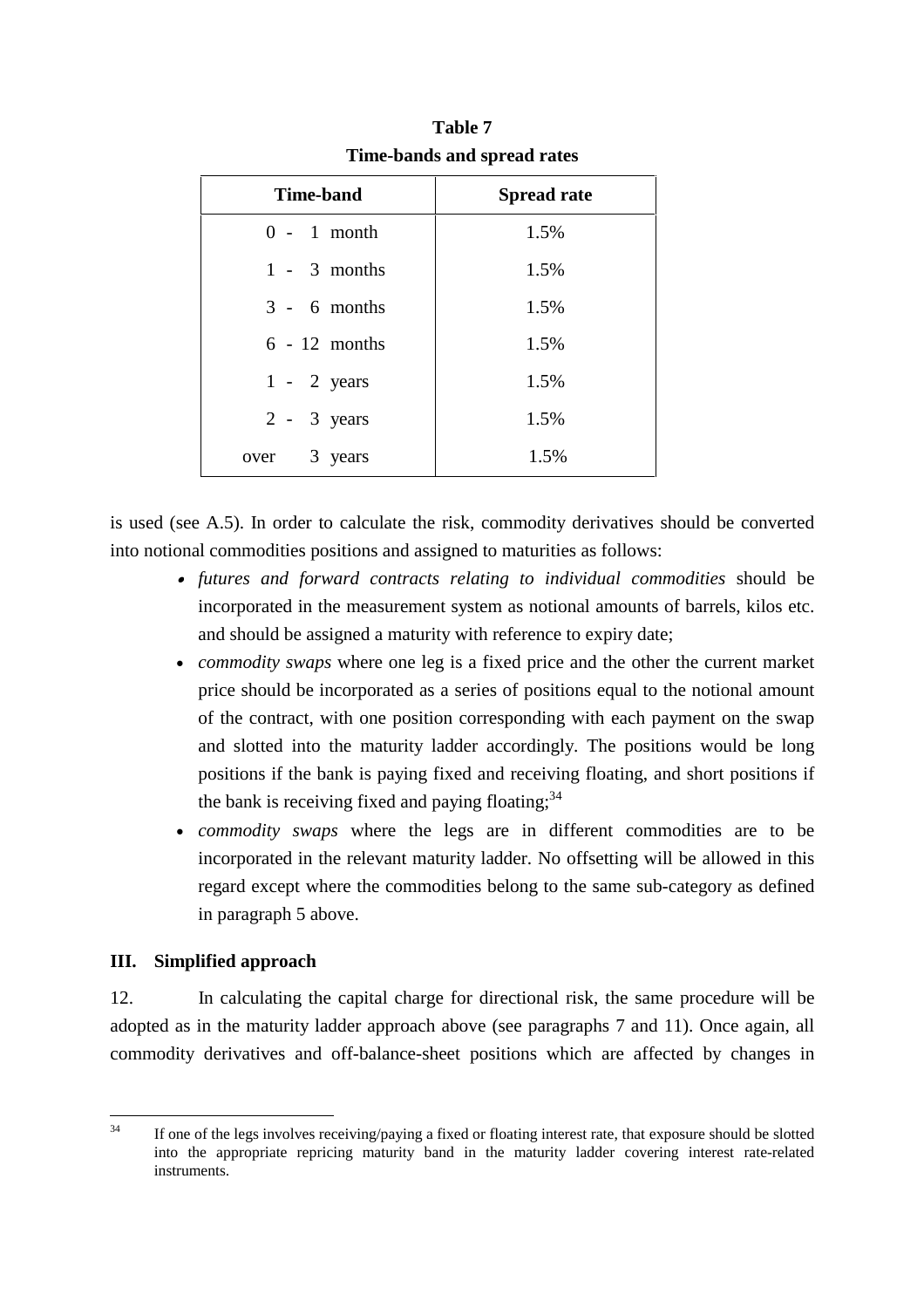commodity prices should be included. The capital charge will equal 15% of the net position, long or short, in each commodity.

13. In order to protect the bank against basis risk, interest rate risk and forward gap risk, the capital charge for each commodity as described in paragraphs 7 and 11 above will be subject to an additional capital charge equivalent to 3% of the bank's gross positions, long plus short, in that particular commodity. In valuing the gross positions in commodity derivatives for this purpose, banks should use the current spot price.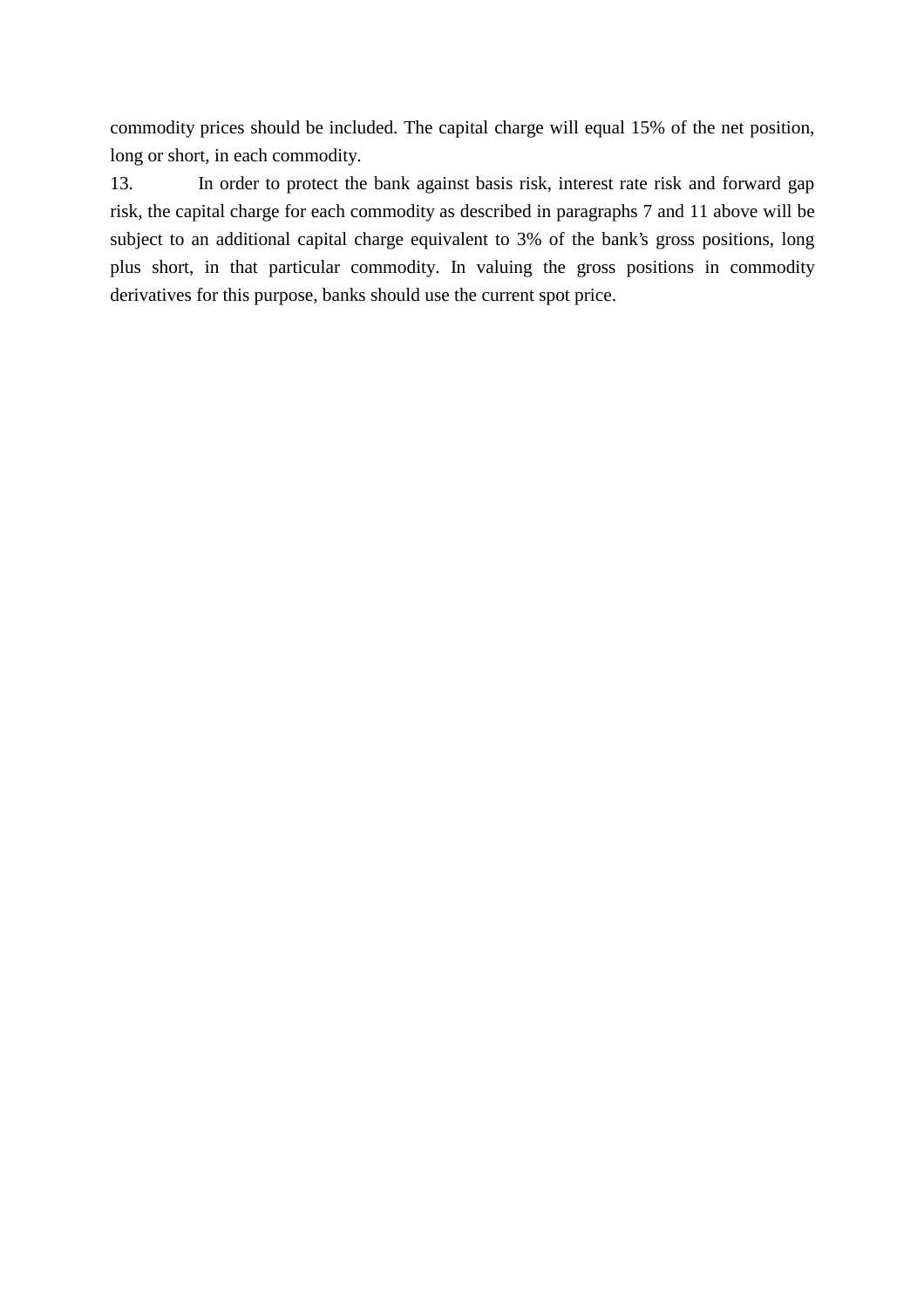#### **A.5 Treatment of options**

1. In recognition of the wide diversity of banks' activities in options and the difficulties of measuring price risk for options, several alternative approaches will be permissible at the discretion of the national authority:

- those banks which solely use purchased options<sup>35</sup> will be free to use the simplified approach described in Section I below;
- those banks which also write options will be expected to use one of the intermediate approaches as set out in Section II or a comprehensive risk management model under the terms of Part B of this paper. The more significant its trading, the more the bank will be expected to use a sophisticated approach.

2. In the *simplified approach*, the positions for the options and the associated underlying, cash or forward, are not subject to the standardised methodology but rather are "carved-out" and subject to separately calculated capital charges that incorporate both general market risk and specific risk. The risk numbers thus generated are then added to the capital charges for the relevant category, i.e. interest rate related instruments, equities, foreign exchange and commodities as described in A.1-4. The *delta-plus method* uses the sensitivity parameters or "Greek letters" associated with options to measure their market risk and capital requirements. Under this method, the delta-equivalent position of each option becomes part of the standardised methodology set out in A.1-4 with the delta-equivalent amount subject to the applicable general market risk charges. Separate capital charges are then applied to the gamma and vega risks of the option positions. The *scenario approach* uses simulation techniques to calculate changes in the value of an options portfolio for changes in the level and volatility of its associated underlyings. Under this approach, the general market risk charge is determined by the scenario "grid" (i.e. the specified combination of underlying and volatility changes) that produces the largest loss. For the delta-plus method and the scenario approach the specific risk capital charges are determined separately by multiplying the delta-equivalent of each option by the specific risk weights set out in A.1 and A.2.

#### **I. Simplified approach**

3. Banks which handle a limited range of purchased options only will be free to use the simplified approach set out in Table 8 for particular trades. As an example of how the calculation would work, if a holder of 100 shares currently valued at \$10 each holds an equivalent put option with a strike price of \$11, the capital charge would be: \$1,000 x 16% (i.e. 8% specific plus 8% general market risk) =  $$160$ , less the amount the option is in the

<sup>35</sup> Unless all their written option positions are hedged by perfectly matched long positions in exactly the same options, in which case no capital charge for market risk is required.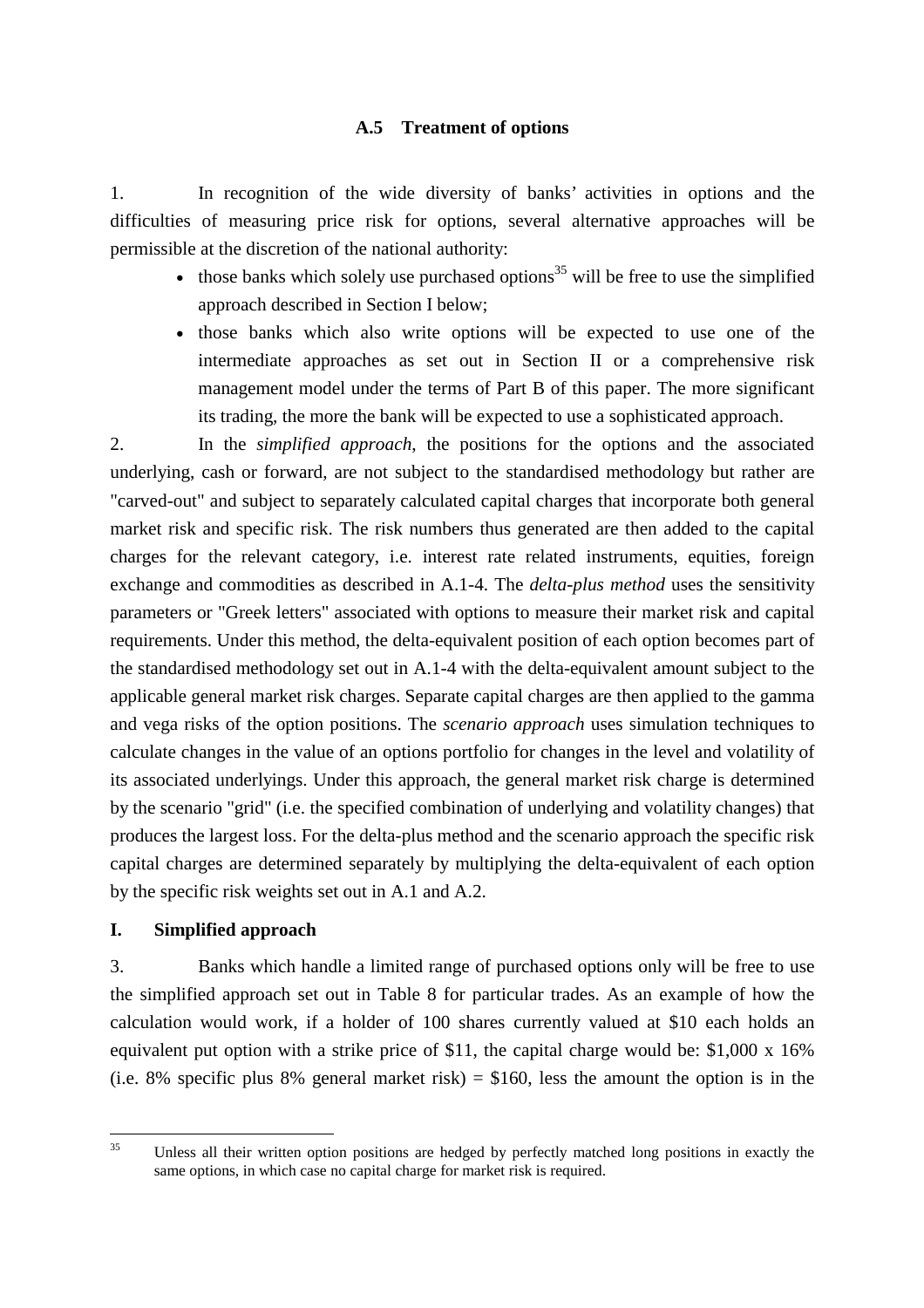money (\$11 - \$10) x 100 = \$100, i.e. the capital charge would be \$60. A similar methodology applies for options whose underlying is a foreign currency, an interest rate related instrument or a commodity.

### **Table 8**

| <b>Position</b>                                                     | <b>Treatment</b>                                                                                                                                                                                                                                                               |
|---------------------------------------------------------------------|--------------------------------------------------------------------------------------------------------------------------------------------------------------------------------------------------------------------------------------------------------------------------------|
| Long cash and Long put<br><sub>or</sub><br>Short cash and Long call | The capital charge will be the market value of the<br>underlying security <sup>36</sup> multiplied by the sum of specific and<br>general market risk charges <sup>37</sup> for the underlying less the<br>amount the option is in the money (if any) bounded at<br>$zero^{38}$ |
| Long call<br><b>or</b>                                              | The capital charge will be the lesser of:<br>(i) the market value of the underlying security multiplied                                                                                                                                                                        |
| Long put                                                            | by the sum of specific and general market risk charges <sup>37</sup><br>for the underlying<br>(ii) the market value of the option <sup>39</sup>                                                                                                                                |

## **Simplified approach: capital charges**

## **II. Intermediate approaches**

## **(a) Delta-plus method**

4. Banks which write options will be allowed to include delta-weighted options positions within the standardised methodology set out in A.1-4. Such options should be reported as a position equal to the market value of the underlying multiplied by the delta.

<sup>38</sup> For options with a residual maturity of more than six months, the strike price should be compared with the forward, not current, price. A bank unable to do this must take the "in-the-money" amount to be zero.

<sup>36</sup> In some cases such as foreign exchange, it may be unclear which side is the "underlying security"; this should be taken to be the asset which would be received if the option were exercised. In addition the nominal value should be used for items where the market value of the underlying instrument could be zero, e.g. caps and floors, swaptions etc.

<sup>&</sup>lt;sup>37</sup> Some options (e.g. where the underlying is an interest rate, a currency or a commodity) bear no specific risk, but specific risk will be present in the case of options on certain interest rate-related instruments (e.g. options on a corporate debt security or corporate bond index; see A.1 for the relevant capital charges) and for options on equities and stock indices (see A.2). The charge under this measure for currency options will be 8% and for options on commodities 15%.

<sup>&</sup>lt;sup>39</sup> Where the position does not fall within the trading book (i.e. options on certain foreign exchange or commodities positions not belonging to the trading book), it may be acceptable to use the book value instead.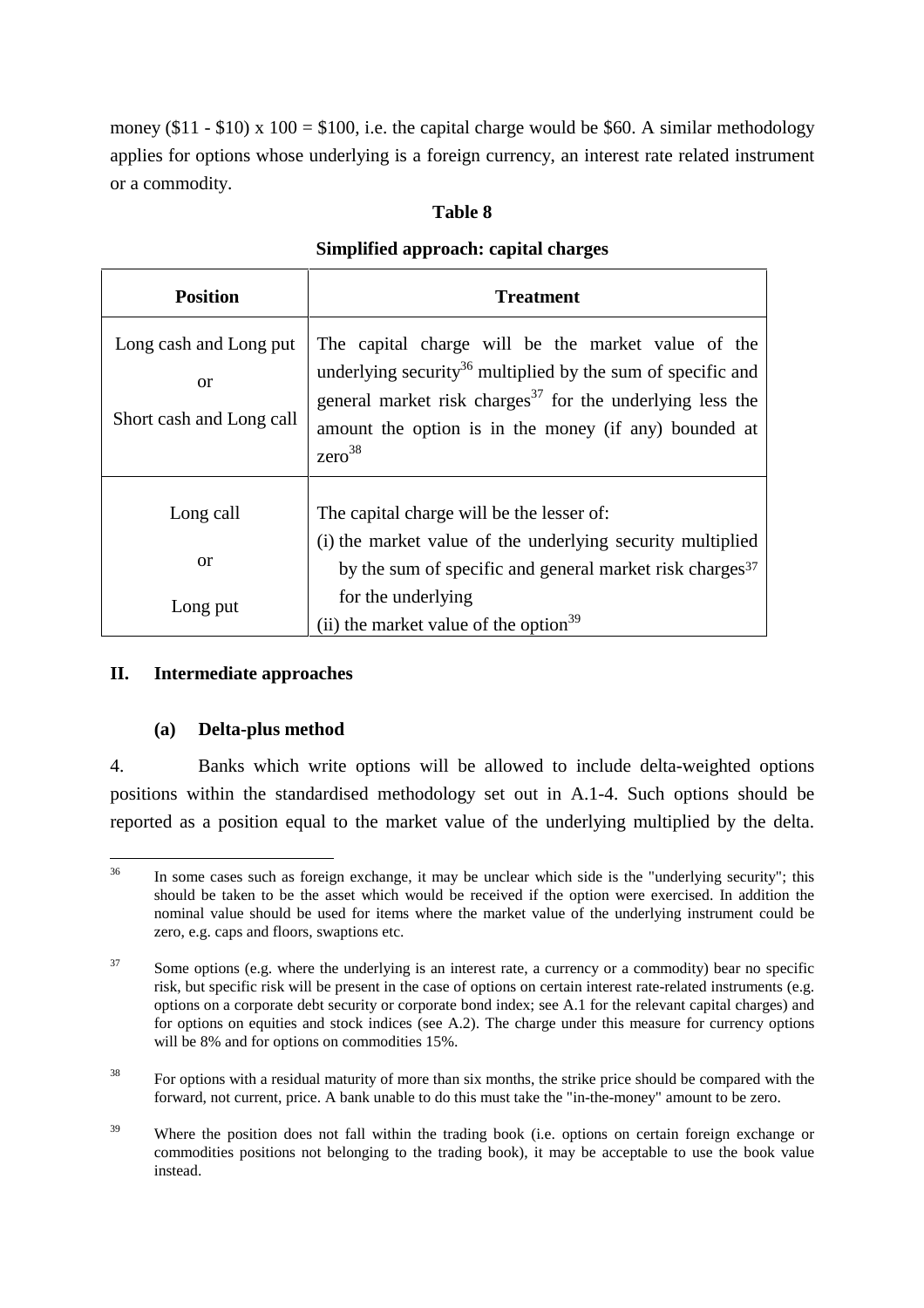However, since delta does not sufficiently cover the risks associated with options positions, banks will also be required to measure gamma (which measures the rate of change of delta) and vega (which measures the sensitivity of the value of an option with respect to a change in volatility) sensitivities in order to calculate the total capital charge. These sensitivities will be calculated according to an approved exchange model or to the bank's proprietary options pricing model subject to oversight by the national authority.<sup>40</sup>

5. Delta-weighted positions with *debt securities or interest rates as the underlying* will be slotted into the interest rate time-bands, as set out in A.1, under the following procedure. A two-legged approach should be used as for other derivatives, requiring one entry at the time the underlying contract takes effect and a second at the time the underlying contract matures. For instance, a bought call option on a June three-month interest-rate future will in April be considered, on the basis of its delta-equivalent value, to be a long position with a maturity of five months and a short position with a maturity of two months. $^{41}$  The written option will be similarly slotted as a long position with a maturity of two months and a short position with a maturity of five months. Floating rate instruments with caps or floors will be treated as a combination of floating rate securities and a series of European-style options. For example, the holder of a three-year floating rate bond indexed to six month LIBOR with a cap of 15% will treat it as:

- (i) a debt security that reprices in six months; and
- (ii) a series of five written call options on a FRA with a reference rate of 15%, each with a negative sign at the time the underlying FRA takes effect and a positive sign at the time the underlying FRA matures. $42$

6. The capital charge for *options with equities as the underlying* will also be based on the delta-weighted positions which will be incorporated in the measure of market risk described in A.2. For purposes of this calculation each national market is to be treated as a separate underlying. The capital charge for *options on foreign exchange and gold positions* will be based on the method set out in A.3. For delta risk, the net delta-based equivalent of the foreign currency and gold options will be incorporated into the measurement of the exposure for the respective currency (or gold) position. The capital charge for *options on commodities*

 $40$ National authorities may wish to require banks doing business in certain classes of exotic options (e.g. barriers, digitals) or in options "at-the-money" that are close to expiry to use either the scenario approach or the internal models alternative, both of which can accommodate more detailed revaluation approaches.

<sup>&</sup>lt;sup>41</sup> A two-months call option on a bond future, where delivery of the bond takes place in September, would be considered in April as being long the bond and short a five-months deposit, both positions being deltaweighted.

<sup>&</sup>lt;sup>42</sup> The rules applying to closely-matched positions set out in paragraph 21 of A.1 will also apply in this respect.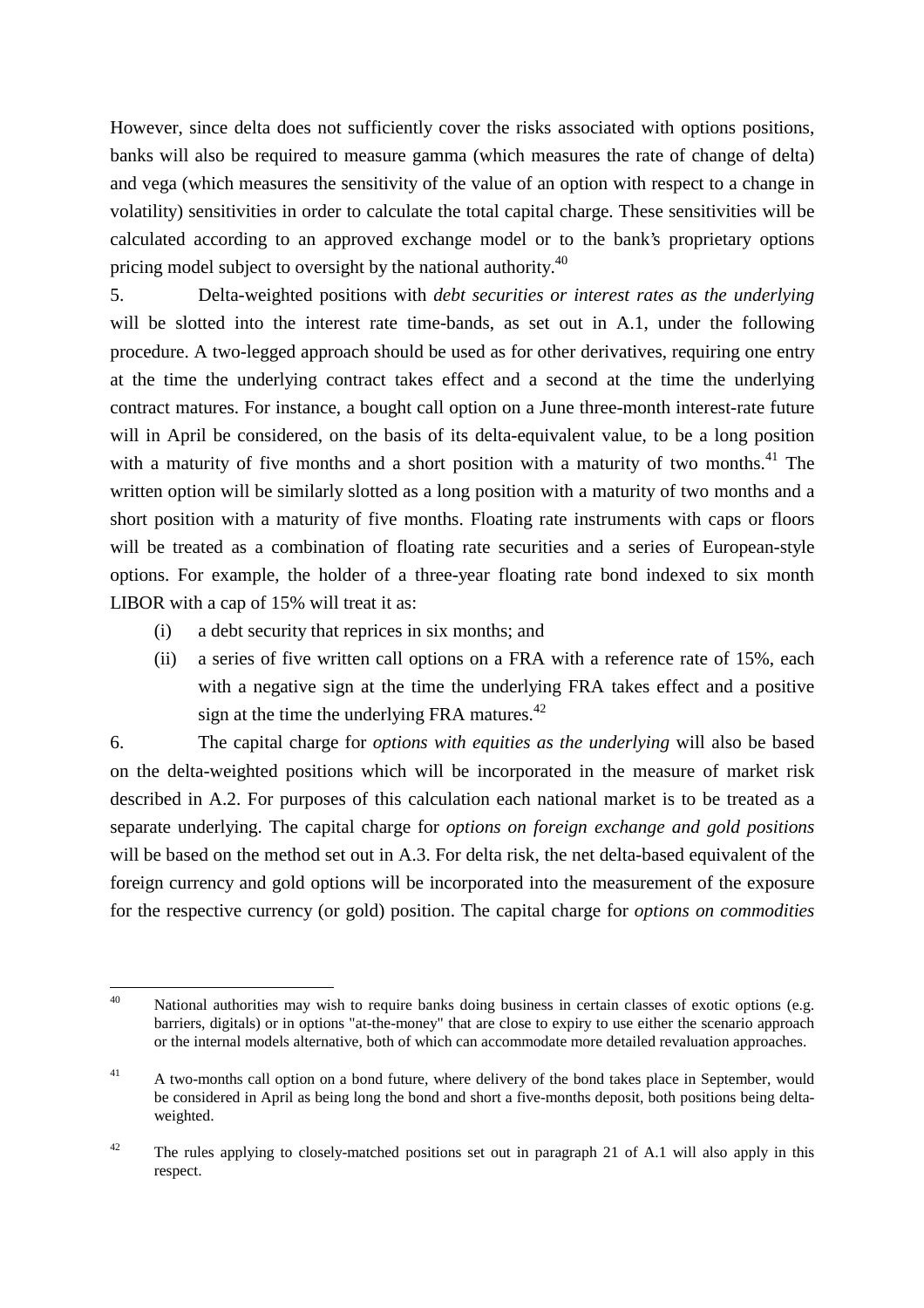will be based on the simplified or the maturity ladder approach set out in A.4. The deltaweighted positions will be incorporated in one of the measures described in that section.

7. In addition to the above capital charges arising from delta risk, there will be further capital charges for *gamma* and for *vega risk.* Banks using the delta-plus method will be required to calculate the gamma and vega for each option position (including hedge positions) separately. The capital charges should be calculated in the following way:

(i) for *each individual option* a "gamma impact" should be calculated according to a Taylor series expansion as:

*Gamma impact = ½ x Gamma x VU²*

where  $VU = Variation$  of the underlying of the option.

- (ii) VU will be calculated as follows:
	- for interest rate options if the underlying is a bond, the market value of the underlying should be multiplied by the risk weights set out in Table 1 of A.1. An equivalent calculation should be carried out where the underlying is an interest rate, again based on the assumed changes in the corresponding yield in Table 1 of A.1;
	- for options on equities and equity indices: the market value of the underlying should be multiplied by  $8\%$ ;<sup>43</sup>
	- for foreign exchange and gold options: the market value of the underlying should be multiplied by 8%;
	- for options on commodities: the market value of the underlying should be multiplied by 15%.
- (iii) For the purpose of this calculation the following positions should be treated as *the same underlying*:
	- for interest rates,<sup>44</sup> each time-band as set out in Table 1 of A.1;<sup>45</sup>
	- for equities and stock indices, each national market;
	- for foreign currencies and gold, each currency pair and gold;
	- for commodities, each individual commodity as defined in paragraph 5 of A.4.

 $43$ The basic rules set out here for interest rate and equity options do not attempt to capture specific risk when calculating gamma capital charges. However, national authorities may wish to require specific banks to do so.

<sup>&</sup>lt;sup>44</sup> Positions have to be slotted into separate maturity ladders by currency.

<sup>&</sup>lt;sup>45</sup> Banks using the duration method should use the time-bands as set out in Table 3 of A.1.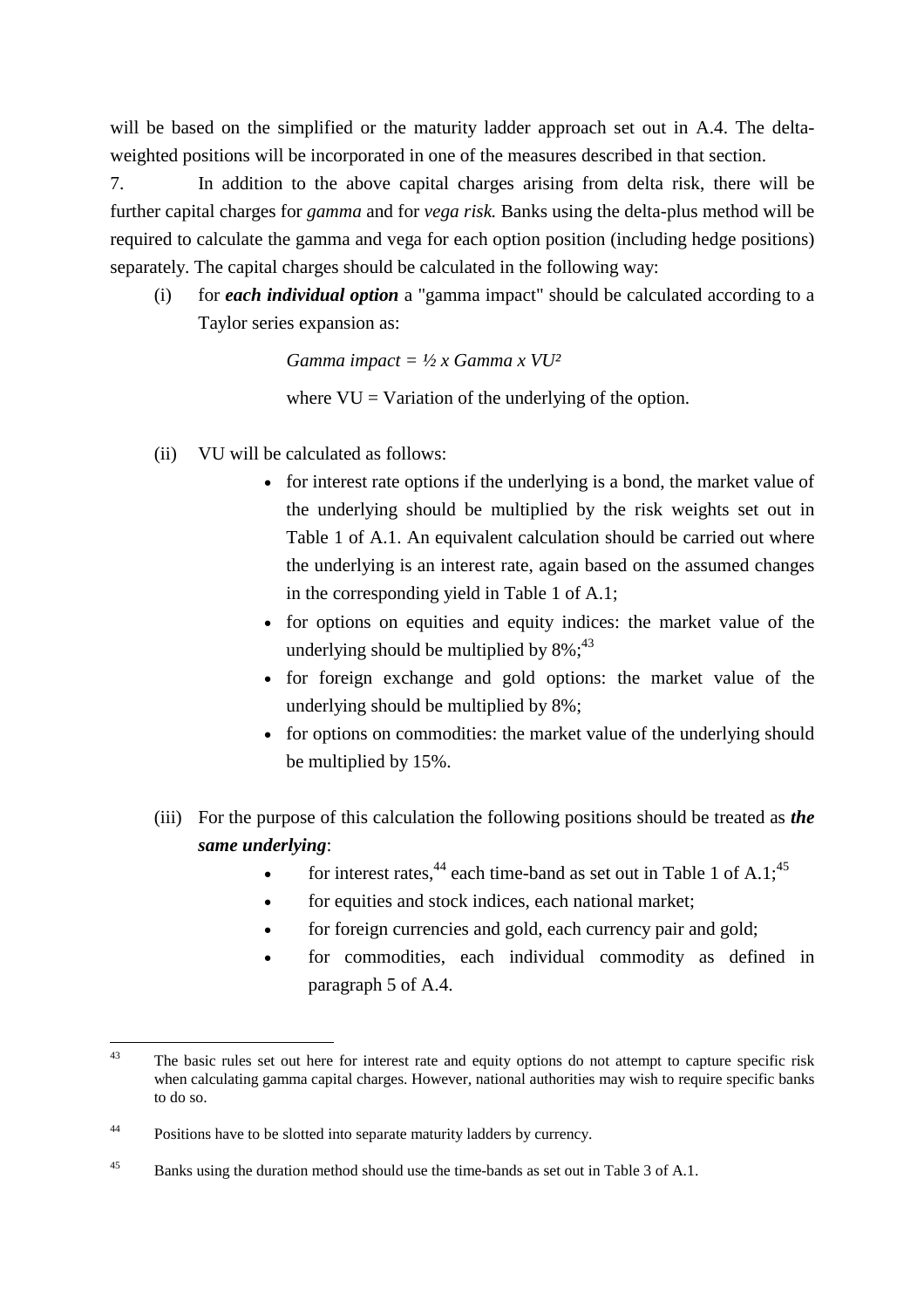- (iv) Each option on the same underlying will have a gamma impact that is either positive or negative. These individual gamma impacts will be summed, resulting in a net gamma impact for each underlying that is either positive or negative. Only those net gamma impacts that are negative will be included in the capital calculation.
- (v) The total gamma capital charge will be the sum of the absolute value of the net negative gamma impacts as calculated above.
- (vi) For *volatility risk*, banks will be required to calculate the capital charges by multiplying the sum of the vegas for all options on the same underlying, as defined above, by a proportional shift in volatility of  $\pm 25\%$ .
- (vii) The *total capital charge* for vega risk will be the sum of the absolute value of the individual capital charges that have been calculated for vega risk.

#### **(b) Scenario approach**

8. More sophisticated banks will also have the right to base the market risk capital charge for options portfolios and associated hedging positions on *scenario matrix analysis*. This will be accomplished by specifying a fixed range of changes in the option portfolio's risk factors and calculating changes in the value of the option portfolio at various points along this "grid". For the purpose of calculating the capital charge, the bank will revalue the option portfolio using matrices for simultaneous changes in the option's underlying rate or price and in the volatility of that rate or price. A different matrix will be set up for each individual underlying as defined in paragraph 7 above. As an alternative, at the discretion of each national authority, banks which are significant traders in options will for interest rate options be permitted to base the calculation on a minimum of six sets of time-bands. When using this method, not more than three of the time-bands as defined in A.1 should be combined into any one set.

9. The options and related hedging positions will be evaluated over a specified range above and below the current value of the underlying. The range for interest rates is consistent with the assumed changes in yield in Table 1 of A.1. Those banks using the alternative method for interest rate options set out in paragraph 8 above should use, for each set of timebands, the highest of the assumed changes in yield applicable to the group to which the timebands belong.<sup>46</sup> The other ranges are  $\pm 8\%$  for equities<sup>43</sup>,  $\pm 8\%$  for foreign exchange and gold, and  $\pm$  15% for commodities. For all risk categories, at least seven observations (including the current observation) should be used to divide the range into equally spaced intervals.

 $46$ If, for example, the time-bands  $3$  to  $4$  years,  $4$  to  $5$  years and  $5$  to  $7$  years are combined, the highest assumed change in yield of these three bands would be 0.75.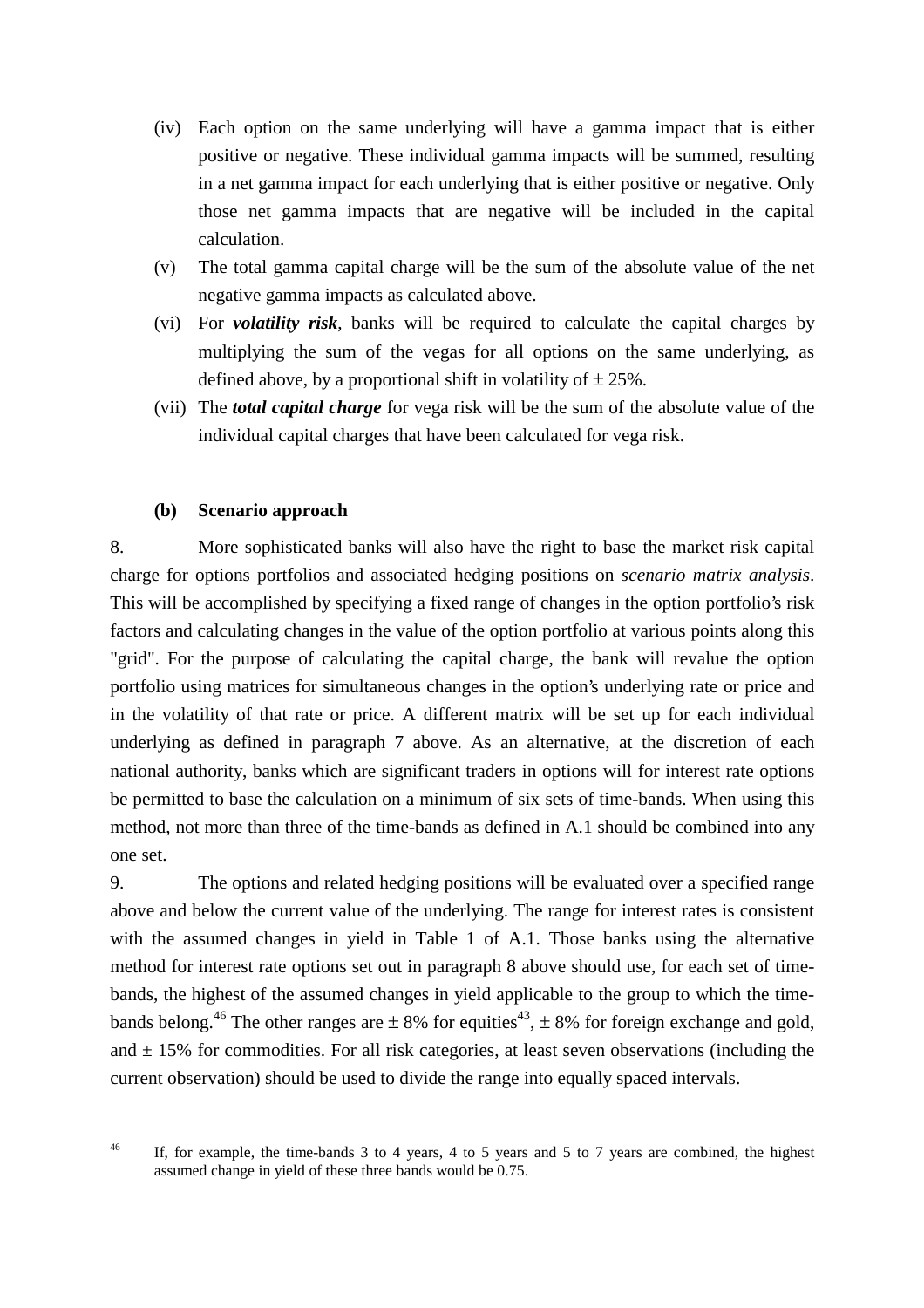10. The second dimension of the matrix entails a change in the volatility of the underlying rate or price. A single change in the volatility of the underlying rate or price equal to a shift in volatility of  $+25\%$  and  $-25\%$  is expected to be sufficient in most cases. As circumstances warrant, however, the supervisory authority may choose to require that a different change in volatility be used and/or that intermediate points on the grid be calculated.

11. After calculating the matrix, each cell contains the net profit or loss of the option and the underlying hedge instrument. The capital charge for each underlying will then be calculated as the largest loss contained in the matrix.

12. The application of the scenario analysis by any specific bank will be subject to supervisory consent, particularly as regards the precise way that the analysis is constructed. Banks' use of scenario analysis as part of the standardised methodology will also be subject to validation by the national authority, and to those of the qualitative standards listed in Part B which are appropriate given the nature of the business.

13. In drawing up these intermediate approaches the Committee has sought to cover the major risks associated with options. In doing so, it is conscious that so far as specific risk is concerned, only the delta-related elements are captured; to capture other risks would necessitate a much more complex regime. On the other hand, in other areas the simplifying assumptions used have resulted in a relatively conservative treatment of certain options positions. For these reasons, the Committee intends to keep this area under close review.

14. Besides the options risks mentioned above, the Committee is conscious of the other risks also associated with options, e.g. rho (rate of change of the value of the option with respect to the interest rate) and theta (rate of change of the value of the option with respect to time). While not proposing a measurement system for those risks at present, it expects banks undertaking significant options business at the very least to monitor such risks closely. Additionally, banks will be permitted to incorporate rho into their capital calculations for interest rate risk, if they wish to do so.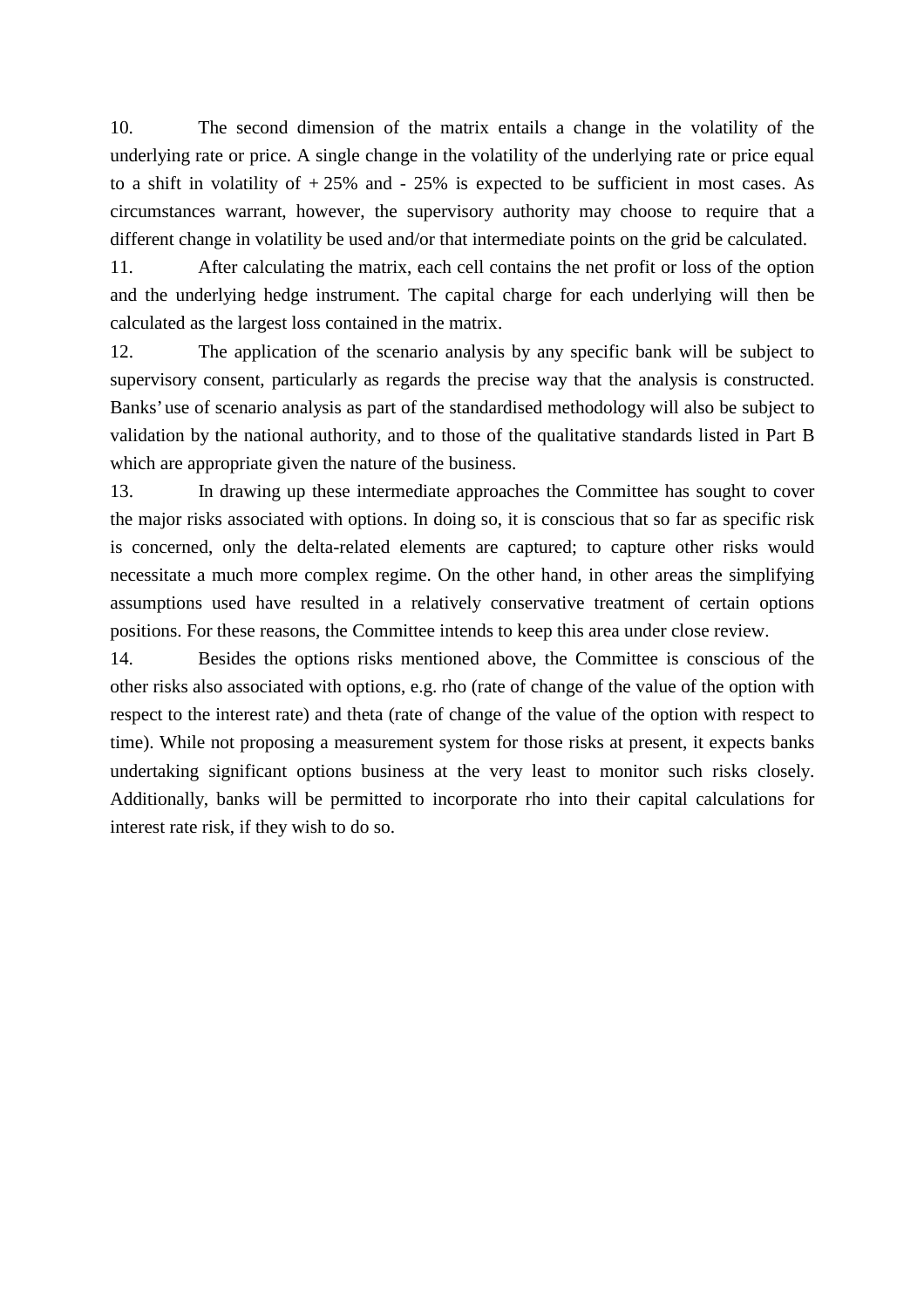# **Part B: Use of internal models to measure market risks B.1 General criteria**

1. The use of an internal model will be conditional upon the explicit approval of the bank's supervisory authority. Home and host country supervisory authorities of banks that carry out material trading activities in multiple jurisdictions intend to work cooperatively to ensure an efficient approval process.

2. The supervisory authority will only give its approval if at a minimum:

- it is satisfied that the bank's risk management system is conceptually sound and is implemented with integrity;
- the bank has in the supervisory authority's view sufficient numbers of staff skilled in the use of sophisticated models not only in the trading area but also in the risk control, audit, and if necessary, back office areas;
- the bank's models have in the supervisory authority's judgement a proven track record of reasonable accuracy in measuring risk;
- the bank regularly conducts stress tests along the lines discussed in B.5 below.

3. Supervisory authorities will have the right to insist on a period of initial monitoring and live testing of a bank's internal model before it is used for supervisory capital purposes.

4. In addition to these general criteria, banks using internal models for capital purposes will be subject to the requirements detailed in Sections B.2 to B.7.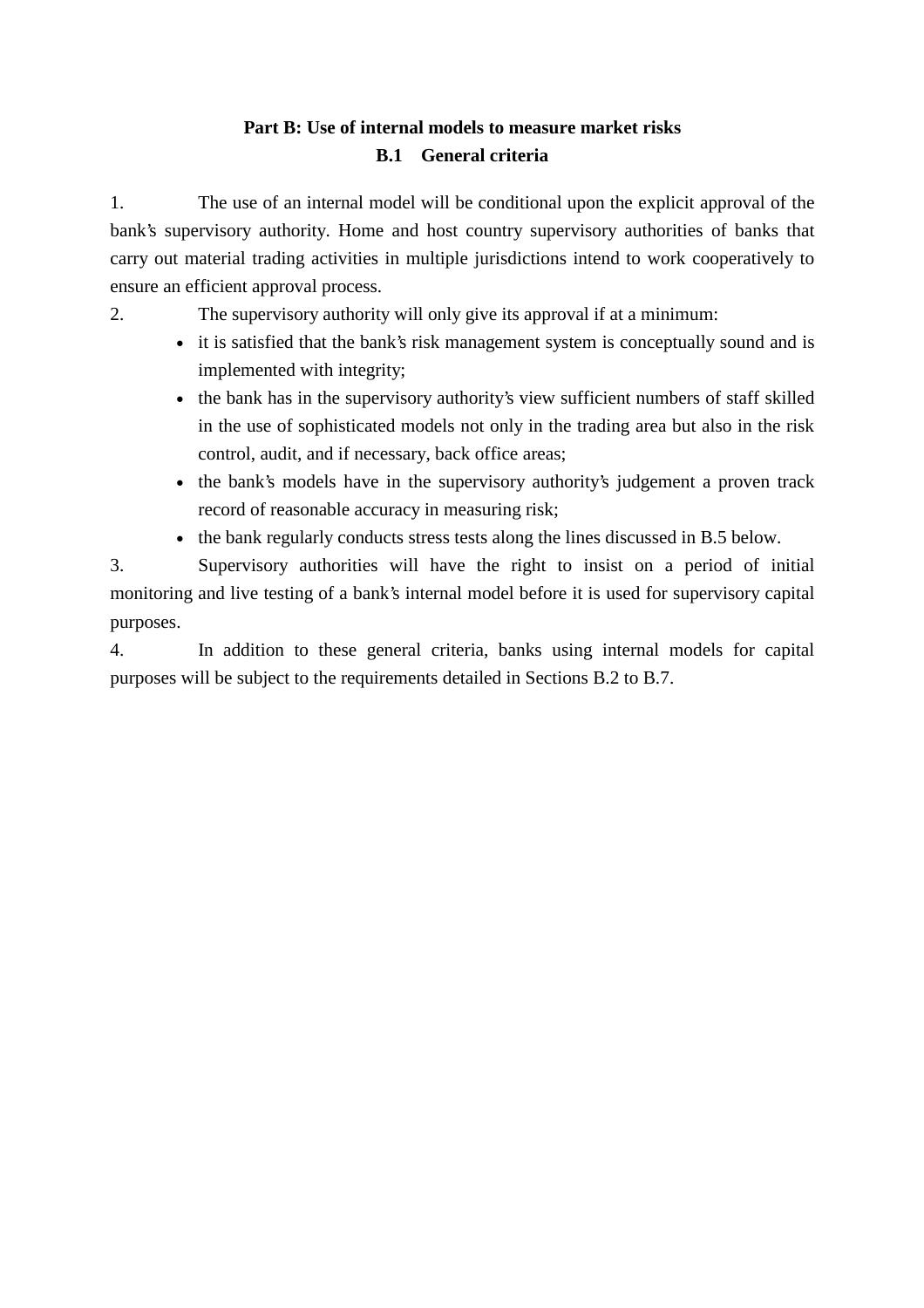#### **B.2 Qualitative standards**

It is important that supervisory authorities are able to assure themselves that banks using models have market risk management systems that are conceptually sound and implemented with integrity. Accordingly, the supervisory authority will specify a number of *qualitative criteria* that banks would have to meet before they are permitted to use a modelsbased approach. The extent to which banks meet the qualitative criteria may influence the level at which supervisory authorities will set the multiplication factor referred to in Section B.4 (j) below. Only those banks whose models are in full compliance with the qualitative criteria will be eligible for application of the minimum multiplication factor. The qualitative criteria include:

- (a) The bank should have an independent risk control unit that is responsible for the design and implementation of the bank's risk management system. The unit should produce and analyse daily reports on the output of the bank's risk measurement model, including an evaluation of the relationship between measures of risk exposure and trading limits. This unit must be independent from business trading units and should report directly to senior management of the bank.
- (b) The unit should conduct a regular backtesting programme, i.e. an ex-post comparison of the risk measure generated by the model against actual daily changes in portfolio value over longer periods of time, as well as hypothetical changes based on static positions.
- (c) Board of directors and senior management should be actively involved in the risk control process and must regard risk control as an essential aspect of the business to which significant resources need to be devoted.<sup>47</sup> In this regard, the daily reports prepared by the independent risk control unit must be reviewed by a level of management with sufficient seniority and authority to enforce both reductions of positions taken by individual traders and reductions in the bank's overall risk exposure.
- (d) The bank's internal risk measurement model must be closely integrated into the day-to-day risk management process of the bank. Its output should accordingly be an integral part of the process of planning, monitoring and controlling the bank's market risk profile.
- (e) The risk measurement system should be used in conjunction with internal trading and exposure limits. In this regard, trading limits should be related to the bank's

<sup>47</sup> <sup>47</sup> The report, *Risk Management Guidelines for Derivatives,* issued by the Basle Committee in July 1994 further discusses the responsibilities of the board of directors and senior management.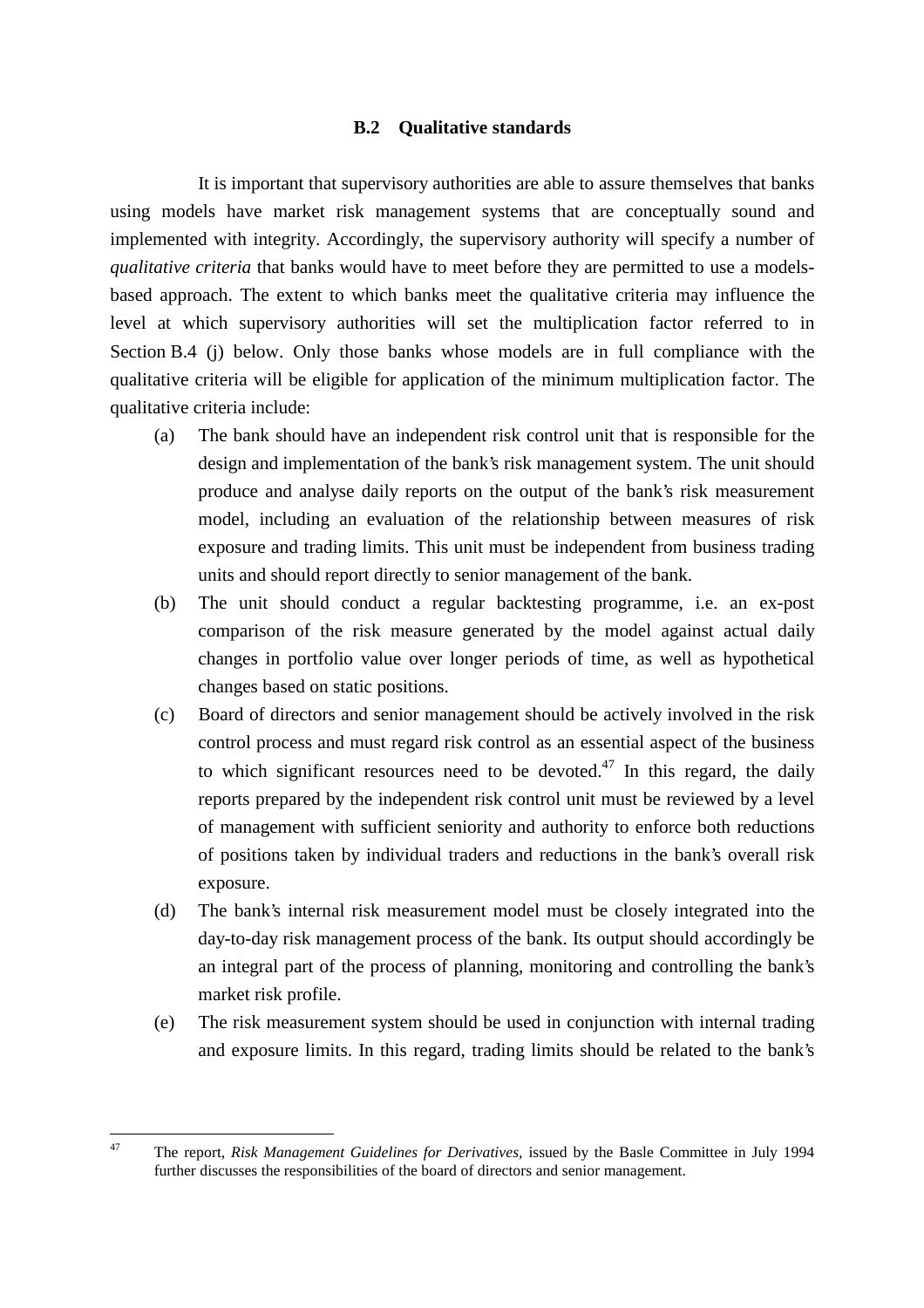risk measurement model in a manner that is consistent over time and that is wellunderstood by both traders and senior management.

- (f) A routine and rigorous programme of stress testing<sup>48</sup> should be in place as a supplement to the risk analysis based on the day-to-day output of the bank's risk measurement model. The results of stress testing should be reviewed periodically by senior management and should be reflected in the policies and limits set by management and the board of directors. Where stress tests reveal particular vulnerability to a given set of circumstances, prompt steps should be taken to manage those risks appropriately (e.g. by hedging against that outcome or reducing the size of the bank's exposures).
- (g) Banks should have a routine in place for ensuring compliance with a documented set of internal policies, controls and procedures concerning the operation of the risk measurement system. The bank's risk measurement system must be well documented, for example, through a risk management manual that describes the basic principles of the risk management system and that provides an explanation of the empirical techniques used to measure market risk.
- (h) An independent review of the risk measurement system should be carried out regularly in the bank's own internal auditing process. This review should include both the activities of the business trading units and of the independent risk control unit. A review of the overall risk management process should take place at regular intervals (ideally not less than once a year) and should specifically address, at a minimum:
	- the adequacy of the documentation of the risk management system and process;
	- the organisation of the risk control unit;
	- the integration of market risk measures into daily risk management;
	- the approval process for risk pricing models and valuation systems used by front and back-office personnel;
	- the validation of any significant change in the risk measurement process;
	- the scope of market risks captured by the risk measurement model;
	- the integrity of the management information system;
	- the accuracy and completeness of position data;
	- the verification of the consistency, timeliness and reliability of data sources used to run internal models, including the independence of such data sources;
	- the accuracy and appropriateness of volatility and correlation assumptions;
	- the accuracy of valuation and risk transformation calculations;

<sup>48</sup> Though banks will have some discretion as to how they conduct stress tests, their supervisory authorities will wish to see that they follow the general lines set out in Section B.5.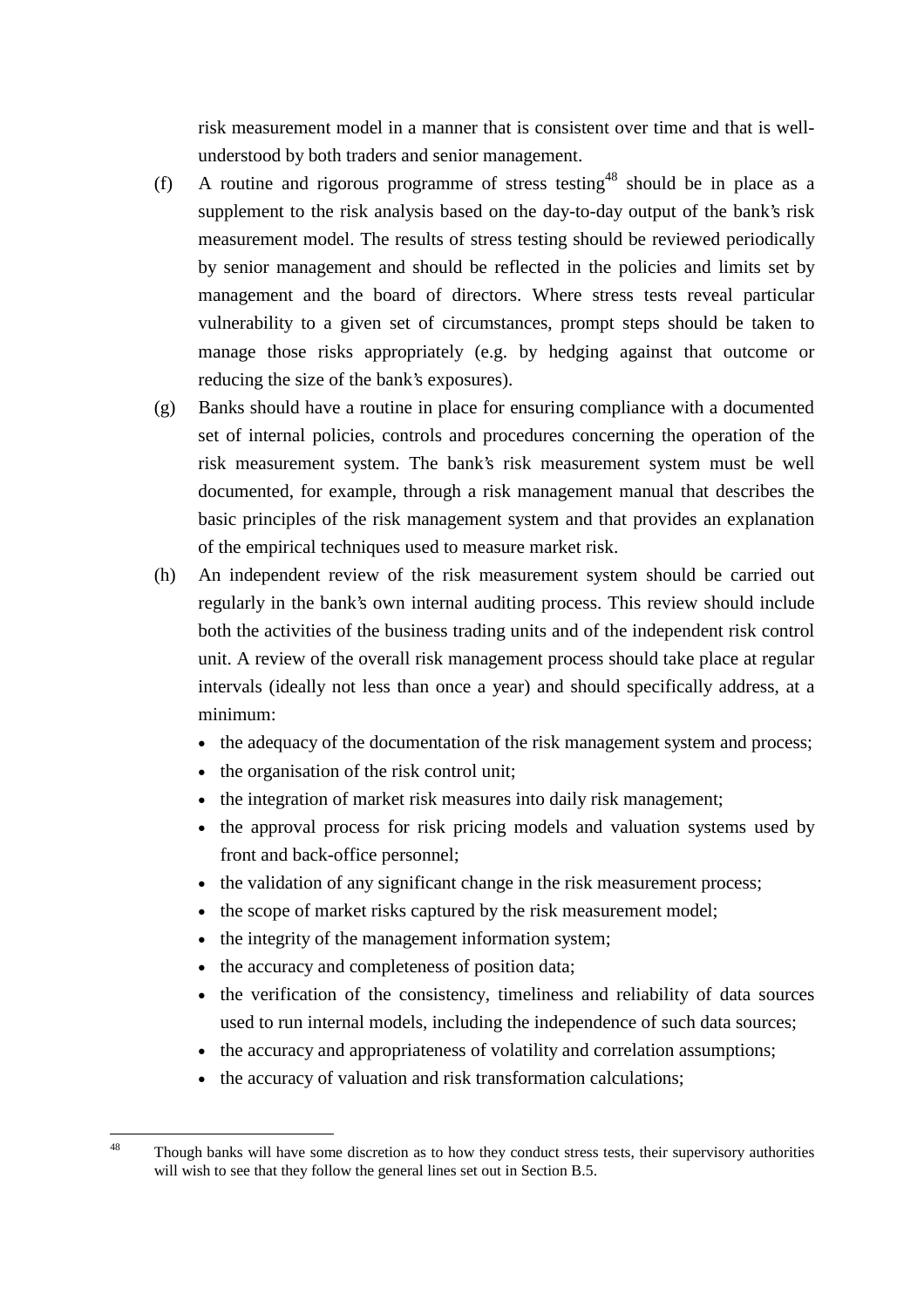• the verification of the model's accuracy through frequent backtesting as described in (b) above and in the following document: *Supervisory Framework for the Use of Backtesting in Conjunction with the Internal Models Approach to Market Risk Capital Requirements*.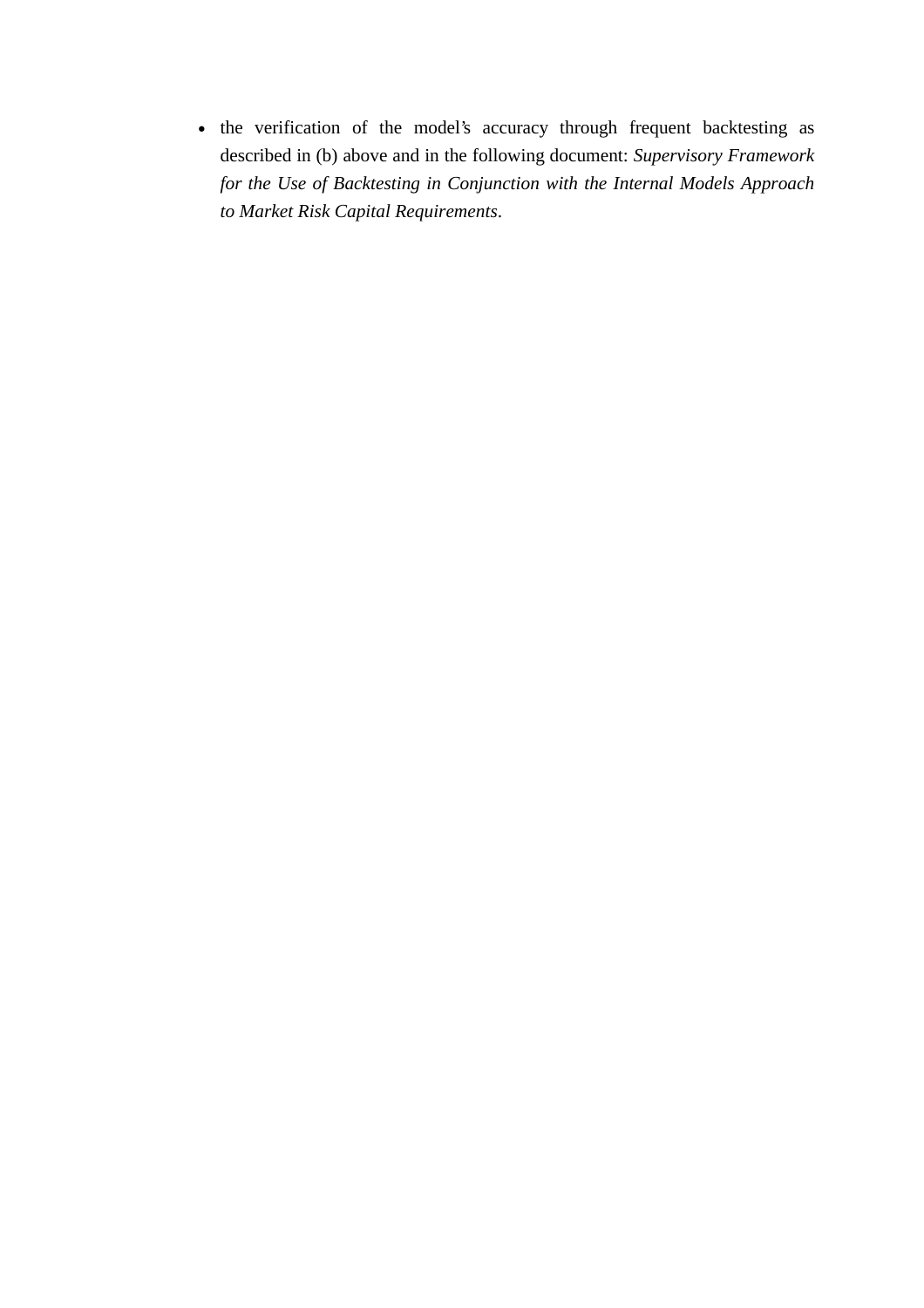#### **B.3 Specification of market risk factors**

An important part of a bank's internal market risk measurement system is the specification of an appropriate set of market risk factors, i.e. the market rates and prices that affect the value of the bank's trading positions. The risk factors contained in a market risk measurement system should be sufficient to capture the risks inherent in the bank's portfolio of on- and off-balance sheet trading positions. Although banks will have some discretion in specifying the risk factors for their internal models, the following guidelines should be fulfilled.

- (a) For *interest rates*, there must be a set of risk factors corresponding to interest rates in each currency in which the bank has interest-rate-sensitive on- or off-balance sheet positions.
	- The risk measurement system should model the yield curve using one of a number of generally accepted approaches, for example, by estimating forward rates of zero coupon yields. The yield curve should be divided into various maturity segments in order to capture variation in the volatility of rates along the yield curve; there will typically be one risk factor corresponding to each maturity segment. For material exposures to interest rate movements in the major currencies and markets, banks must model the yield curve using a minimum of six risk factors*.* However, the number of risk factors used should ultimately be driven by the nature of the bank's trading strategies. For instance, a bank with a portfolio of various types of securities across many points of the yield curve and that engages in complex arbitrage strategies would require a greater number of risk factors to capture interest rate risk accurately.
	- The risk measurement system must incorporate separate risk factors to capture spread risk (e.g. between bonds and swaps)*.* A variety of approaches may be used to capture the spread risk arising from less than perfectly correlated movements between government and other fixed-income interest rates, such as specifying a completely separate yield curve for non-government fixed-income instruments (for instance, swaps or municipal securities) or estimating the spread over government rates at various points along the yield curve.
- (b) For *exchange rates* (which may include gold), the risk measurement system should incorporate risk factors corresponding to the individual foreign currencies in which the bank's positions are denominated. Since the value-at-risk figure calculated by the risk measurement system will be expressed in the bank's domestic currency, any net position denominated in a foreign currency will introduce a foreign exchange risk. Thus, there must be risk factors corresponding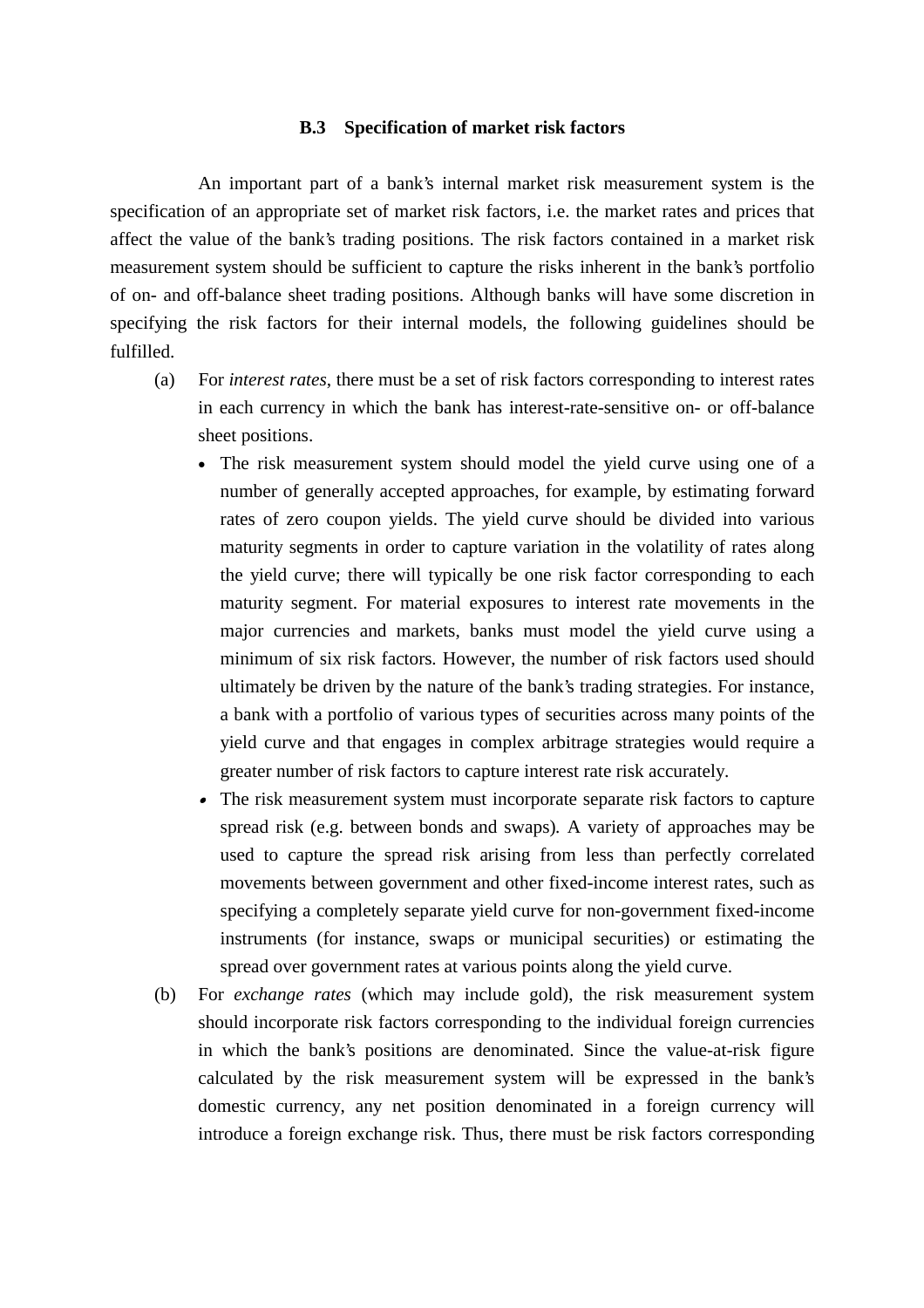to the exchange rate between the domestic currency and each foreign currency in which the bank has a significant exposure.

- (c) For *equity prices*, there should be risk factors corresponding to each of the equity markets in which the bank holds significant positions:
	- at a minimum, there should be a risk factor that is designed to capture marketwide movements in equity prices (e.g. a market index). Positions in individual securities or in sector indices could be expressed in "beta-equivalents"<sup>49</sup> relative to this market-wide index;
	- a somewhat more detailed approach would be to have risk factors corresponding to various sectors of the overall equity market (for instance, industry sectors or cyclical and non-cyclical sectors). As above, positions in individual stocks within each sector could be expressed in beta-equivalents<sup>49</sup> relative to the sector index;
	- the most extensive approach would be to have risk factors corresponding to the volatility of individual equity issues.

The sophistication and nature of the modelling technique for a given market should correspond to the bank's exposure to the overall market as well as its concentration in individual equity issues in that market.

- (d) For *commodity prices*, there should be risk factors corresponding to each of the commodity markets in which the bank holds significant positions (also see paragraph 6 of A.4):
	- for banks with relatively limited positions in commodity-based instruments, a straightforward specification of risk factors would be acceptable. Such a specification would likely entail one risk factor for each commodity price to which the bank is exposed. In cases where the aggregate positions are quite small, it might be acceptable to use a single risk factor for a relatively broad sub-category of commodities (for instance, a single risk factor for all types of oil);
	- for more active trading, the model must also take account of variation in the "convenience vield"<sup>50</sup> between derivatives positions, such as forwards and swaps, and cash positions in the commodity.

 $\overline{49}$ A "beta-equivalent" position would be calculated from a market model of equity price returns (such as the CAPM model) by regressing the return on the individual stock or sector index on the risk-free rate of return and the return on the market index.

<sup>&</sup>lt;sup>50</sup> The convenience yield reflects the benefits from direct ownership of the physical commodity (for example, the ability to profit from temporary market shortages), and is affected both by market conditions and by factors such as physical storage costs.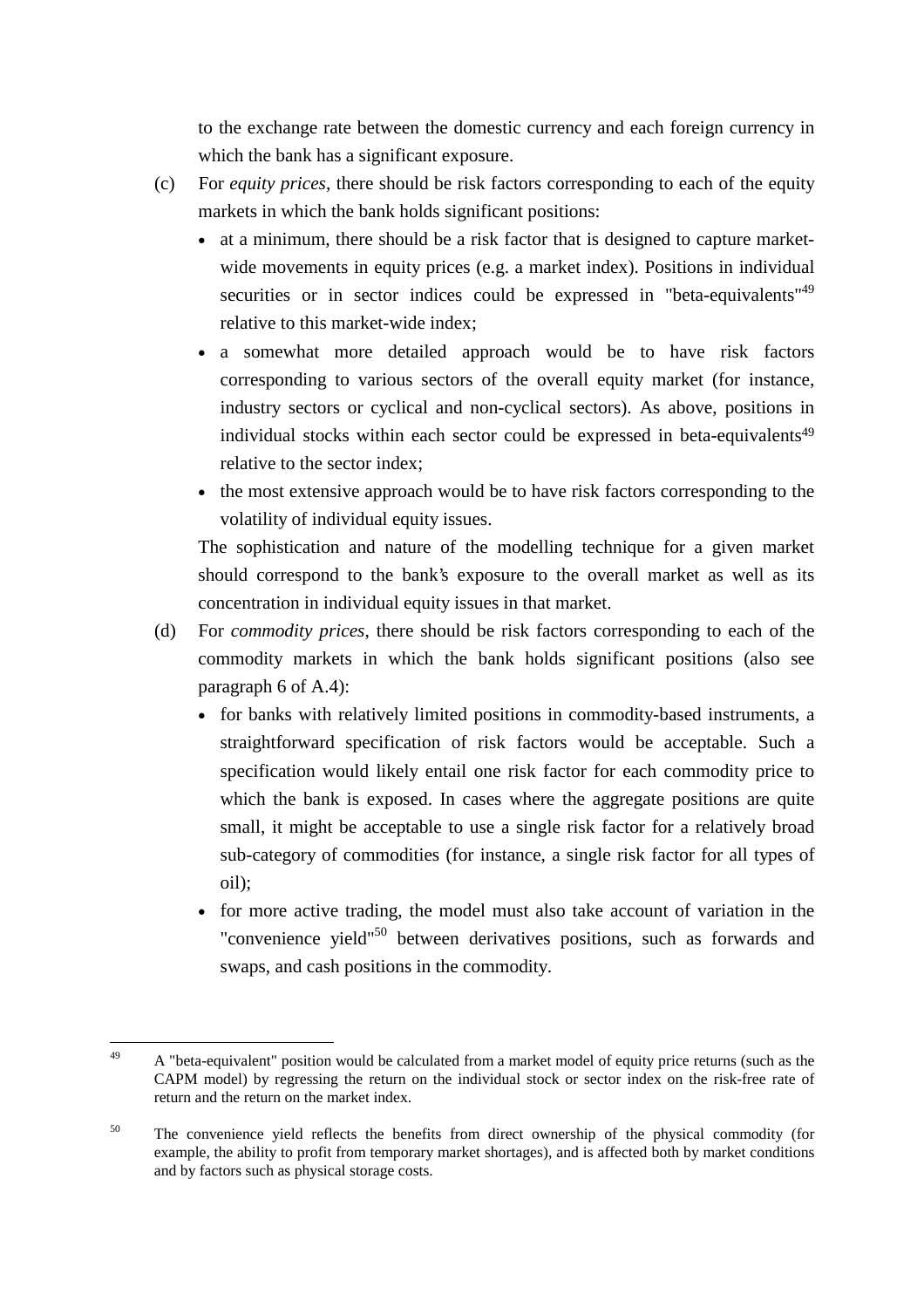#### **B.4 Quantitative standards**

Banks will have flexibility in devising the precise nature of their models, but the following minimum standards will apply for the purpose of calculating their capital charge. Individual banks or their supervisory authorities will have discretion to apply stricter standards.

- (a) "*Value-at-risk*" must be computed on a daily basis.
- (b) In calculating the value-at-risk, a 99th percentile, one-tailed *confidence interval* is to be used.
- (c) In calculating value-at-risk, an instantaneous price shock equivalent to a 10-day movement in prices is to be used, i.e. the minimum "*holding period"* will be ten trading days. Banks may use value-at-risk numbers calculated according to shorter holding periods scaled up to ten days by the square root of time (for the treatment of options, also see (h) below).
- (d) The choice of *historical observation period* (sample period) for calculating valueat-risk will be constrained to a minimum length of one year. For banks that use a weighting scheme or other methods for the historical observation period, the "effective" observation period must be at least one year (that is, the weighted average time lag of the individual observations cannot be less than 6 months).
- (e) Banks should update their *data sets* no less frequently than once every three months and should also reassess them whenever market prices are subject to material changes. The supervisory authority may also require a bank to calculate its value-at-risk using a shorter observation period if, in the supervisor's judgement, this is justified by a significant upsurge in price volatility.
- (f) No particular *type of model* is prescribed. So long as each model used captures all the material risks run by the bank, as set out in B.3, banks will be free to use models based, for example, on variance-covariance matrices, historical simulations, or Monte Carlo simulations.
- (g) Banks will have discretion to recognise empirical *correlations* within broad risk categories (e.g. interest rates, exchange rates, equity prices and commodity prices, including related options volatilities in each risk factor category). The supervisory authority may also recognise empirical correlations across broad risk factor categories, provided that the supervisory authority is satisfied that the bank's system for measuring correlations is sound and implemented with integrity.
- (h) Banks' models must accurately capture the unique risks associated with *options* within each of the broad risk categories. The following criteria apply to the measurement of options risk: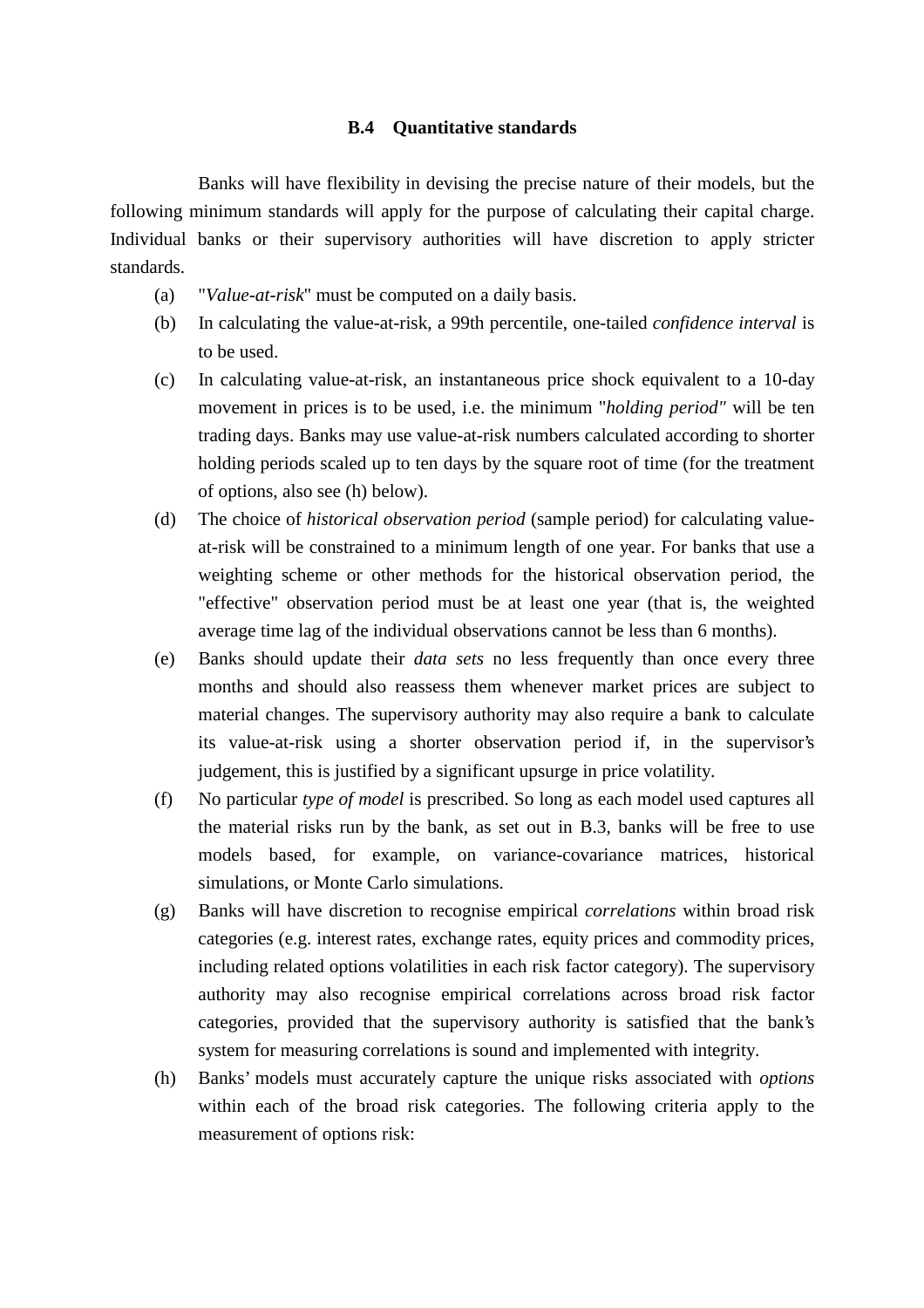- banks' models must capture the *non-linear price characteristics* of options positions;
- banks are expected to ultimately move towards the application of a full 10-day price shock to options positions or positions that display option-like characteristics. In the interim, national authorities may require banks to adjust their capital measure for options risk through other methods, e.g. periodic simulations or stress testing;
- each bank's risk measurement system must have a set of risk factors that captures the *volatilities of the rates and prices* underlying option positions, i.e. vega risk. Banks with relatively large and/or complex options portfolios should have detailed specifications of the relevant volatilities. This means that banks should measure the volatilities of options positions broken down by different maturities.
- (i) Each bank must meet, on a daily basis, a *capital requirement* expressed as the higher of (i) its previous day's value-at-risk number measured according to the parameters specified in this section and (ii) an average of the daily value-at-risk measures on each of the preceding sixty business days, multiplied by a multiplication factor.
- (j) The *multiplication factor* will be set by individual supervisory authorities on the basis of their assessment of the quality of the bank's risk management system, subject to an absolute minimum of 3. Banks will be required to add to this factor a "plus" directly related to the ex-post performance of the model, thereby introducing a built-in positive incentive to maintain the predictive quality of the model. The plus will range from 0 to 1 based on the outcome of so-called "backtesting." If the backtesting results are satisfactory and the bank meets all of the qualitative standards set out in B.2 above, the plus factor could be zero. The accompanying document, *Supervisory framework for the use of backtesting in conjunction with the internal models approach to market risk capital requirements*, presents in detail the approach to be applied for backtesting and the plus factor.
- (k) Banks using models will also be subject to a capital charge to cover specific risk (as defined under the standardised approach) of interest rate related instruments and equity securities. The manner in which the specific risk capital charge is to be calculated is set out in Section B.8 below.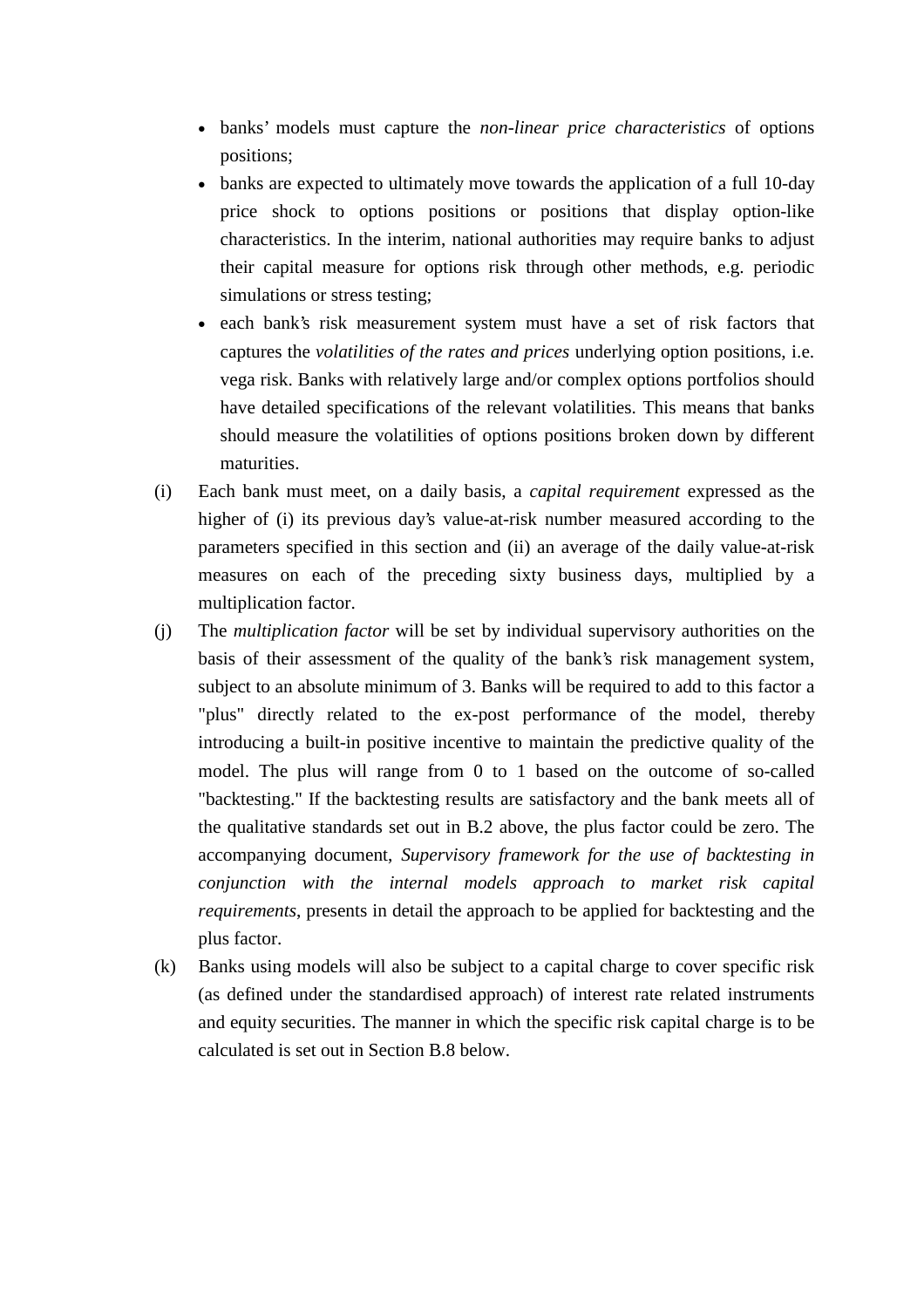#### **B.5 Stress testing**

1. Banks that use the internal models approach for meeting market risk capital requirements must have in place a rigorous and comprehensive stress testing program. Stress testing to identify events or influences that could greatly impact banks is a key component of a bank's assessment of its capital position.

2. Banks' stress scenarios need to cover a range of factors that can create extraordinary losses or gains in trading portfolios, or make the control of risk in those portfolios very difficult. These factors include low-probability events in all major types of risks, including the various components of market, credit, and operational risks. Stress scenarios need to shed light on the impact of such events on positions that display both linear and non-linear price characteristics (i.e. options and instruments that have options-like characteristics).

3. Banks' stress tests should be both of a quantitative and qualitative nature, incorporating both market risk and liquidity aspects of market disturbances. Quantitative criteria should identify plausible stress scenarios to which banks could be exposed. Qualitative criteria should emphasise that two major goals of stress testing are to evaluate the capacity of the bank's capital to absorb potential large losses and to identify steps the bank can take to reduce its risk and conserve capital. This assessment is integral to setting and evaluating the bank's management strategy and the results of stress testing should be routinely communicated to senior management and, periodically, to the bank's board of directors.

4. Banks should combine the use of supervisory stress scenarios with stress tests developed by banks themselves to reflect their specific risk characteristics. Specifically, supervisory authorities may ask banks to provide information on stress testing in three broad areas, which are discussed in turn below.

### **(a) Supervisory scenarios requiring no simulations by the bank**

5. Banks should have information on the largest losses experienced during the reporting period available for supervisory review. This loss information could be compared to the level of capital that results from a bank's internal measurement system. For example, it could provide supervisory authorities with a picture of how many days of peak day losses would have been covered by a given value-at-risk estimate.

#### **(b) Scenarios requiring a simulation by the bank**

6. Banks should subject their portfolios to a series of simulated stress scenarios and provide supervisory authorities with the results. These scenarios could include testing the current portfolio against past periods of significant disturbance, for example, the 1987 equity crash, the ERM crises of 1992 and 1993 or the fall in bond markets in the first quarter of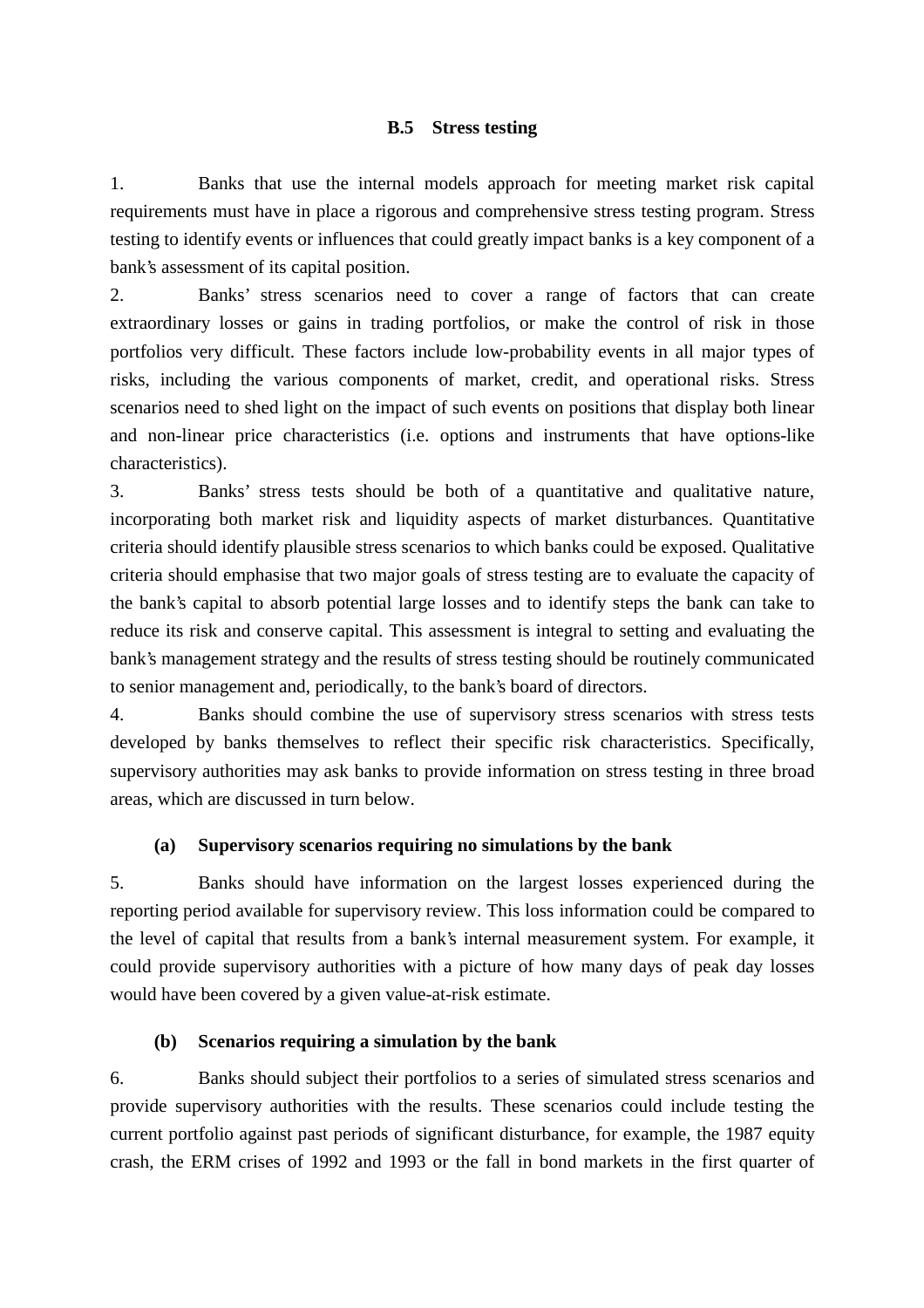1994, incorporating both the large price movements and the sharp reduction in liquidity associated with these events. A second type of scenario would evaluate the sensitivity of the bank's market risk exposure to changes in the assumptions about volatilities and correlations. Applying this test would require an evaluation of the historical range of variation for volatilities and correlations and evaluation of the bank's current positions against the extreme values of the historical range. Due consideration should be given to the sharp variation that at times has occurred in a matter of days in periods of significant market disturbance. The 1987 equity crash, the suspension of the ERM, or the fall in bond markets in the first quarter of 1994, for example, all involved correlations within risk factors approaching the extreme values of 1 or -1 for several days at the height of the disturbance.

# **(c) Scenarios developed by the bank itself to capture the specific characteristics of its portfolio.**

7. In addition to the scenarios prescribed by supervisory authorities under (a) and (b) above, a bank should also develop its own stress tests which it identifies as most adverse based on the characteristics of its portfolio (e.g. problems in a key region of the world combined with a sharp move in oil prices). Banks should provide supervisory authorities with a description of the methodology used to identify and carry out the scenarios, as well as with a description of the results derived from these scenarios.

8. The results should be reviewed periodically by senior management and should be reflected in the policies and limits set by management and the board of directors. Moreover, if the testing reveals particular vulnerability to a given set of circumstances, the national authorities would expect the bank to take prompt steps to manage those risks appropriately (e.g. by hedging against that outcome or reducing the size of its exposures).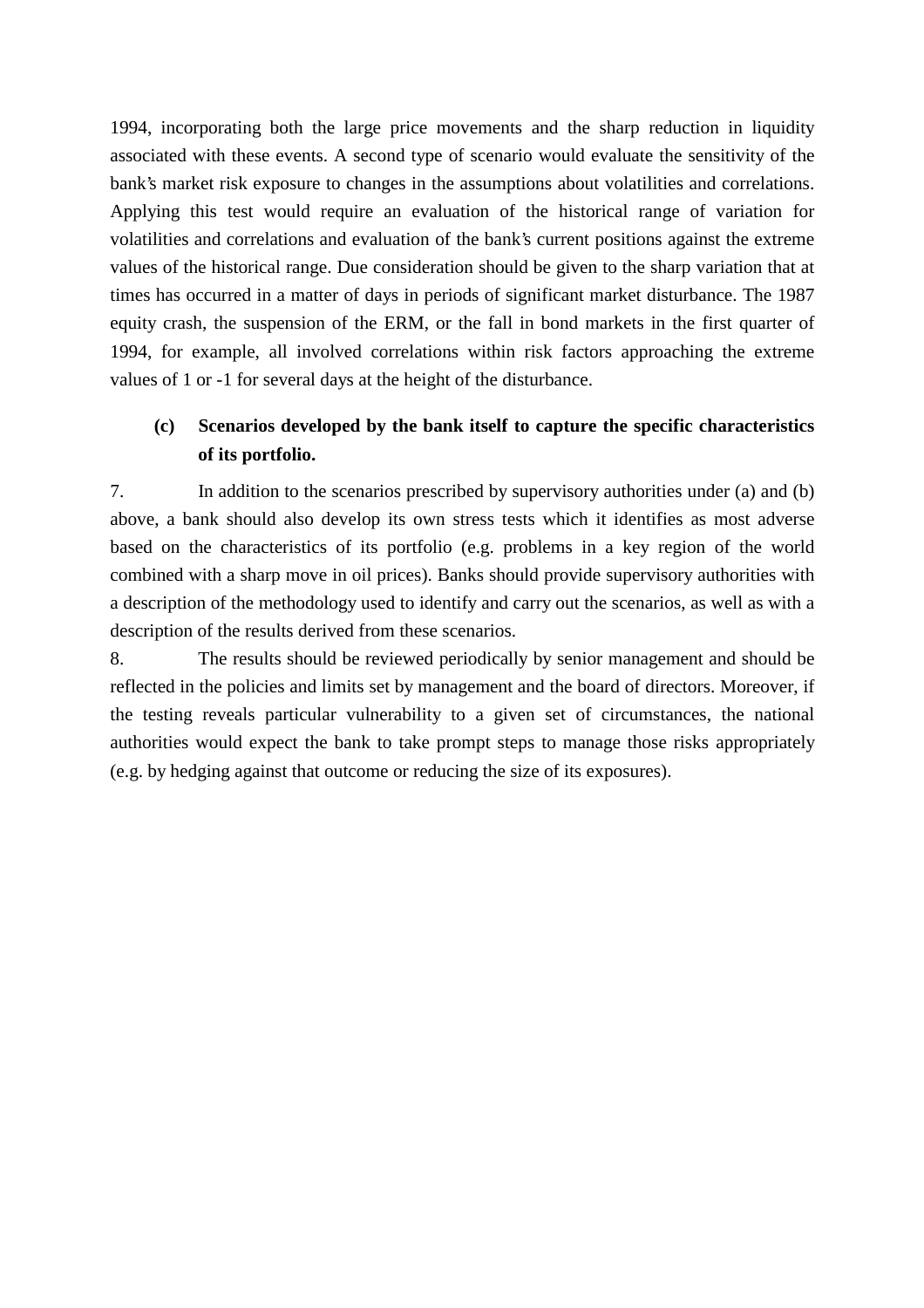#### **B.6 External validation**

The validation of models' accuracy by external auditors and/or supervisory authorities should at a minimum include the following steps:

- (a) verifying that the *internal validation processes* described in B.2 (h) are operating in a satisfactory manner;
- (b) ensuring that the *formulae* used in the calculation process as well as for the pricing of options and other complex instruments are validated by a qualified unit, which in all cases should be independent from the trading area;
- (c) checking that the *structure* of internal models is adequate with respect to the bank's activities and geographical coverage;
- (d) checking the results of the banks' *backtesting* of its internal measurement system (i.e. comparing value-at-risk estimates with actual profits and losses) to ensure that the model provides a reliable measure of potential losses over time. This means that banks should make the results as well as the underlying inputs to their value-at-risk calculations available to their supervisory authorities and/or external auditors on request;
- (e) making sure that data flows and processes associated with the risk measurement system are *transparent and accessible*. In particular, it is necessary that auditors or supervisory authorities are in a position to have easy access, whenever they judge it necessary and under appropriate procedures, to the models' specifications and parameters.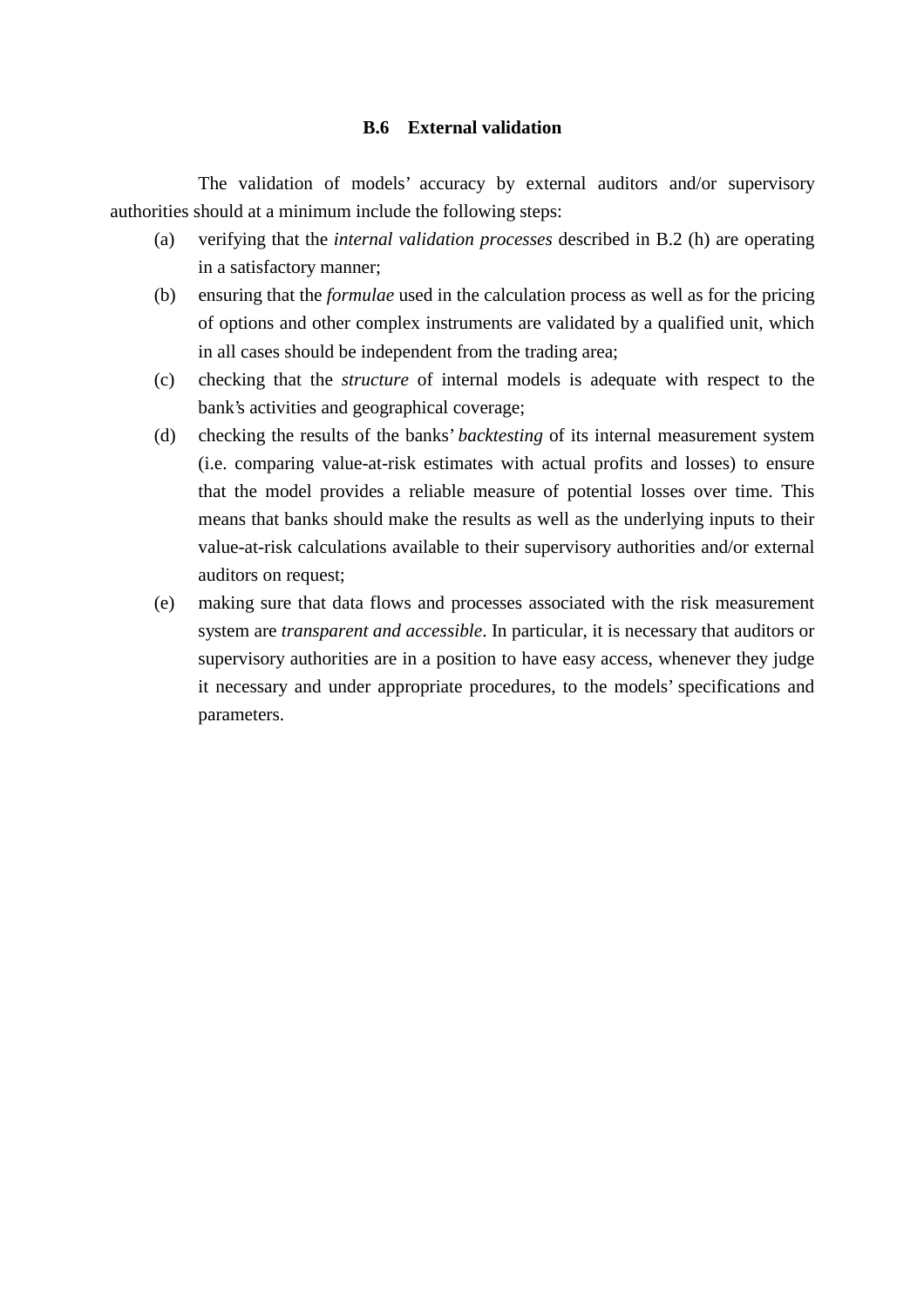#### **B.7 Combination of internal models and the standardised methodology**

Unless a bank's exposure to a particular risk factor, such as commodity prices, is insignificant, the internal models approach will in principle require banks to have an integrated risk measurement system that captures the broad risk factor categories (i.e. interest rates, exchange rates (which may include gold), equity prices and commodity prices, with related options volatilities being included in each risk factor category). Thus, banks which start to use models for one or more risk factor categories will, over time, be expected to extend the models to all their market risks. A bank which has developed one or more models will no longer be able to revert to measuring the risk measured by those models according to the standardised methodology (unless the supervisory authority withdraws approval for that model). However, pending further experience regarding the process of changing to a modelsbased approach, no specific time limit will be set for banks which use a combination of internal models and the standardised methodology to move to a comprehensive model.

The following conditions will apply to banks using such combinations:

- (a) each broad risk factor category must be assessed using a single approach (either internal models or the standardised approach), i.e. no combination of the two methods will in principle be permitted within a risk category or across banks' different entities for the same type of risk (but see paragraph 16 of the  $introduction$ :<sup>51</sup>
- (b) all the criteria laid down in Part B of this paper will apply to the models being used;
- (c) banks may not modify the combination of the two approaches they use without justifying to their supervisory authority that they have a good reason for doing so;
- (d) no element of market risk may escape measurement, i.e. the exposure for all the various risk factors, whether calculated according to the standardised approach or internal models, would have to be captured;
- (e) the capital charges assessed under the standardised approach and under the models approach are to be aggregated according to the simple sum method.

 $51$ <sup>51</sup> However, banks may incur risks in positions which are not captured by their models, for example, in remote locations, in minor currencies or in negligible business areas. Such risks should be measured according to the standardised methodology.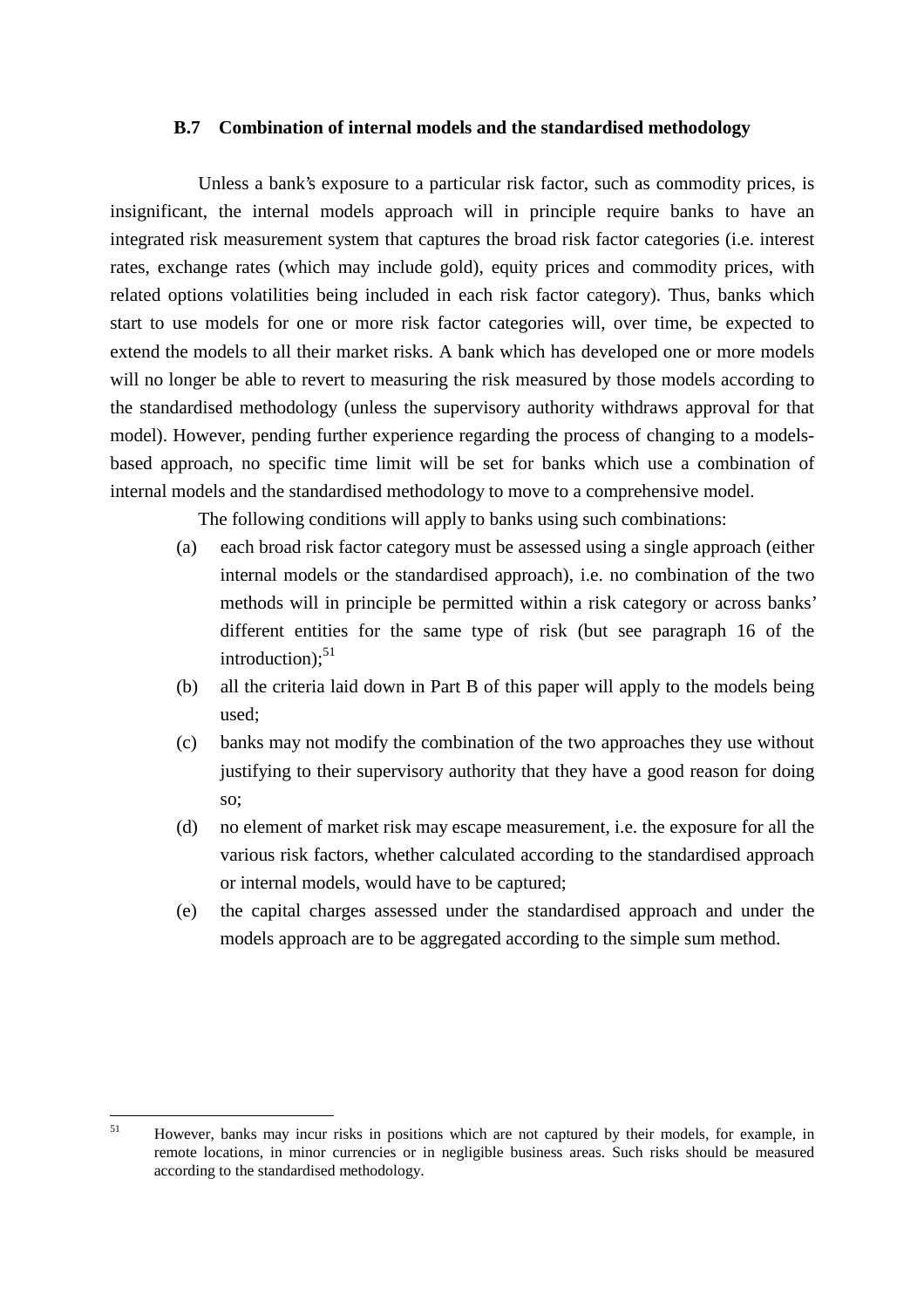### **B.8 Treatment of specific risk**

1. Banks using models will be permitted to base their specific risk capital charge on modelled estimates if they meet all of the qualitative and quantitative requirements for general risk models as well as additional criteria set out below. Banks which are unable to meet these additional criteria will be required to base their specific risk capital charge on the full amount of the standardised-based specific risk charge.

2. The criteria for applying modelled estimates of specific risk require that a bank's model:

- explain the historical price variation in the portfolio; $52$
- demonstrably capture concentration (magnitude and changes in composition); $^{53}$
- be robust to an adverse environment;<sup>54</sup> and
- be validated through backtesting aimed at assessing whether specific risk is being accurately captured.

In addition, the bank must be able to demonstrate that it has methodologies in place which allow it to adequately capture event and default risk for its traded-debt and equity positions.

3. Banks which meet the criteria set out above for models but do not have methodologies in place to adequately capture event and default risk will be required to calculate their specific risk capital charge based on the internal-model measurements plus an additional prudential surcharge as defined in the following paragraph. The surcharge is designed to treat the modelling of specific risk on the same basis as a general market risk model that has proven deficient during backtesting. That is, the equivalent of a scaling factor

 $52$ 52 The key ex ante measures of model quality are "goodness-of-fit" measures which address the question of how much of the historical variation in price value is explained by the model. One measure of this type which can often be used is an R-squared measure from regression methodology. If this measure is to be used, the bank's model would be expected to be able to explain a high percentage, such as 90%, of the historical price variation or to explicitly include estimates of the residual variability not captured in the factors included in this regression. For some types of models, it may not be feasible to calculate a goodness-of-fit measure. In such an instance, a bank is expected to work with its national supervisor to define an acceptable alternative measure which would meet this regulatory objective.

<sup>&</sup>lt;sup>53</sup> The bank would be expected to demonstrate that the model is sensitive to changes in portfolio construction and that higher capital charges are attracted for portfolios that have increasing concentrations.

<sup>&</sup>lt;sup>54</sup> The bank should be able to demonstrate that the model will signal rising risk in an adverse environment. This could be achieved by incorporating in the historical estimation period of the model at least one full credit cycle and ensuring that the model would not have been inaccurate in the downward portion of the cycle. Another approach for demonstrating this is through simulation of historical or plausible worst-case environments.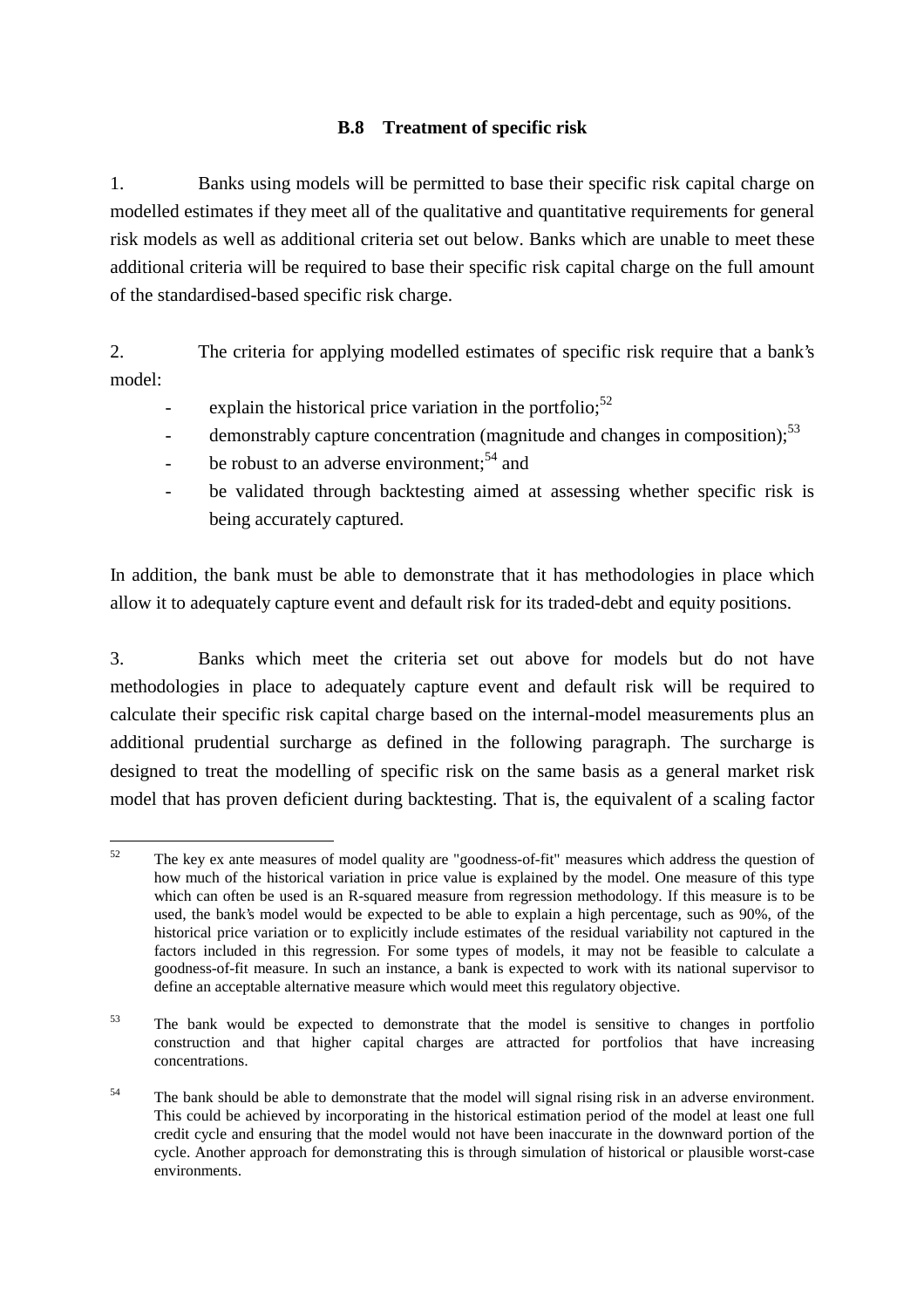of four would apply to the estimate of specific risk until such time as a bank can demonstrate that the methodologies it uses adequately capture event and default risk. Once a bank is able to demonstrate this, the minimum multiplication factor of three can be applied. However, a higher multiplication factor of four on the modelling of specific risk would remain possible if future backtesting results were to indicate a serious deficiency with the model.

4. For banks applying the surcharge, the total market risk capital requirement will equal a minimum of three times the internal model's general and specific risk measure plus a surcharge in the amount of either:

- a) the specific risk portion of the value-at-risk measure which should be isolated according to supervisory guidelines;  $55$  or, at the bank's option,
- b) the value-at-risk measures of sub-portfolios of debt and equity positions that contain specific risk.<sup>56</sup>

Banks using option b are required to identify their sub-portfolio structure ahead of time and should not change it without supervisory consent.

 $55$ Techniques for separating general market risk and specific risk would include the following:

#### Equities

- The market should be identified with a single factor that is representative of the market as a whole, for example, a widely accepted broadly based stock index for the country concerned.
- Banks that use factor models may assign one factor of their model, or a single linear combination of factors, as their general market risk factor.

#### Bonds

• The market should be identified with a reference curve for the currency concerned. For example, the curve might be a government bond yield curve or a swap curve; in any case, the curve should be based on a well-established and liquid underlying market and should be accepted by the market as a reference curve for the currency concerned.

Banks may select their own technique for identifying the specific risk component of the value-at-risk measure for purposes of applying the multiplier of 4. Techniques would include:

- using the incremental increase in value at risk arising from the modelling of specific risk factors;
- using the difference between the value-at-risk measure and a measure calculated by substituting each individual equity position by a representative index; or
- using an analytic separation between general market risk and specific risk implied by a particular model.
- <sup>56</sup> This would apply to sub-portfolios containing positions that would be subject to specific risk under the standardised-based approach.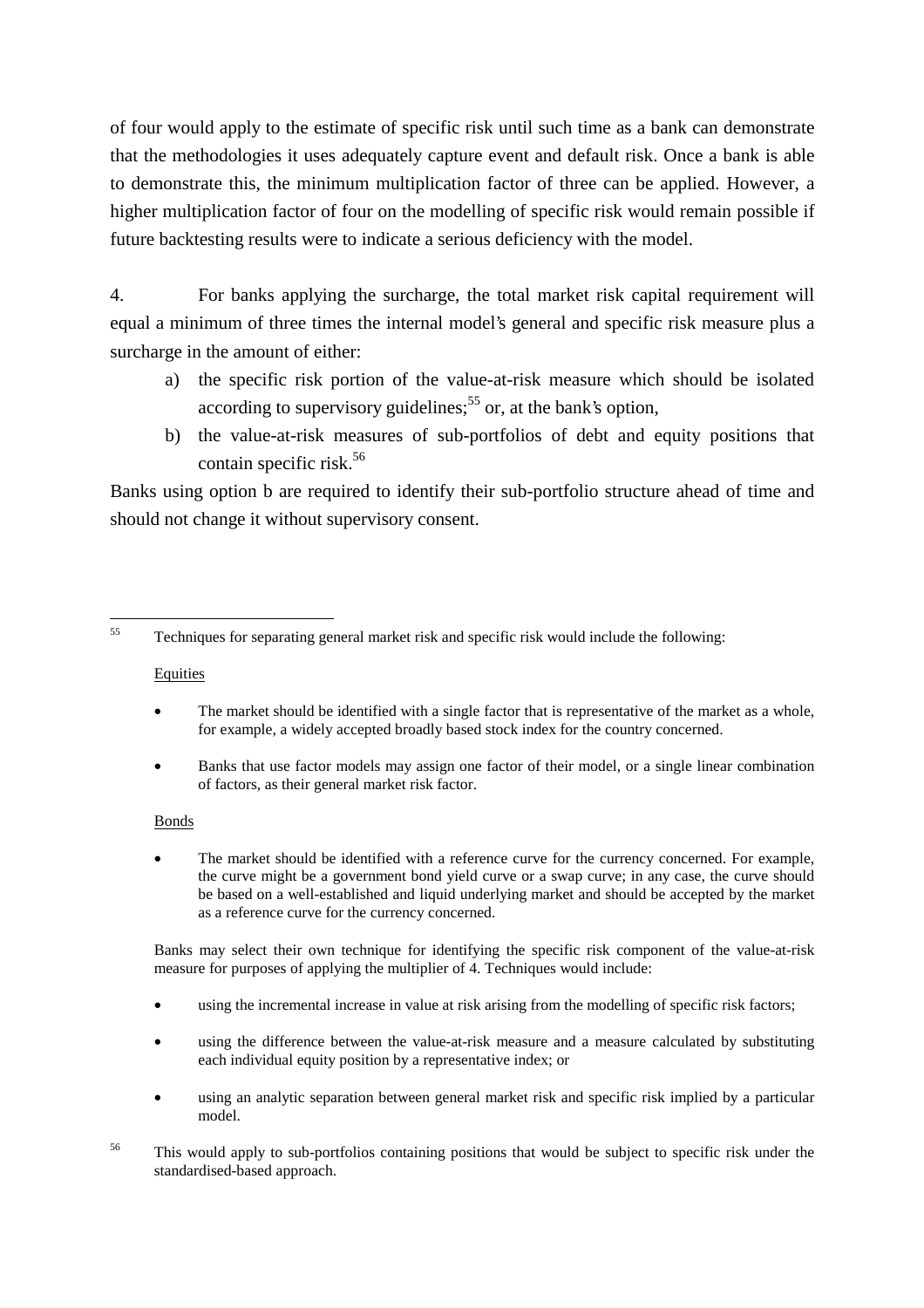5. Banks which apply modelled estimates of specific risk are required to conduct backtesting aimed at assessing whether specific risk is being accurately captured. The methodology a bank should use for validating its specific risk estimates is to perform separate backtests on sub-portfolios using daily data on sub-portfolios subject to specific risk. The key sub-portfolios for this purpose are traded-debt and equity positions. However, if a bank itself decomposes its trading portfolio into finer categories (e.g., emerging markets, traded corporate debt, etc.), it is appropriate to keep these distinctions for sub-portfolio backtesting purposes. Banks are required to commit to a sub-portfolio structure and stick to it unless it can be demonstrated to the supervisor that it would make sense to change the structure.

6. Banks are required to have in place a process to analyse exceptions identified through the backtesting of specific risk. This process is intended to serve as the fundamental way in which banks correct their models of specific risk in the event they become inaccurate. There will be a presumption that models that incorporate specific risk are "unacceptable" if the results at the sub-portfolio level produce a number of exceptions commensurate with the *Red Zone* as defined in this Amendment. Banks with "unacceptable" specific risk models are expected to take immediate action to correct the problem in the model and to ensure that there is a sufficient capital buffer to absorb the risk that the backtest showed had not been adequately captured.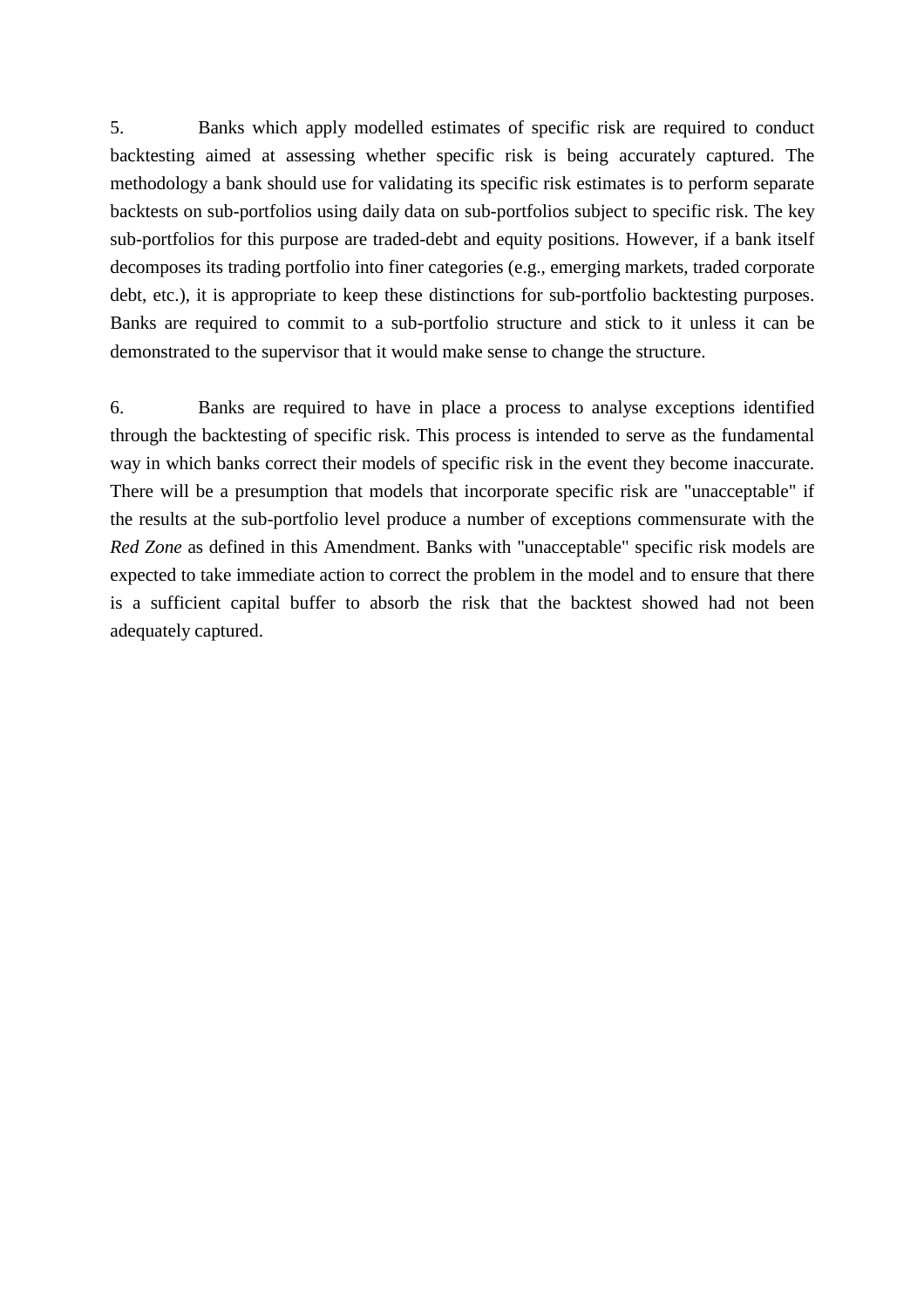# **Part C: Worked examples C.1 Calculation of the capital ratio (see introduction, Section II (b))**

1. If a bank has tier 1 capital of 700, tier 2 capital of 100, tier 3 capital of 600, weighted risk assets for credit risk of 7,500 and a market risk capital charge of 350, it first has to multiply the measure of market risk by 12.5 to create trading book notional risk weighted assets (see Table 9). By doing this the bank creates a numerical link between the calculation of the capital requirement for credit risk, where the capital charge is based on the risk-weighted assets, and the capital requirement for market risk, where instead the capital charge itself is calculated directly on the basis of the measurement systems in Parts A and B. After the calculation of the minimum capital charge, the amount of capital that is eligible for meeting those requirements must be computed, starting with credit risk, covered in this example by 500 tier 1 capital and 100 tier 2 capital. This leaves 200 tier 1 capital available to support the bank's market risk requirements, which - because of the 250% rule - means that only 500 of the tier 3 capital is eligible. Because this bank only needs to use 100 tier 1 capital and 250 tier 3 capital to meet its market risk capital requirement, the bank has 100 tier 1 capital and 250 tier 3 capital that is unused but eligible for future market risk requirements.

2. For calculating the capital ratio, excess tier 1 capital should be taken into account as it can be used to meet credit and/or market risk requirements. Therefore, the capital ratio is calculated by dividing the eligible capital (excluding unused tier 3) by the total (notional) risk assets  $(1,050 / 11,875 = 8.8 \%)$ . Excess tier 3 capital which is unused but eligible can also be calculated as an excess tier 3 capital ratio  $(250 / 11,875 = 2.1\%)$ .

| <b>Risk assets</b>                            | <b>Minimum</b><br>capital<br>charge | <b>Available</b><br>capital       | <b>Minimum</b><br>capital for<br>meeting | requirement | Eligible capital<br>(excluding)<br>unused tier 3) |            |                                                            |     | <b>Unused but</b><br>eligible<br>tier 3 |     | <b>Unused but</b><br>not eligible<br>tier 3 |  |
|-----------------------------------------------|-------------------------------------|-----------------------------------|------------------------------------------|-------------|---------------------------------------------------|------------|------------------------------------------------------------|-----|-----------------------------------------|-----|---------------------------------------------|--|
| 7.500<br>Credit risk                          | 600                                 | tier $1\,700$<br>tier $2\quad100$ | tier 1<br>tier <sub>2</sub>              | 500<br>100  | tier 1<br>tier 2                                  | 700<br>100 |                                                            |     |                                         |     |                                             |  |
| Market risk 4,375<br>$(i.e. 350 \times 12.5)$ | 350                                 | tier $3\,600$                     | tier 1<br>tier 3                         | 100<br>250  | tier 3                                            | 250        | tier <sub>3</sub>                                          | 250 | tier 3                                  | 100 |                                             |  |
|                                               |                                     |                                   |                                          |             | Capital ratio:<br>$1,050/11,875 =$<br>8.8%        |            | Excess tier 3<br>Capital ratio:<br>$250/11,875 =$<br>2.1 % |     |                                         |     |                                             |  |

**Table 9**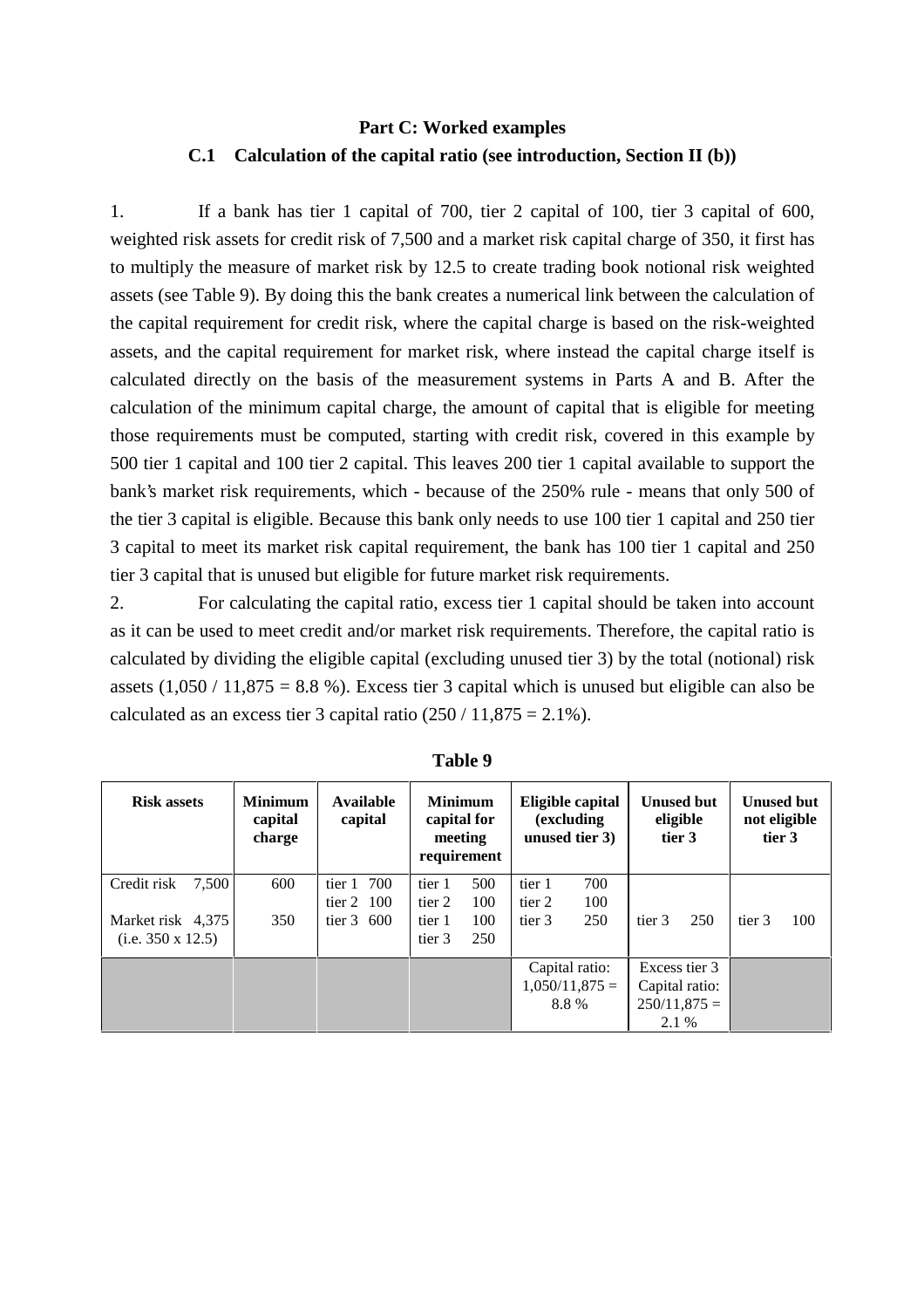# **C.2 Calculation of general market risk for interest rate related instruments (Section A.1)**

- 1. A bank may have the following positions:
	- Qualifying bond, \$ 13.33 mn market value, residual maturity 8 years, coupon 8%;
	- Government bond, \$ 75 mn market value, residual maturity 2 months, coupon 7%;
	- Interest rate swap,  $$150 \text{ mm}$ ,  $^{57}$  bank receives floating rate interest and pays fixed, next interest fixing after 9 months, residual life of swap 8 years;
	- Long position in interest rate future,  $$50 \text{ mm}^{53}$ , delivery date after 6 months, life of underlying government security 3.5 years.

2. Table 10 shows how these positions are slotted into the time-bands and are weighted according to the weights given in Table 1 of A.1. After weighting the positions the next steps in the calculation will be:

- (a) The *vertical disallowance* in time-band 7-10 years has to be calculated: The matched position in this time-band is 0.5 (the lesser of the absolute values of the added (weighted) long and (weighted) short positions in the same time-band) which leads to a capital charge of 10% of  $0.5 = 0.05 = $50,000$ . The remaining net (short) position is -5.125.
- (b) The *horizontal disallowances within the zones* have to be calculated: As there is more than one position only in zone 1, a horizontal disallowance can only be calculated in this zone. In doing this, the matched position is calculated as 0.2 (the lesser of the absolute values of the added long and short positions in the same zone). The capital charge for the horizontal disallowance within zone 1 is 40% of  $0.2 = 0.08 = $80,000$ . The remaining net (long) position in zone 1 is +1.00.
- (c) The *horizontal disallowances between adjacent zones* have to be calculated: After calculating the net position within zone 1, the following positions remain: zone 1  $+1.00$ , zone  $2 + 1.125$ , zone  $3 - 5.125$ . The matched position between zones 2 and 3 is 1.125 (the lesser of the absolute values of the long and short positions between adjacent zones) The capital charge in this case is 40% of  $1.125 = 0.45 =$  \$ 450,000.
- (d) The *horizontal disallowance between zones 1 and 3* has to be calculated: The remaining net (long) position in zone 1 is  $+1.00$ , in zone 3 the net (short) position is -4.00. If there were no offsetting between zones 1 and 3 allowed the capital charge would be  $5.00 = $ 5,000,000$ . However, the horizontal disallowance

 $57$ The position should be reported as the market value of the notional underlying. Depending on the current interest rate, the market value of each leg of the swap (i.e. the 8-year bond and the 9-months floater) can be either higher or lower than the notional amount. For the sake of simplicity, the example assumes that the current interest rate is identical with the one on which the swap is based.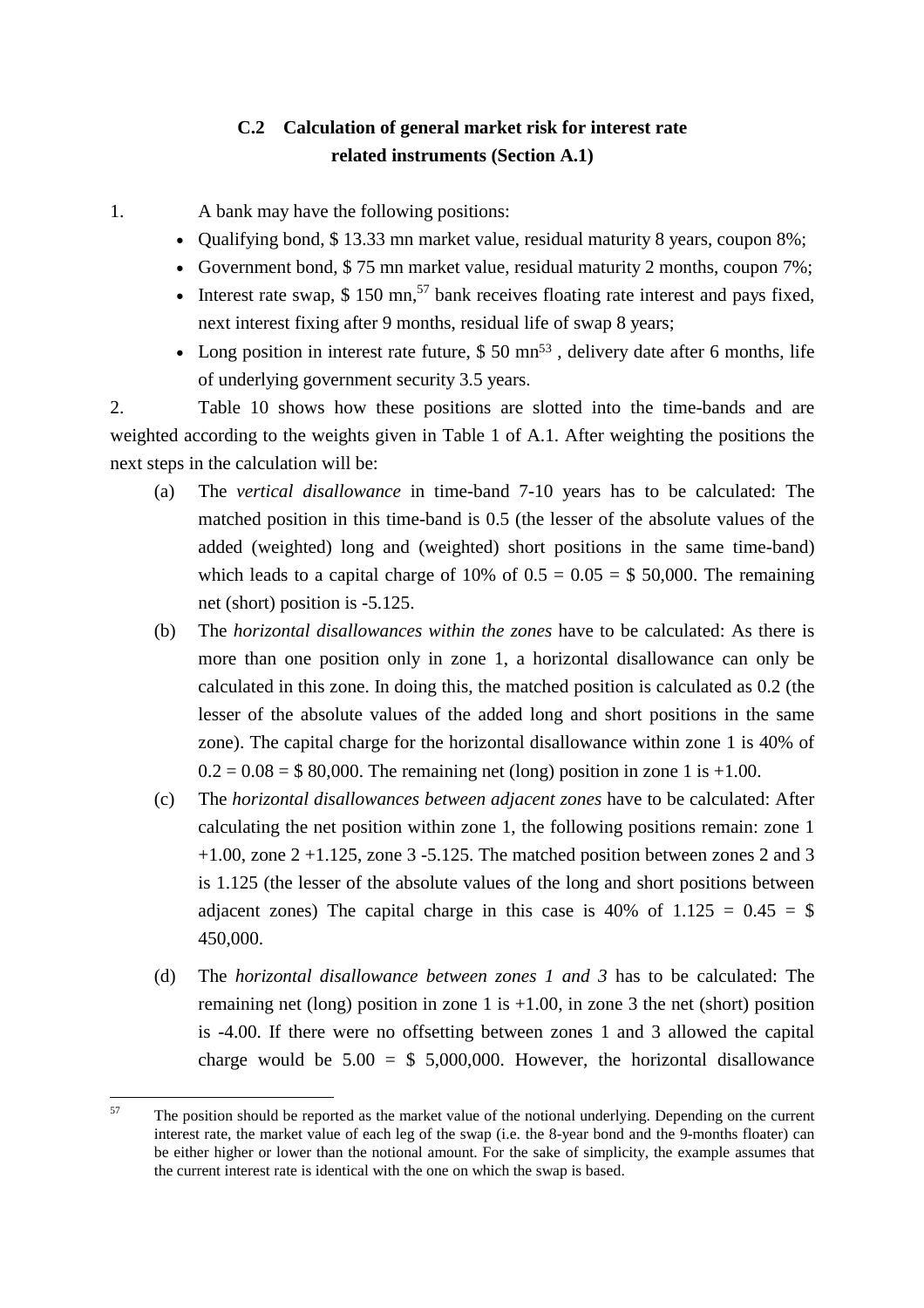between the distant zones is 100% of the matched position which leads to a capital charge of 100% of  $1.00 = 1.00 = $ 1,000,000$ .

(e) The overall net position is 3.00 leading to a capital charge of \$ 3,000,000.

|                        |                          | Zone 1                    |          | Zone 2  |         |          |         | Zone 3                     |          |           |         |            |
|------------------------|--------------------------|---------------------------|----------|---------|---------|----------|---------|----------------------------|----------|-----------|---------|------------|
| Time-<br>$0-1$<br>band | $1-3$                    | $3-6$                     | $6 - 12$ | $1 - 2$ | $2 - 3$ | $3-4$    | $4 - 5$ | $5 - 7$                    | $7 - 10$ | $10 - 15$ | $15-20$ | over<br>20 |
|                        |                          | <b>Months</b>             |          |         |         |          |         | <b>Years</b>               |          |           |         |            |
| <b>Position</b>        | $+75$                    | $-50$                     | $+150\,$ |         |         | $+50$    |         |                            | $-150$   |           |         |            |
|                        | Gov.                     | Fut.                      | Swap     |         |         | Fut.     |         |                            | Swap     |           |         |            |
|                        |                          |                           |          |         |         |          |         |                            | $+13.33$ |           |         |            |
|                        |                          |                           |          |         |         |          |         |                            | Qual.    |           |         |            |
| 0.00<br>Weight<br>(%)  | 0.20                     | 0.40                      | 0.70     | 1.25    | 1.75    | 2.25     | 2.75    | 3.25                       | 3.75     | 4.50      | 5.25    | 6.00       |
| <b>Position</b>        | $+0.15$                  | $-0.20$                   | $+1.05$  |         |         | $+1.125$ |         |                            | $-5.625$ |           |         |            |
| $\mathbf X$            |                          |                           |          |         |         |          |         |                            | $+0.5$   |           |         |            |
| Weight                 |                          |                           |          |         |         |          |         |                            |          |           |         |            |
| <b>Vertical</b>        |                          |                           |          |         |         |          |         |                            | 0.5 x    |           |         |            |
| Disallow.              |                          |                           |          |         |         |          |         |                            | $10\% =$ |           |         |            |
|                        |                          |                           |          |         |         |          |         |                            | 0.05     |           |         |            |
| Horizont.              |                          |                           |          |         |         |          |         |                            |          |           |         |            |
| Disallow.              |                          | $0.20 \times 40\% = 0.08$ |          |         |         |          |         |                            |          |           |         |            |
| $\mathbf{1}$           |                          |                           |          |         |         |          |         |                            |          |           |         |            |
| Horizont.              |                          |                           |          |         |         |          |         |                            |          |           |         |            |
| Disallow.              |                          |                           |          |         |         |          |         | $1.125 \times 40\% = 0.45$ |          |           |         |            |
| $\overline{2}$         |                          |                           |          |         |         |          |         |                            |          |           |         |            |
| Horizont.              |                          |                           |          |         |         |          |         |                            |          |           |         |            |
| Disallow.              | $1.0 \times 100\% = 1.0$ |                           |          |         |         |          |         |                            |          |           |         |            |
| $\mathbf{3}$           |                          |                           |          |         |         |          |         |                            |          |           |         |            |

# **Table 10 (\$ mn)**

3. The total capital charge in this example is:

|                                                          | S  | 4,580,000 |
|----------------------------------------------------------|----|-----------|
| - for the overall net open position                      |    | 3,000,000 |
| - for the horizontal disallowance between zones 1 and 3  | S  | 1,000,000 |
| - for the horizontal disallowance between adjacent zones | S  | 450,000   |
| - for the horizontal disallowance in zone 1              | \$ | 80,000    |
| - for the vertical disallowance                          |    | 50,000    |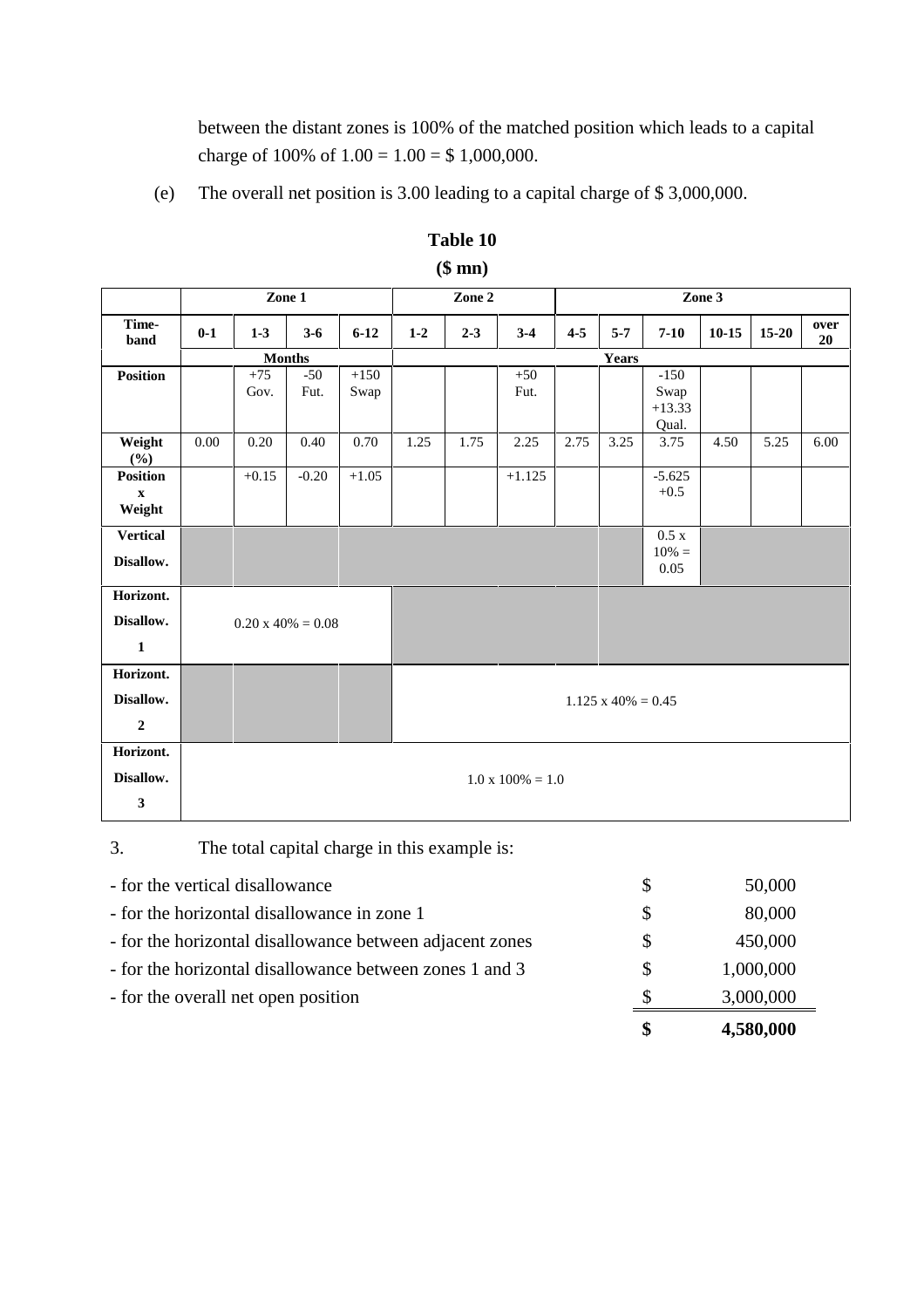## **C.3 Maturity ladder approach for commodities risk (Section A.4)**

Assume all positions are in the same commodity as defined in paragraph 5 of A.4 and converted at current spot rates into US \$ as the national currency.

| <b>Time band</b>  | <b>Position</b>                          | <b>Spread rate</b> | <b>Capital calculation</b>                                                                                                                           |          |
|-------------------|------------------------------------------|--------------------|------------------------------------------------------------------------------------------------------------------------------------------------------|----------|
| $0 -$<br>1 month  |                                          | 1.5%               |                                                                                                                                                      |          |
| 1<br>3 months     |                                          | 1.5%               |                                                                                                                                                      |          |
| $3 -$<br>6 months | Long<br>800 US \$<br>Short<br>1000 US \$ | 1.5%               | $800$ long + $800$ short<br>(matched) x $1.5\%$ =<br>200 short carried forward<br>to $1-2$ years,<br>capital charge:                                 | 24       |
|                   |                                          |                    | $200 \times 2 \times 0.6\% =$                                                                                                                        | 2.4      |
| $6 - 12$ months   |                                          | 1.5%               |                                                                                                                                                      |          |
| $1 - 2$ years     | Long<br>600 US \$                        | 1.5%               | $200$ long + $200$ short<br>(matched) $x 1.5% =$<br>400 long carried forward<br>to over 3 years,<br>capital charge:<br>$400 \times 2 \times 0.6\% =$ | 6<br>4.8 |
| $2 -$<br>3 years  |                                          | 1.5%               |                                                                                                                                                      |          |
| over 3 years      | <b>Short</b><br>600 US \$                | 1.5%               | $400$ long + $400$ short<br>(matched) $x 1.5% =$<br>net position: 200<br>capital charge:<br>$200 \times 15\% =$                                      | 12<br>30 |

## **Table 11**

The total capital charge will be US \$ 79.2.